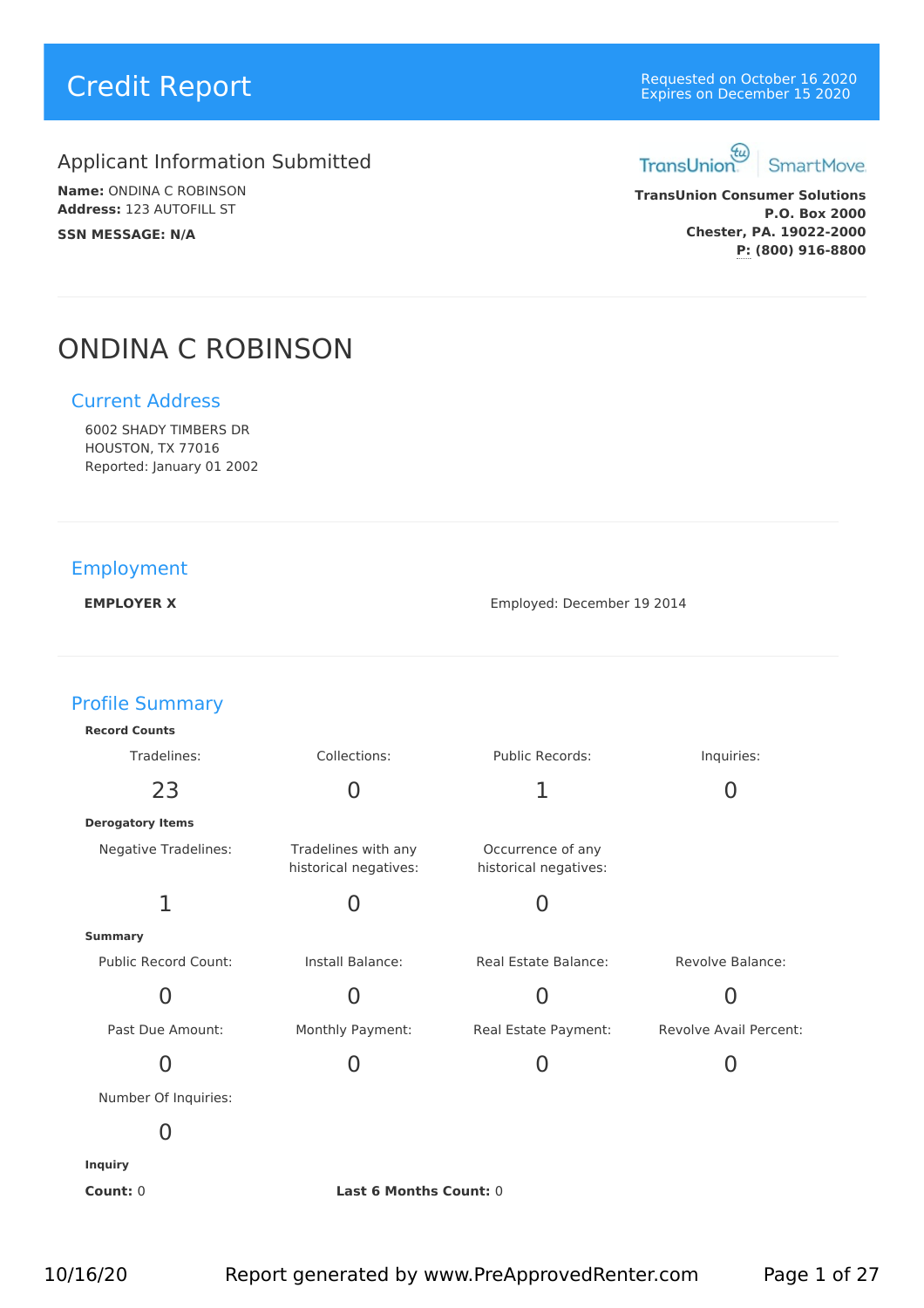| 119451115                          |                                   |                                    |
|------------------------------------|-----------------------------------|------------------------------------|
| Count: $0$                         | Paid Count: 0                     | <b>Satisfactory Count: 0</b>       |
| <b>Now Derog Count: 0</b>          | <b>Was Derog Count: 0</b>         | <b>Date: 0</b>                     |
| <b>ThirtyDay Count: 0</b>          | <b>SixtyDay Count: 0</b>          | <b>NinetyDay Count: 0</b>          |
| <b>Derog Items</b>                 |                                   |                                    |
| <b>Public Record Count: 1</b>      | <b>Collection Count: 0</b>        | <b>Negative Tradeline Count: 1</b> |
| <b>History Negatives Tradeline</b> | <b>Occurance History Count: 0</b> |                                    |
| Count: 0                           |                                   |                                    |
| <b>Past Due Items</b>              |                                   |                                    |
| <b>Revolving Past Due: \$0.00</b>  | <b>Collection Count: \$0.00</b>   | <b>Mortgage Past Due: \$0.00</b>   |
| Open Past Due: \$0.00              | <b>Closed With Bal Past Due:</b>  | <b>Total Past Due: \$6,420.00</b>  |
|                                    | \$6,420.00                        |                                    |
|                                    |                                   |                                    |

#### **Tradeline Summary**

**Tradeline**

|                     | Count | <b>High Credit</b> | <b>Credit Limit</b> | <b>Balance</b> |            | <b>Past Due</b><br>Payment<br><b>Available</b> |         |
|---------------------|-------|--------------------|---------------------|----------------|------------|------------------------------------------------|---------|
| <b>Revolving</b>    | 19    | \$9,816.00         | \$16,300.00         | \$4,745.00     | \$0.00     | \$191.00                                       | \$71.00 |
| <b>Installment</b>  | 3     | N/A                | N/A                 | N/A            | N/A        | N/A                                            | N/A     |
| <b>Mortgage</b>     |       | \$30,000.00        | \$0.00              | \$16,104,00    | \$0.00     | \$361.00                                       | N/A     |
| Open                | N/A   | N/A                | N/A                 | N/A            | N/A        | N/A                                            | N/A     |
| <b>Closed w Bal</b> | N/A   | N/A                | N/A                 | \$6,459.00     | \$6,420,00 | \$369.00                                       | N/A     |
| <b>Total</b>        | 23    | \$39,816.00        | \$16,300.00         | \$27,308.00    | \$6,420.00 | \$921.00                                       | N/A     |

# Resident Score

#### **Score Factors**

**733** Insufficient payment activity over the last year<br>Insufficient payment activity over the last year Too many serious derogatory items Total amount past due is too high Bankcard account balances are too high in proportion to credit limits

# **Tradelines**

#### **Tradeline Total**

Count:

Balance Total:

Total Credit Limit:

Total Past Due:

**Trades**

23 \$27,308.00

\$27,308.00 \$16,300.00

\$6,420.00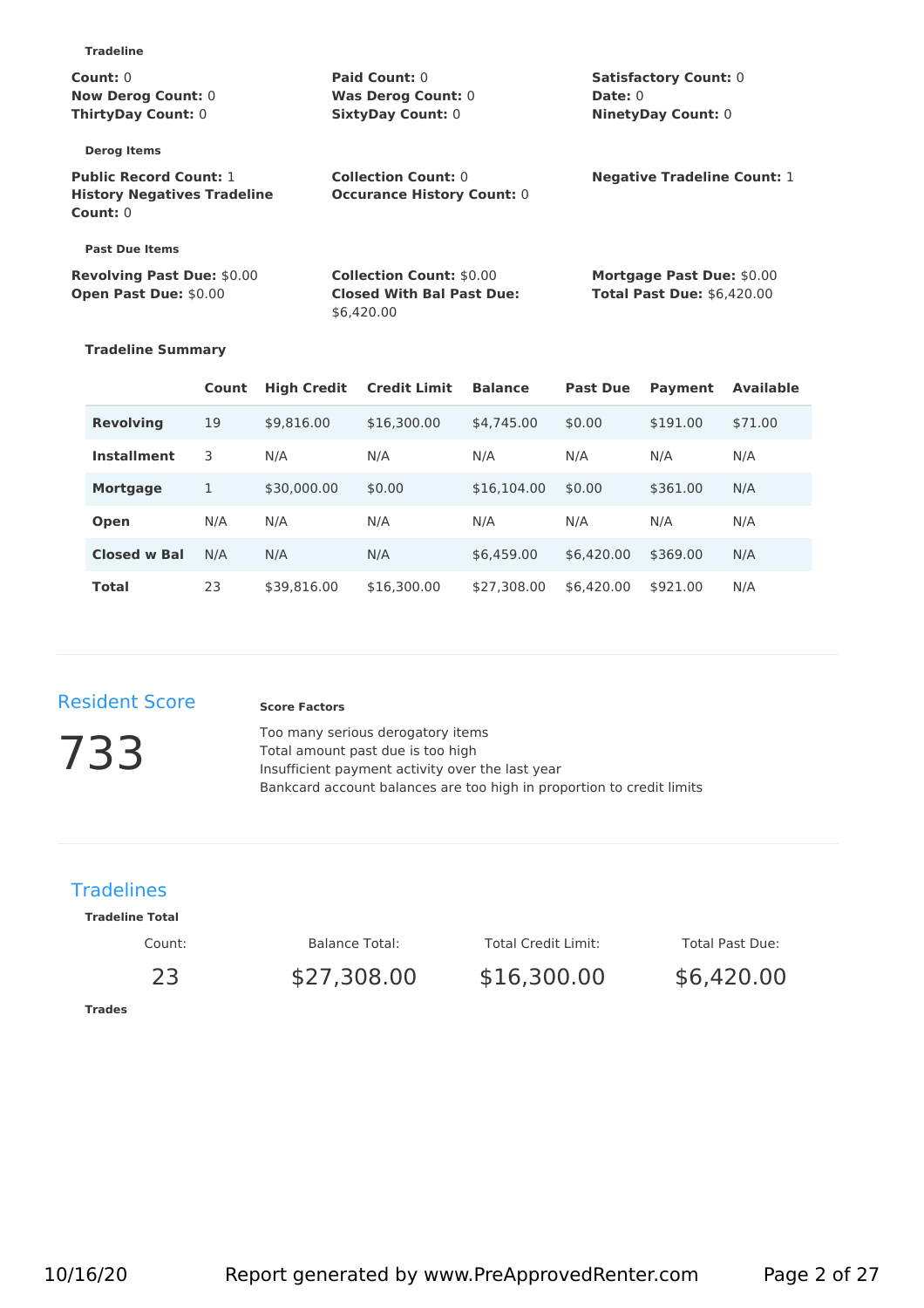# CAP ONE AUTO

**120 90 60 30**

| Industry:                                    | Finance,<br>personal                                                                                                                                                                                                                 |             | Opened:            | December 10<br>2012 | <b>Balance:</b><br><b>Past Due:</b> | \$6,420.00<br>\$6,420.00 |  |
|----------------------------------------------|--------------------------------------------------------------------------------------------------------------------------------------------------------------------------------------------------------------------------------------|-------------|--------------------|---------------------|-------------------------------------|--------------------------|--|
| <b>Loan Type:</b>                            | Automobile                                                                                                                                                                                                                           |             | <b>Verified:</b>   | August 31           | <b>Credit Limit:</b>                | N/A                      |  |
| <b>Loan Terms:</b>                           | 060                                                                                                                                                                                                                                  |             |                    | 2020                | <b>Payment</b>                      | \$354.00                 |  |
| <b>Account</b>                               | Individual                                                                                                                                                                                                                           |             | <b>Closed:</b>     | February 01         | Amount:                             |                          |  |
| Type:                                        | account                                                                                                                                                                                                                              |             |                    | 2015                |                                     |                          |  |
| Status:                                      | Charged off as<br>bad debt                                                                                                                                                                                                           |             | <b>Paid Out:</b>   | N/A                 |                                     |                          |  |
| <b>Remarks:</b>                              | Profit and loss<br>write-off                                                                                                                                                                                                         |             |                    |                     |                                     |                          |  |
| <b>Subscriber Id:</b>                        |                                                                                                                                                                                                                                      | 01W2K001    |                    |                     |                                     |                          |  |
| <b>Subscriber Name:</b>                      |                                                                                                                                                                                                                                      |             | CAP ONE AUTO       |                     |                                     |                          |  |
| <b>Verification Indicator:</b>               |                                                                                                                                                                                                                                      | A           |                    |                     |                                     |                          |  |
| <b>High Credit:</b>                          |                                                                                                                                                                                                                                      | \$16,646.00 |                    |                     |                                     |                          |  |
| <b>Terms Frequency Of</b><br><b>Payment:</b> |                                                                                                                                                                                                                                      | month)      | Monthly (due every |                     |                                     |                          |  |
| <b>Account Type:</b>                         |                                                                                                                                                                                                                                      | Installment |                    |                     |                                     |                          |  |
| <b>Account Number:</b>                       |                                                                                                                                                                                                                                      |             | 6X0X2X3X1X0X1X0X1  |                     |                                     |                          |  |
| Late Payment Summary N/A                     |                                                                                                                                                                                                                                      |             |                    |                     |                                     |                          |  |
|                                              | <u>and the second contract of the second contract of the second contract of the second contract of the second contract of the second contract of the second contract of the second contract of the second contract of the second</u> |             |                    |                     |                                     |                          |  |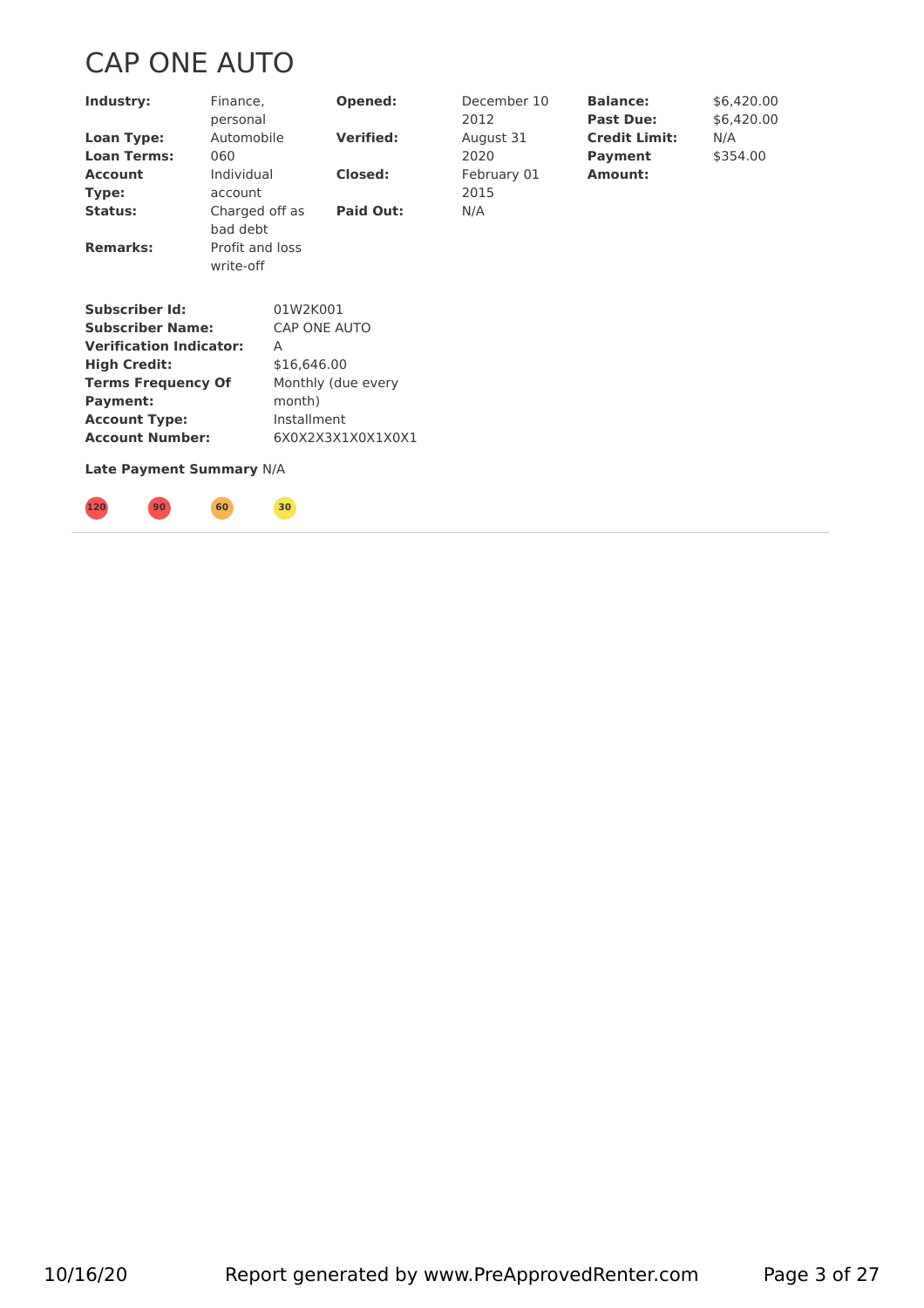# CITI SHELL

| Industry:          | <b>Banks</b>   | Opened:          | March 19     | <b>Balance:</b>      | \$34.00  |
|--------------------|----------------|------------------|--------------|----------------------|----------|
| <b>Loan Type:</b>  | Credit Card    |                  | 2006         | <b>Past Due:</b>     | \$0.00   |
| <b>Loan Terms:</b> | MIN.           | <b>Verified:</b> | September 21 | <b>Credit Limit:</b> | \$800.00 |
| <b>Account</b>     | Individual     |                  | 2020         | Payment              | \$25.00  |
| Type:              | account        | Closed:          |              | Amount:              |          |
| Status:            | Paid or paying | <b>Paid Out:</b> | N/A          |                      |          |
|                    | as agreed      |                  |              |                      |          |
| ____               |                |                  |              |                      |          |

**Remarks:**

| Subscriber Id:                 | 0282E024          |
|--------------------------------|-------------------|
| Subscriber Name:               | <b>CITI SHELL</b> |
| <b>Verification Indicator:</b> | А                 |
| <b>High Credit:</b>            | \$191.00          |
| <b>Account Type:</b>           | Revolving         |
| Account Number:                | 3X9X5X            |

## **Late Payment Summary**



| <b>Payment History</b> | Dec Nov Oct Sep Aug Jul |                                                                                                                                                   |                      |                            |  | Jun |          | May Apr | Mar | Feb Jan |                            |
|------------------------|-------------------------|---------------------------------------------------------------------------------------------------------------------------------------------------|----------------------|----------------------------|--|-----|----------|---------|-----|---------|----------------------------|
| 2020                   |                         |                                                                                                                                                   |                      |                            |  |     | 00000000 |         |     |         |                            |
| 2019                   |                         |                                                                                                                                                   |                      |                            |  |     | .        |         |     |         |                            |
| 2018                   |                         | $\begin{pmatrix} \mathcal{L} & \mathcal{L} \\ \mathcal{L} & \mathcal{L} \end{pmatrix} = \begin{pmatrix} \mathcal{L} \\ \mathcal{L} \end{pmatrix}$ |                      |                            |  |     | .        |         |     |         |                            |
| 2017                   |                         |                                                                                                                                                   |                      |                            |  |     | .        |         |     |         | $\mathcal{A}(\mathcal{A})$ |
| 2016                   |                         |                                                                                                                                                   | <b>Simple Street</b> | $\mathcal{A}(\mathcal{A})$ |  |     |          |         |     |         |                            |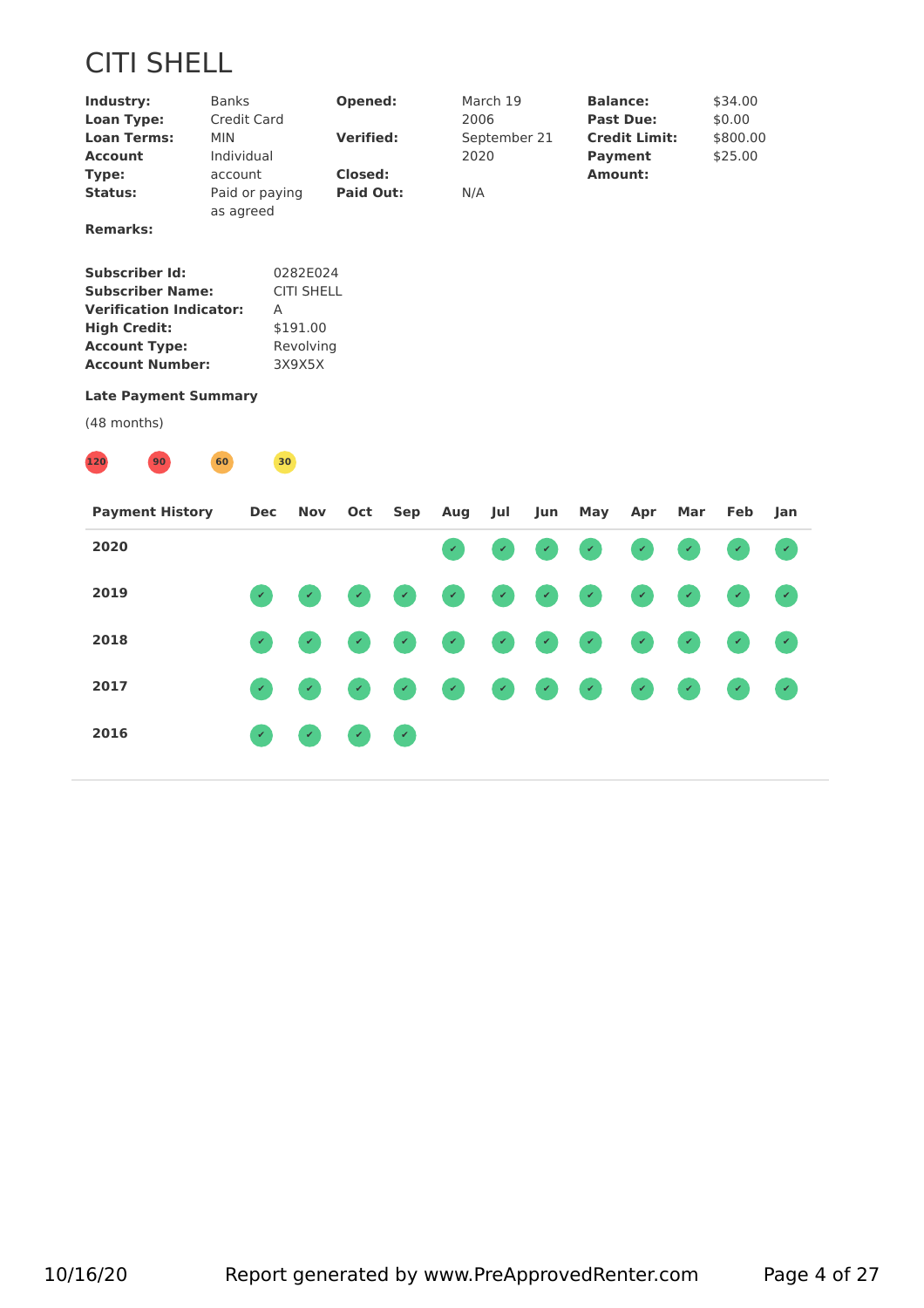# CITI-SHELL

| Industry:               | <b>Banks</b>                | Opened:          | May 15 1990  | <b>Balance:</b>      | \$96.00    |
|-------------------------|-----------------------------|------------------|--------------|----------------------|------------|
| <b>Loan Type:</b>       | Credit Card                 | <b>Verified:</b> | September 21 | <b>Past Due:</b>     | \$0.00     |
| <b>Loan Terms:</b>      | MIN.                        |                  | 2020         | <b>Credit Limit:</b> | \$1,200.00 |
| <b>Account</b>          | Authorized                  | Closed:          |              | <b>Payment</b>       | \$25.00    |
| Type:                   | user on<br>account          | <b>Paid Out:</b> | N/A          | Amount:              |            |
| Status:                 | Paid or paying<br>as agreed |                  |              |                      |            |
| <b>Remarks:</b>         |                             |                  |              |                      |            |
| <b>Subscriber Id:</b>   | 0282E022                    |                  |              |                      |            |
| <b>Subscriber Name:</b> | <b>CITI-SHELL</b>           |                  |              |                      |            |

| <b>Verification Indicator:</b> |           |
|--------------------------------|-----------|
| <b>High Credit:</b>            | \$207.00  |
| <b>Account Type:</b>           | Revolving |
| <b>Account Number:</b>         | 6X3X0     |

#### **Late Payment Summary**



| <b>Payment History</b> | Dec           | Nov                        |                            | Oct Sep Aug | Jul | Jun | May      | Apr | Mar | Feb Jan |  |
|------------------------|---------------|----------------------------|----------------------------|-------------|-----|-----|----------|-----|-----|---------|--|
| 2020                   |               |                            |                            |             |     |     | 00000000 |     |     |         |  |
| 2019                   |               |                            |                            |             |     |     | .        |     |     |         |  |
| 2018                   |               |                            |                            |             |     |     | .        |     |     |         |  |
| 2017                   |               |                            |                            |             |     |     | .        |     |     |         |  |
| 2016                   | $\mathcal{L}$ | $\mathcal{L}(\mathcal{L})$ | $\mathcal{L}(\mathcal{L})$ |             |     |     |          |     |     |         |  |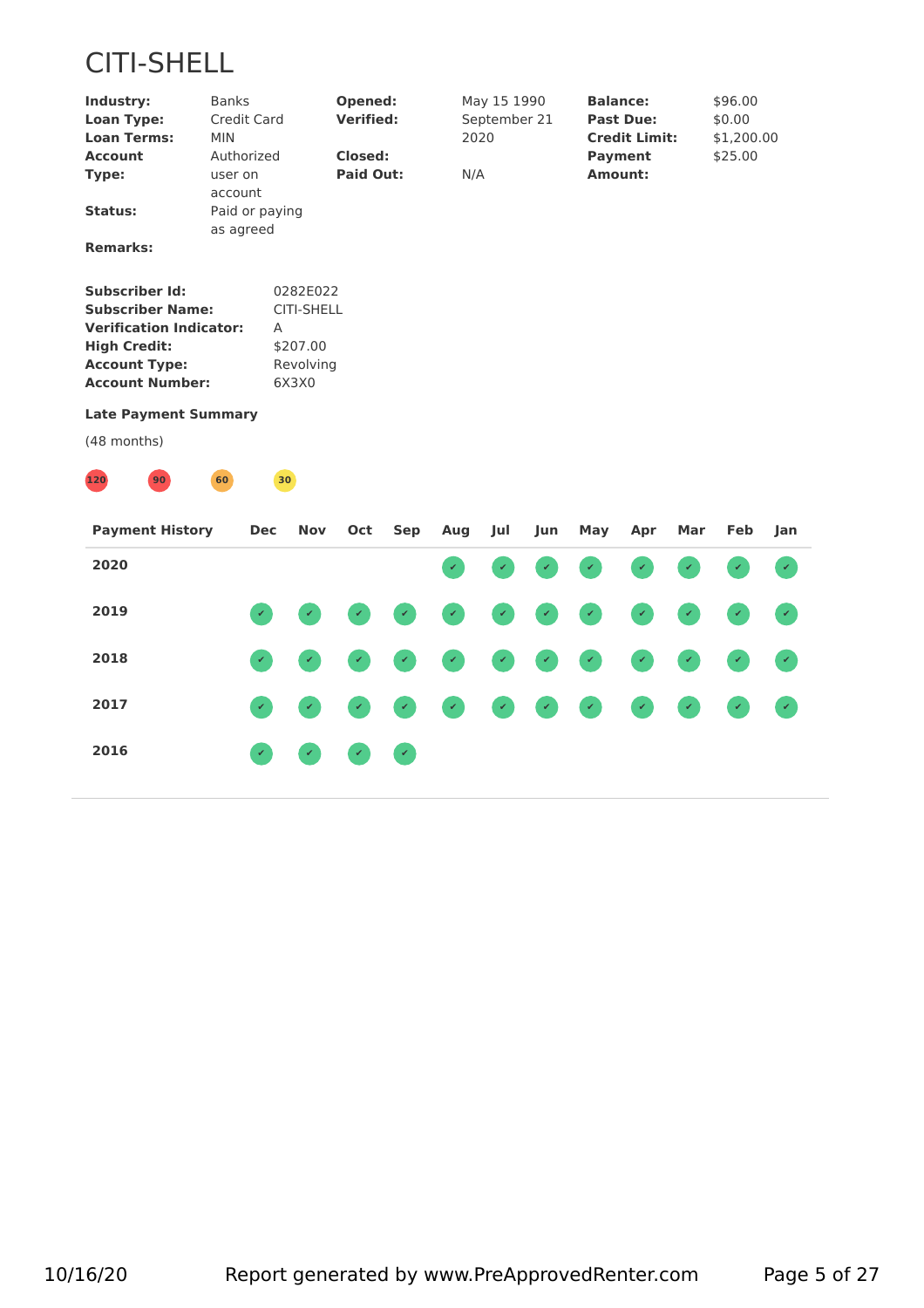# SYNCB/MERVYN

| Industry:                      | Department<br>stores        | Opened:<br><b>Verified:</b> | April 08 1992<br>September 18 | <b>Balance:</b><br><b>Past Due:</b>    | \$0.00<br>\$0.00 |  |
|--------------------------------|-----------------------------|-----------------------------|-------------------------------|----------------------------------------|------------------|--|
| <b>Loan Type:</b>              | Charge<br>Account           | <b>Closed:</b>              | 2020<br>March 23              | <b>Credit Limit:</b><br><b>Payment</b> | \$200.00<br>N/A  |  |
| <b>Loan Terms:</b>             | N/A                         |                             | 2017                          | <b>Amount:</b>                         |                  |  |
| <b>Account</b>                 | Joint                       | <b>Paid Out:</b>            | N/A                           |                                        |                  |  |
| Type:                          | contractual                 |                             |                               |                                        |                  |  |
|                                | liability on<br>account     |                             |                               |                                        |                  |  |
| Status:                        | Paid or paying<br>as agreed |                             |                               |                                        |                  |  |
| <b>Remarks:</b>                | Closed                      |                             |                               |                                        |                  |  |
| <b>Subscriber Id:</b>          |                             | 0235060R                    |                               |                                        |                  |  |
| <b>Subscriber Name:</b>        |                             | SYNCB/MERVYN                |                               |                                        |                  |  |
| <b>Verification Indicator:</b> |                             | $\overline{A}$              |                               |                                        |                  |  |
| <b>Account Type:</b>           |                             | Revolving                   |                               |                                        |                  |  |
| <b>Account Number:</b>         |                             | 604589459444                |                               |                                        |                  |  |
| <b>Late Payment Summary</b>    |                             |                             |                               |                                        |                  |  |
| (48 months)                    |                             |                             |                               |                                        |                  |  |
| 120<br>90 <sup>°</sup>         | 60                          | 30                          |                               |                                        |                  |  |
|                                |                             |                             |                               |                                        |                  |  |

| <b>Payment History</b> |              |                            |  | Dec Nov Oct Sep Aug Jul |  | Jun May Apr |  | Mar Feb Jan |  |
|------------------------|--------------|----------------------------|--|-------------------------|--|-------------|--|-------------|--|
| 2020                   |              |                            |  |                         |  | 00000000    |  |             |  |
| 2019                   |              |                            |  |                         |  | .           |  |             |  |
| 2018                   |              |                            |  |                         |  | .           |  |             |  |
| 2017                   |              |                            |  |                         |  | .           |  |             |  |
| 2016                   | $\mathbf{r}$ | $\mathcal{L}(\mathcal{L})$ |  |                         |  |             |  |             |  |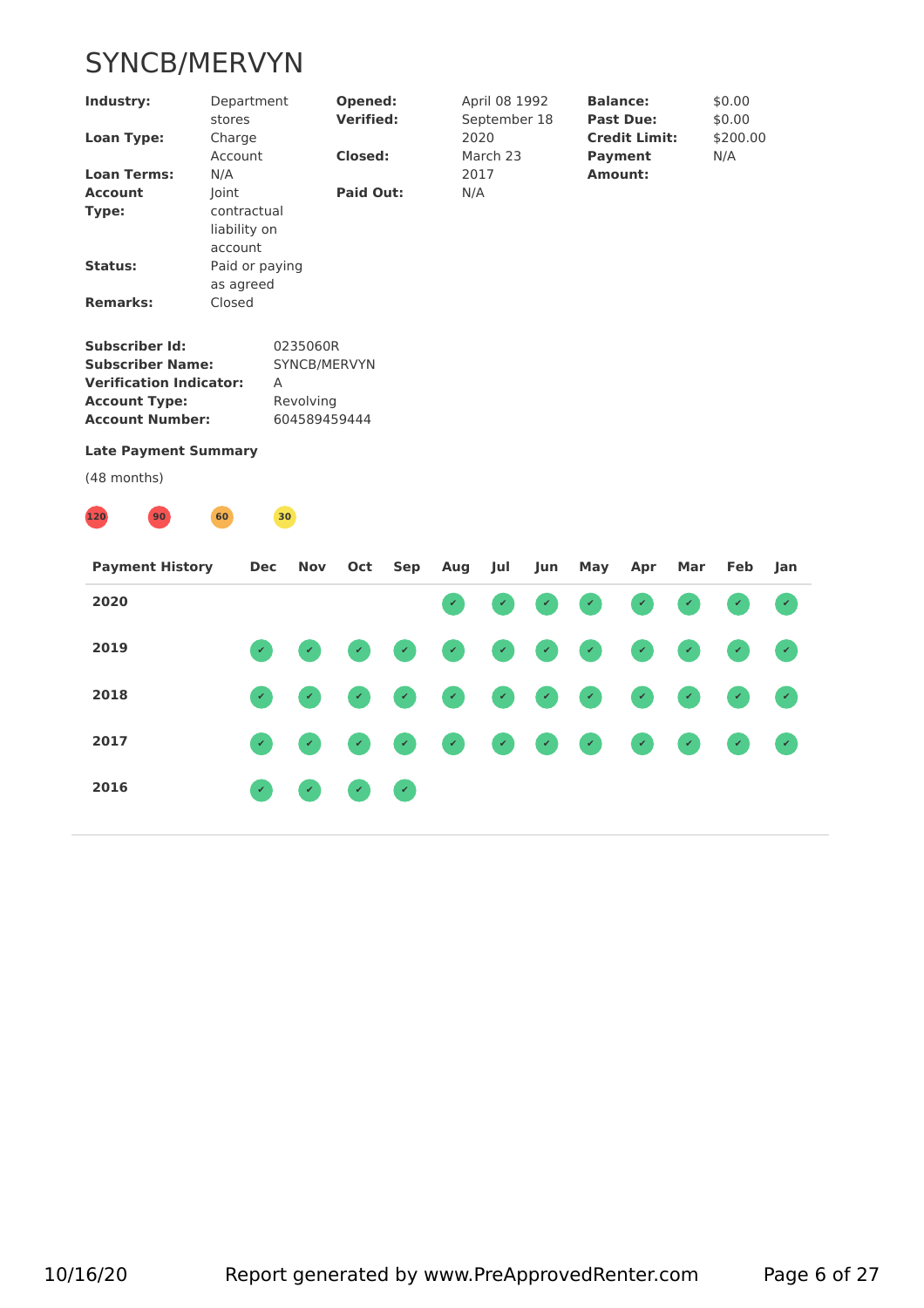# JPMCB CARD

| Industry:                      | <b>Banks</b>                | Opened:           | July 10 2013 | <b>Balance:</b>      | \$0.00     |  |
|--------------------------------|-----------------------------|-------------------|--------------|----------------------|------------|--|
| <b>Loan Type:</b>              | Credit Card                 | <b>Verified:</b>  | September 12 | <b>Past Due:</b>     | \$0.00     |  |
| <b>Loan Terms:</b>             | N/A                         |                   | 2020         | <b>Credit Limit:</b> | \$4,500.00 |  |
| <b>Account</b>                 | Authorized                  | Closed:           |              | <b>Payment</b>       | N/A        |  |
| Type:                          | user on<br>account          | <b>Paid Out:</b>  | N/A          | Amount:              |            |  |
| Status:                        | Paid or paying<br>as agreed |                   |              |                      |            |  |
| <b>Remarks:</b>                |                             |                   |              |                      |            |  |
| <b>Subscriber Id:</b>          |                             | 026QK001          |              |                      |            |  |
| <b>Subscriber Name:</b>        |                             | <b>IPMCB CARD</b> |              |                      |            |  |
| <b>Verification Indicator:</b> |                             | A                 |              |                      |            |  |
| <b>High Credit:</b>            |                             | \$3,855.00        |              |                      |            |  |
| <b>Account Type:</b>           |                             | Revolving         |              |                      |            |  |
| <b>Account Number:</b>         |                             | 418582740288      |              |                      |            |  |
| <b>Late Payment Summary</b>    |                             |                   |              |                      |            |  |
|                                |                             |                   |              |                      |            |  |



| <b>Payment History</b> | Dec          | Nov                        |                                                                                                                                   | Oct Sep Aug | Jul | Jun | May      | Apr | Mar | Feb Jan |                            |
|------------------------|--------------|----------------------------|-----------------------------------------------------------------------------------------------------------------------------------|-------------|-----|-----|----------|-----|-----|---------|----------------------------|
| 2020                   |              |                            |                                                                                                                                   |             |     |     | 00000000 |     |     |         |                            |
| 2019                   |              |                            |                                                                                                                                   |             |     |     | .        |     |     |         |                            |
| 2018                   |              |                            |                                                                                                                                   |             |     |     | .        |     |     |         |                            |
| 2017                   |              |                            |                                                                                                                                   |             |     |     | .        |     |     |         | $\mathcal{A}(\mathcal{A})$ |
| 2016                   | $\mathbf{r}$ | $\mathcal{L}(\mathcal{L})$ | $\begin{pmatrix} \mathcal{L} & \mathcal{L} & \mathcal{L} \end{pmatrix} = \begin{pmatrix} \mathcal{L} & \mathcal{L} \end{pmatrix}$ |             |     |     |          |     |     |         |                            |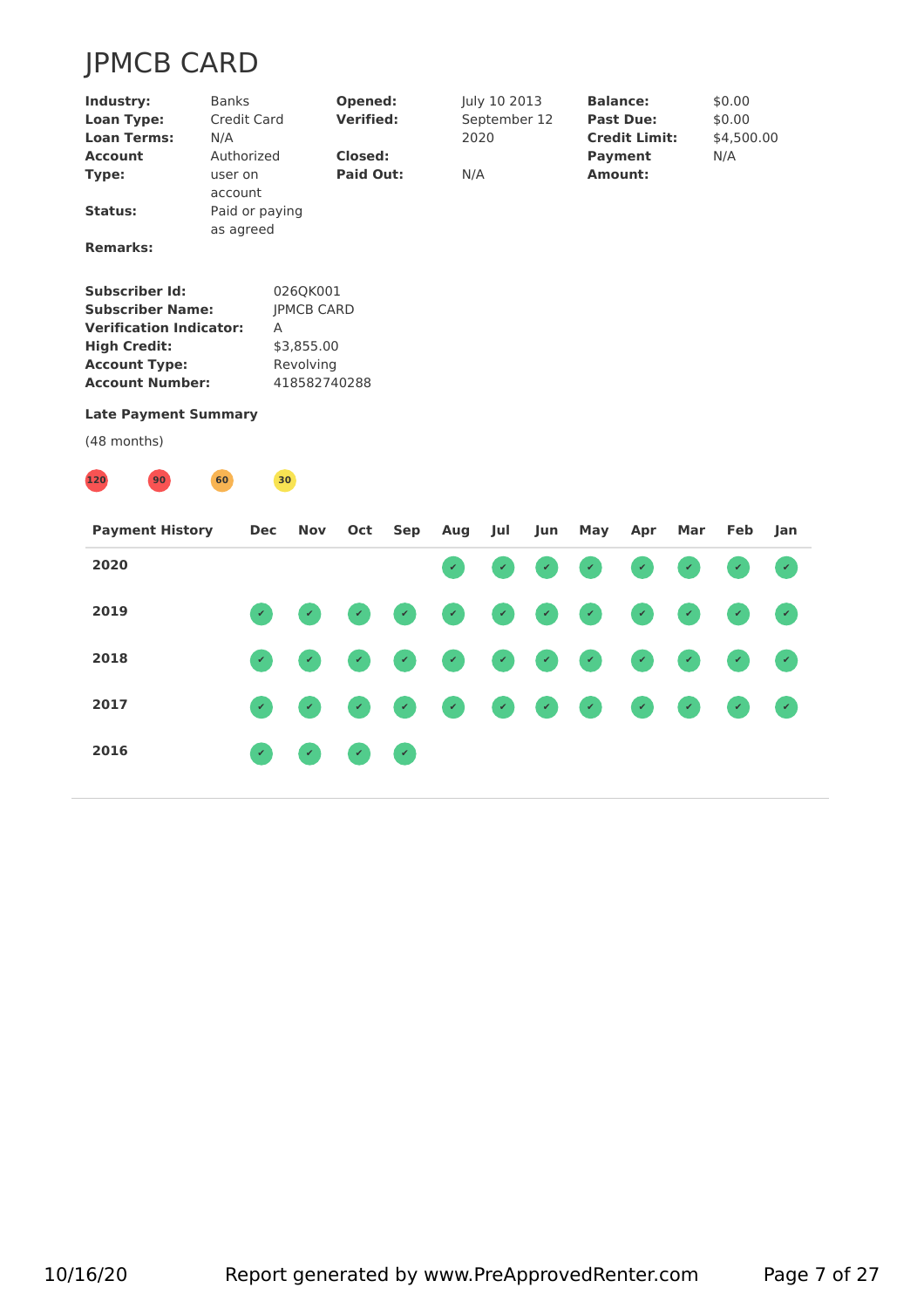# SYNCB/FINGER

| Industry:                  | Home           | Opened:          | December 25  | <b>Balance:</b>      | \$0.00 |  |
|----------------------------|----------------|------------------|--------------|----------------------|--------|--|
|                            | furnishing     |                  | 2010         | <b>Past Due:</b>     | \$0.00 |  |
| <b>Loan Type:</b>          | Charge         | <b>Verified:</b> | September 10 | <b>Credit Limit:</b> | N/A    |  |
|                            | Account        |                  | 2020         | Payment              | N/A    |  |
| <b>Loan Terms:</b>         | N/A            | Closed:          | June 16 2013 | Amount:              |        |  |
| <b>Account</b>             | Individual     | <b>Paid Out:</b> | N/A          |                      |        |  |
| Type:                      | account        |                  |              |                      |        |  |
| Status:                    | Paid or paying |                  |              |                      |        |  |
|                            | as agreed      |                  |              |                      |        |  |
| <b>Remarks:</b>            | Account        |                  |              |                      |        |  |
|                            | closed by      |                  |              |                      |        |  |
|                            | credit grantor |                  |              |                      |        |  |
| <b>Subscriber Id:</b>      |                | 0235002R         |              |                      |        |  |
| <b>Subscriber Name:</b>    |                | SYNCB/FINGER     |              |                      |        |  |
| アイ・ストロー しょうしん しゅうしょうしょうしょう |                |                  |              |                      |        |  |

| <b>Subscriber Name:</b> | SYNCB/FINGER |
|-------------------------|--------------|
| Verification Indicator: | А            |
| <b>High Credit:</b>     | \$383.00     |
| <b>Account Type:</b>    | Revolving    |
| Account Number:         | 780792096034 |

#### **Late Payment Summary**



| <b>Payment History</b> | Dec | Nov                                                                                                                                               |                                                                                                                                   | Oct Sep Aug Jul |  | Jun May  | Apr | Mar | Feb Jan |                            |
|------------------------|-----|---------------------------------------------------------------------------------------------------------------------------------------------------|-----------------------------------------------------------------------------------------------------------------------------------|-----------------|--|----------|-----|-----|---------|----------------------------|
| 2020                   |     |                                                                                                                                                   |                                                                                                                                   |                 |  | 00000000 |     |     |         |                            |
| 2019                   |     |                                                                                                                                                   |                                                                                                                                   |                 |  | .        |     |     |         |                            |
| 2018                   |     |                                                                                                                                                   |                                                                                                                                   |                 |  | .        |     |     |         |                            |
| 2017                   |     |                                                                                                                                                   |                                                                                                                                   |                 |  | .        |     |     |         | $\mathcal{A}(\mathcal{A})$ |
| 2016                   |     | $\begin{pmatrix} \mathcal{L} & \mathcal{L} \\ \mathcal{L} & \mathcal{L} \end{pmatrix} = \begin{pmatrix} \mathcal{L} \\ \mathcal{L} \end{pmatrix}$ | $\begin{pmatrix} \mathcal{L} & \mathcal{L} & \mathcal{L} \end{pmatrix} = \begin{pmatrix} \mathcal{L} & \mathcal{L} \end{pmatrix}$ |                 |  |          |     |     |         |                            |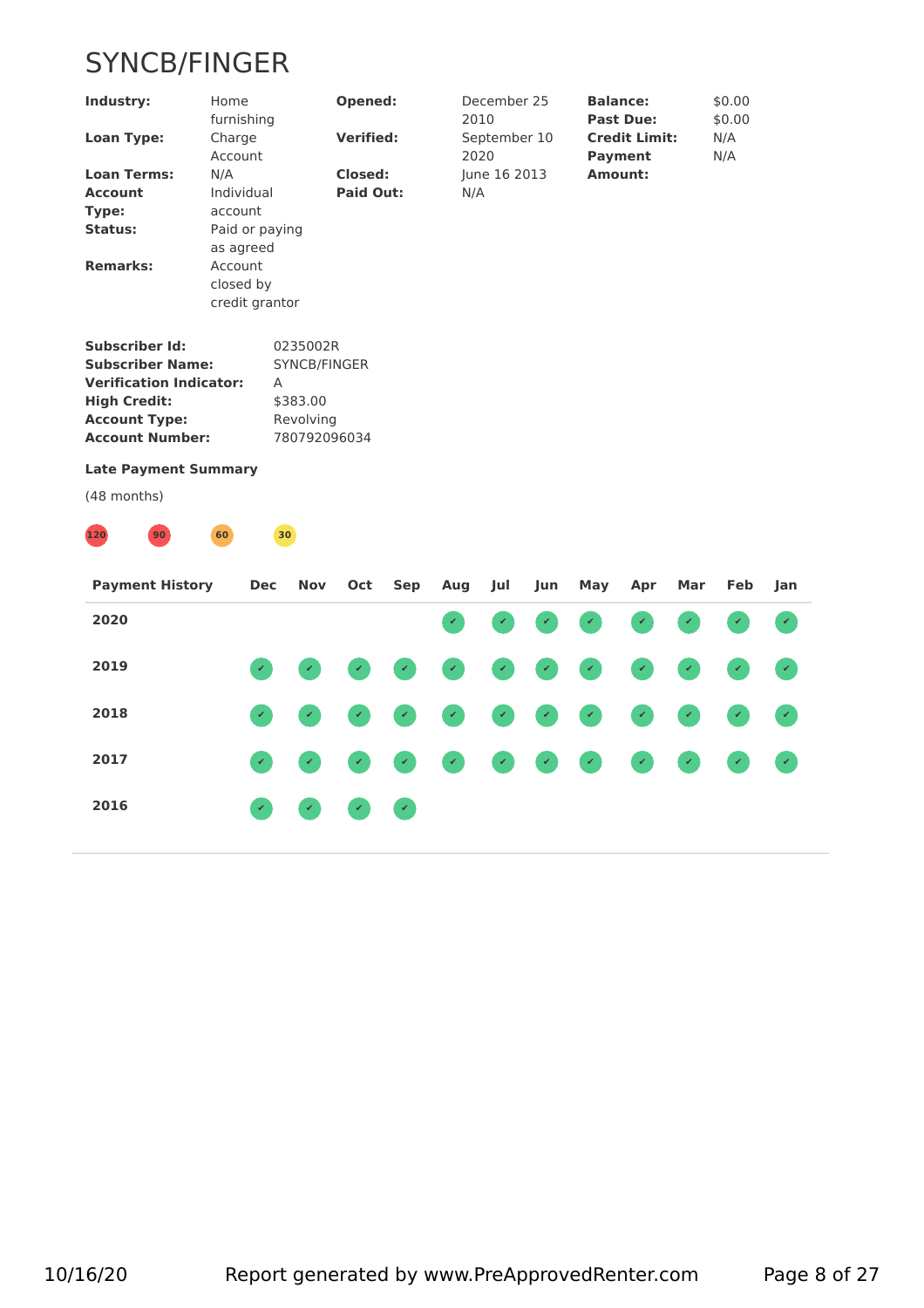# SYNCB/SAMS

| Industry:                            | Department<br>stores        | Opened:          | January 01<br>2010   | <b>Balance:</b><br><b>Past Due:</b>    | \$0.00<br>\$0.00 |
|--------------------------------------|-----------------------------|------------------|----------------------|----------------------------------------|------------------|
| Loan Type:                           | Charge<br>Account           | <b>Verified:</b> | September 02<br>2020 | <b>Credit Limit:</b><br><b>Payment</b> | \$424.00<br>N/A  |
| <b>Loan Terms:</b><br><b>Account</b> | N/A<br>Individual           | Closed:          | March 10<br>2017     | Amount:                                |                  |
| Type:                                | account                     | Paid Out:        | N/A                  |                                        |                  |
| Status:                              | Paid or paying<br>as agreed |                  |                      |                                        |                  |
| <b>Remarks:</b>                      | Closed                      |                  |                      |                                        |                  |

| Subscriber Id:                 | 0235046S     |
|--------------------------------|--------------|
| Subscriber Name:               | SYNCB/SAMS   |
| <b>Verification Indicator:</b> | А            |
| <b>Account Type:</b>           | Revolving    |
| Account Number:                | 771429897028 |

#### **Late Payment Summary**



| <b>Payment History</b> | Dec                                                                                                                                               | Nov                        |                            | Oct Sep Aug | Jul | Jun | May      | Apr | Mar | Feb Jan |  |
|------------------------|---------------------------------------------------------------------------------------------------------------------------------------------------|----------------------------|----------------------------|-------------|-----|-----|----------|-----|-----|---------|--|
| 2020                   |                                                                                                                                                   |                            |                            |             |     |     | 00000000 |     |     |         |  |
| 2019                   |                                                                                                                                                   |                            |                            |             |     |     | .        |     |     |         |  |
| 2018                   |                                                                                                                                                   |                            |                            |             |     |     | .        |     |     |         |  |
| 2017                   | $\begin{pmatrix} \mathcal{L} & \mathcal{L} \\ \mathcal{L} & \mathcal{L} \end{pmatrix} = \begin{pmatrix} \mathcal{L} \\ \mathcal{L} \end{pmatrix}$ |                            |                            |             |     |     | .        |     |     |         |  |
| 2016                   | $\mathbf{z}$                                                                                                                                      | $\mathcal{L}(\mathcal{L})$ | $\mathcal{L}(\mathcal{A})$ |             |     |     |          |     |     |         |  |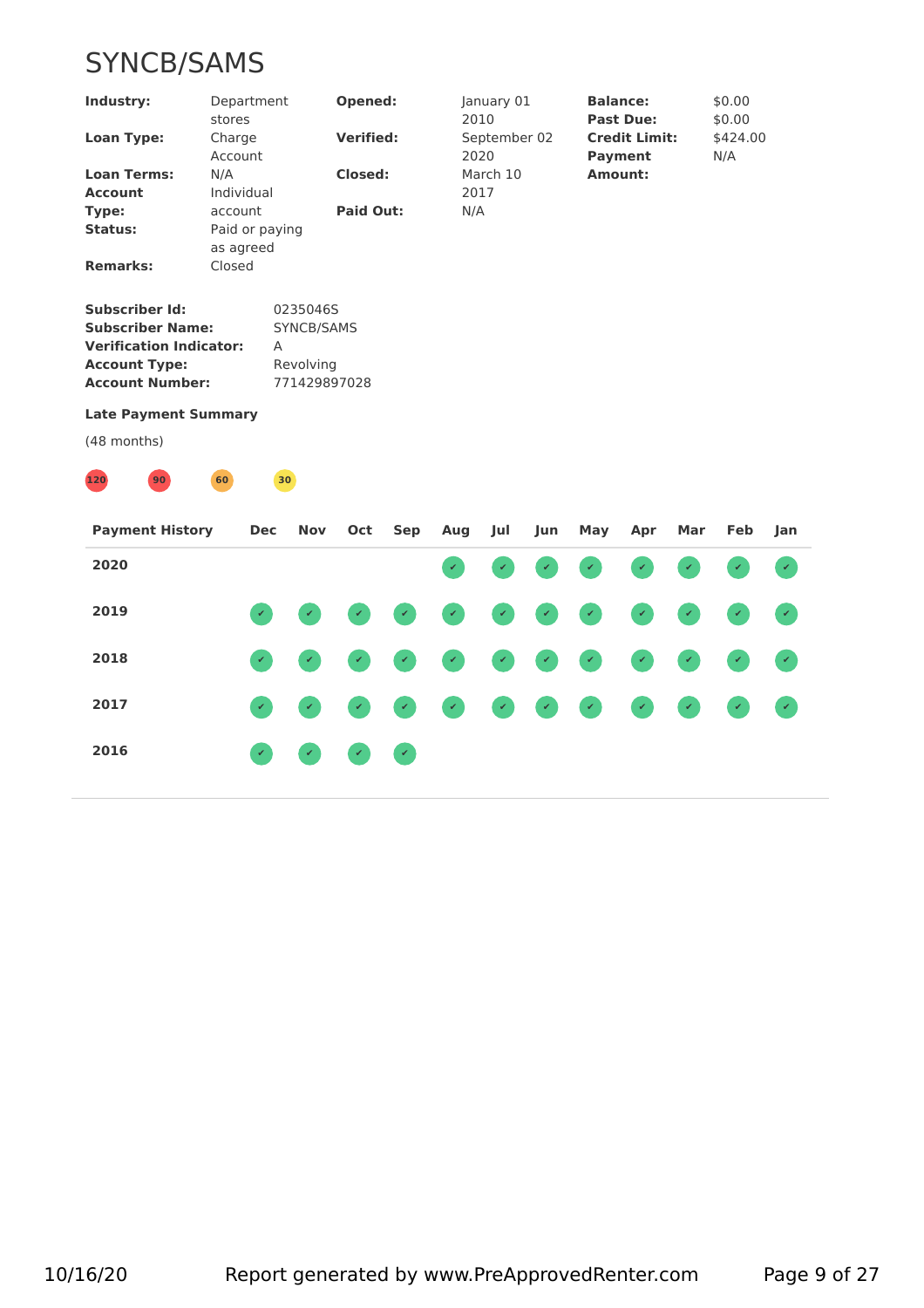# SYNCB/JCP

| Industry:                             | Department<br>stores                   | Opened:          | September 11<br>1991 | <b>Balance:</b><br><b>Past Due:</b> | \$0.00<br>\$0.00  |  |
|---------------------------------------|----------------------------------------|------------------|----------------------|-------------------------------------|-------------------|--|
| <b>Loan Type:</b>                     | Charge<br>Account                      | <b>Verified:</b> | August 31<br>2020    | <b>Credit Limit:</b><br>Payment     | \$4,000.00<br>N/A |  |
| <b>Loan Terms:</b>                    | N/A                                    | <b>Closed:</b>   | February 29          | Amount:                             |                   |  |
| <b>Account</b>                        | Joint                                  |                  | 2012                 |                                     |                   |  |
| Type:                                 | contractual<br>liability on<br>account | <b>Paid Out:</b> | N/A                  |                                     |                   |  |
| <b>Status:</b>                        | Paid or paying<br>as agreed            |                  |                      |                                     |                   |  |
| <b>Remarks:</b>                       | Account<br>closed by<br>credit grantor |                  |                      |                                     |                   |  |
| attended and a set the control of the | $\sqrt{2}$                             |                  |                      |                                     |                   |  |

| Subscriber Id:          | 0235058D     |
|-------------------------|--------------|
| <b>Subscriber Name:</b> | SYNCB/ICP    |
| Verification Indicator: | A            |
| <b>High Credit:</b>     | \$1,985.00   |
| <b>Account Type:</b>    | Revolving    |
| Account Number:         | 600886423582 |
|                         |              |

## **Late Payment Summary**



| <b>Payment History</b> | Dec | Nov                 |  | Oct Sep Aug | Jul | Jun | May     | Apr | Mar | Feb | <b>Jan</b> |
|------------------------|-----|---------------------|--|-------------|-----|-----|---------|-----|-----|-----|------------|
| 2020                   |     |                     |  |             |     |     | 0000000 |     |     |     |            |
| 2019                   |     |                     |  |             |     |     | .       |     |     |     |            |
| 2018                   |     |                     |  |             |     |     | .       |     |     |     |            |
| 2017                   |     |                     |  |             |     |     | .       |     |     |     |            |
| 2016                   |     | $\bullet$ $\bullet$ |  |             |     |     |         |     |     |     |            |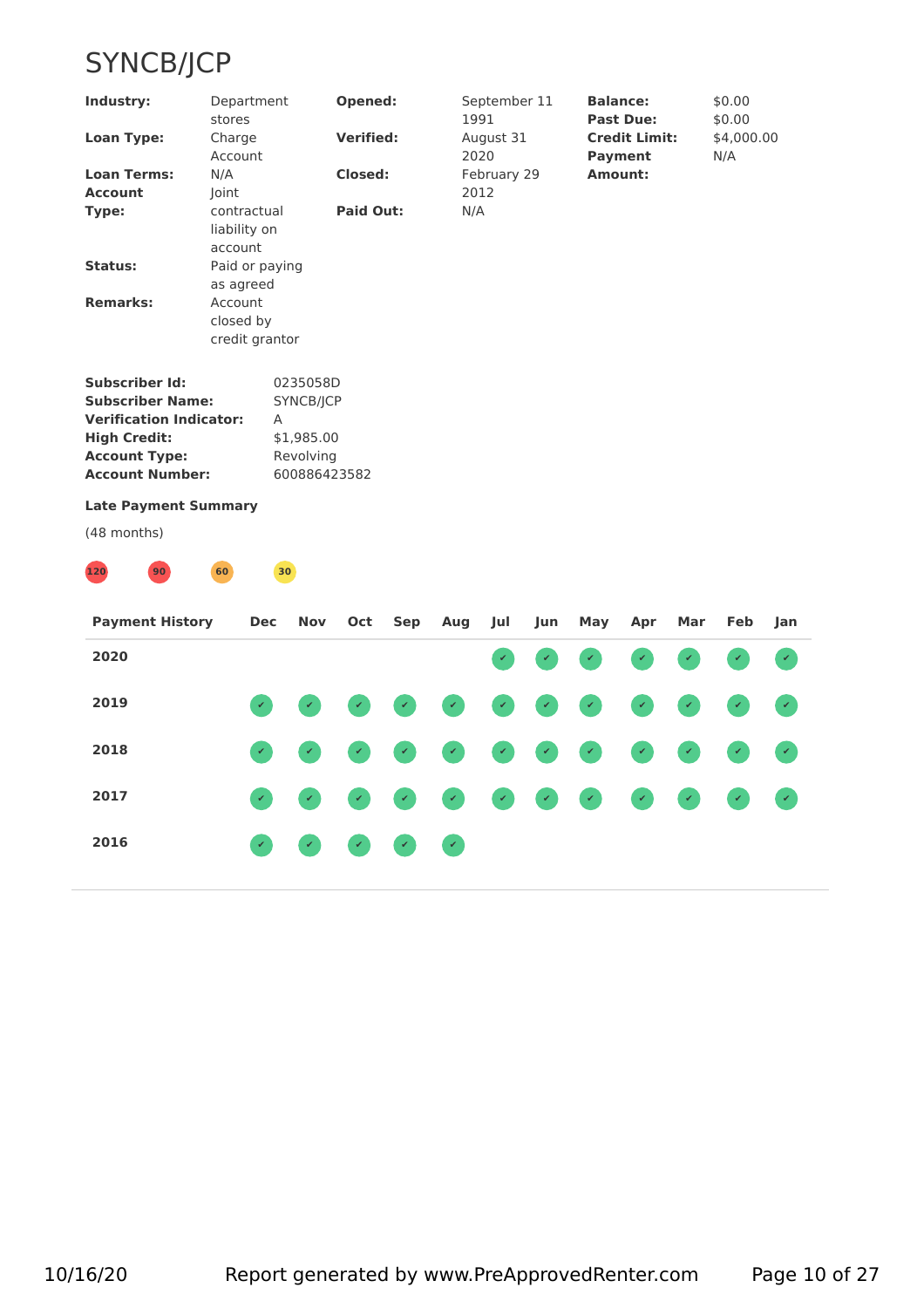# CHARTWAY FCU

| Industry:                      |           | Finance other<br>than personal | Opened:             | December 14<br>2014 | <b>Balance:</b><br><b>Past Due:</b> | \$16,104.00<br>\$0.00 |  |
|--------------------------------|-----------|--------------------------------|---------------------|---------------------|-------------------------------------|-----------------------|--|
| <b>Loan Type:</b>              | Second    |                                | <b>Verified:</b>    | August 31           | <b>Credit Limit:</b>                | N/A                   |  |
|                                | Mortgage  |                                |                     | 2020                | <b>Payment</b>                      | \$361.00              |  |
| <b>Loan Terms:</b>             | 120       |                                | Closed:             |                     | <b>Amount:</b>                      |                       |  |
| <b>Account</b>                 | Joint     |                                | <b>Paid Out:</b>    | N/A                 |                                     |                       |  |
| Type:                          |           | contractual                    |                     |                     |                                     |                       |  |
|                                |           | liability on                   |                     |                     |                                     |                       |  |
|                                | account   |                                |                     |                     |                                     |                       |  |
| <b>Status:</b>                 |           | Paid or paying                 |                     |                     |                                     |                       |  |
|                                | as agreed |                                |                     |                     |                                     |                       |  |
| <b>Remarks:</b>                |           |                                |                     |                     |                                     |                       |  |
| <b>Subscriber Id:</b>          |           | 03722002                       |                     |                     |                                     |                       |  |
| <b>Subscriber Name:</b>        |           |                                | <b>CHARTWAY FCU</b> |                     |                                     |                       |  |
| <b>Verification Indicator:</b> |           | $\mathsf{A}$                   |                     |                     |                                     |                       |  |
| <b>High Credit:</b>            |           | \$30,000.00                    |                     |                     |                                     |                       |  |
| <b>Terms Frequency Of</b>      |           |                                | Monthly (due every  |                     |                                     |                       |  |
| Payment:                       |           | month)                         |                     |                     |                                     |                       |  |
| <b>Account Type:</b>           |           | Mortgage                       |                     |                     |                                     |                       |  |
| <b>Account Number:</b>         |           | 4X6X5X0X8X                     |                     |                     |                                     |                       |  |
| <b>Late Payment Summary</b>    |           |                                |                     |                     |                                     |                       |  |
| (48 months)                    |           |                                |                     |                     |                                     |                       |  |
| 120<br>90                      | 60        | 30 <sup>°</sup>                |                     |                     |                                     |                       |  |

| <b>Payment History</b> | Dec Nov Oct Sep Aug |                           |                            |                            | Jul | Jun | May     | Apr | Mar | Feb Jan |  |
|------------------------|---------------------|---------------------------|----------------------------|----------------------------|-----|-----|---------|-----|-----|---------|--|
| 2020                   |                     |                           |                            |                            |     |     | 0000000 |     |     |         |  |
| 2019                   |                     |                           |                            |                            |     |     | .       |     |     |         |  |
| 2018                   |                     |                           |                            |                            |     |     | .       |     |     |         |  |
| 2017                   |                     |                           |                            |                            |     |     | .       |     |     |         |  |
| 2016                   |                     | $\mathbf{r} = \mathbf{r}$ | $\mathcal{L}(\mathcal{L})$ | $\mathcal{A}(\mathcal{A})$ |     |     |         |     |     |         |  |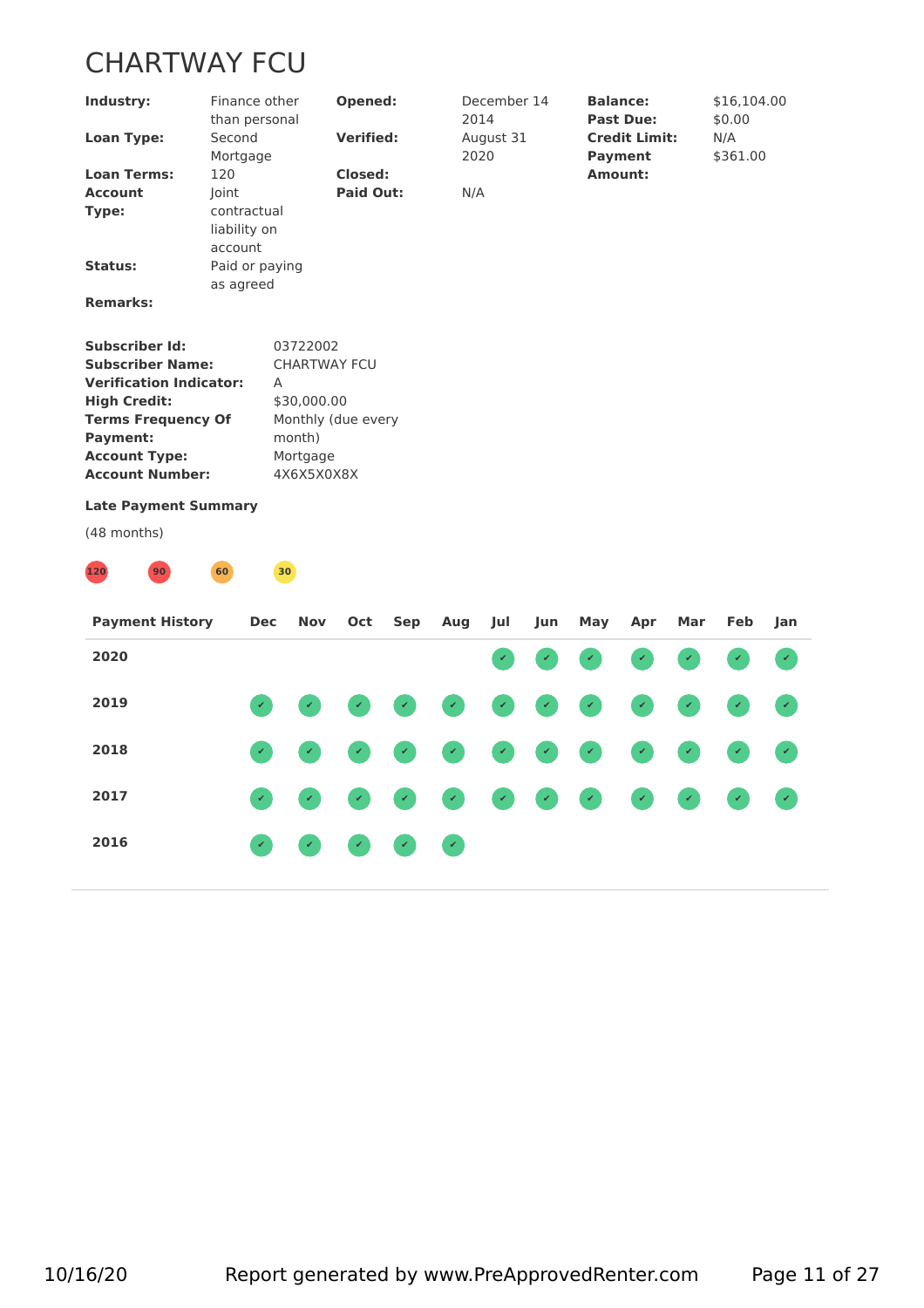# CAPITAL ONE

| Industry:                      | <b>Banks</b>       |                    | Opened:          |     |     | May 26 2012  |              |              | <b>Balance:</b>      |              | \$4,569.00   |              |  |
|--------------------------------|--------------------|--------------------|------------------|-----|-----|--------------|--------------|--------------|----------------------|--------------|--------------|--------------|--|
| <b>Loan Type:</b>              | <b>Credit Card</b> |                    | <b>Verified:</b> |     |     | August 21    |              |              | <b>Past Due:</b>     |              | \$0.00       |              |  |
| <b>Loan Terms:</b>             | MIN                |                    |                  |     |     | 2020         |              |              | <b>Credit Limit:</b> |              | \$5,500.00   |              |  |
| <b>Account</b>                 | Authorized         |                    | Closed:          |     |     |              |              |              | <b>Payment</b>       |              | \$116.00     |              |  |
| Type:                          | user on            |                    | <b>Paid Out:</b> |     | N/A |              |              |              | Amount:              |              |              |              |  |
|                                | account            |                    |                  |     |     |              |              |              |                      |              |              |              |  |
| <b>Status:</b>                 | Paid or paying     |                    |                  |     |     |              |              |              |                      |              |              |              |  |
|                                | as agreed          |                    |                  |     |     |              |              |              |                      |              |              |              |  |
| <b>Remarks:</b>                |                    |                    |                  |     |     |              |              |              |                      |              |              |              |  |
|                                |                    |                    |                  |     |     |              |              |              |                      |              |              |              |  |
| <b>Subscriber Id:</b>          |                    | 01DTV001           |                  |     |     |              |              |              |                      |              |              |              |  |
| <b>Subscriber Name:</b>        |                    | <b>CAPITAL ONE</b> |                  |     |     |              |              |              |                      |              |              |              |  |
| <b>Verification Indicator:</b> |                    | A                  |                  |     |     |              |              |              |                      |              |              |              |  |
| <b>High Credit:</b>            |                    | \$4,986.00         |                  |     |     |              |              |              |                      |              |              |              |  |
| <b>Account Type:</b>           |                    | Revolving          |                  |     |     |              |              |              |                      |              |              |              |  |
| <b>Account Number:</b>         |                    |                    | 486238135678     |     |     |              |              |              |                      |              |              |              |  |
| <b>Late Payment Summary</b>    |                    |                    |                  |     |     |              |              |              |                      |              |              |              |  |
| (48 months)                    |                    |                    |                  |     |     |              |              |              |                      |              |              |              |  |
|                                |                    |                    |                  |     |     |              |              |              |                      |              |              |              |  |
| 120<br>90                      | 60                 | 30 <sup>°</sup>    |                  |     |     |              |              |              |                      |              |              |              |  |
| <b>Payment History</b>         | <b>Dec</b>         | <b>Nov</b>         | Oct              | Sep | Aug | Jul          | Jun          | May          | Apr                  | Mar          | Feb          | Jan          |  |
|                                |                    |                    |                  |     |     |              |              |              |                      |              |              |              |  |
| 2020                           |                    |                    |                  |     |     | $\checkmark$ | $\checkmark$ | $\checkmark$ | $\checkmark$         | $\checkmark$ | $\checkmark$ | $\checkmark$ |  |

**2016 ✔ ✔ ✔ ✔ ✔**

**2019 ✔ ✔ ✔ ✔ ✔ ✔ ✔ ✔ ✔ ✔ ✔ ✔**

**2018 ✔ ✔ ✔ ✔ ✔ ✔ ✔ ✔ ✔ ✔ ✔ ✔**

**2017 ✔ ✔ ✔ ✔ ✔ ✔ ✔ ✔ ✔ ✔ ✔ ✔**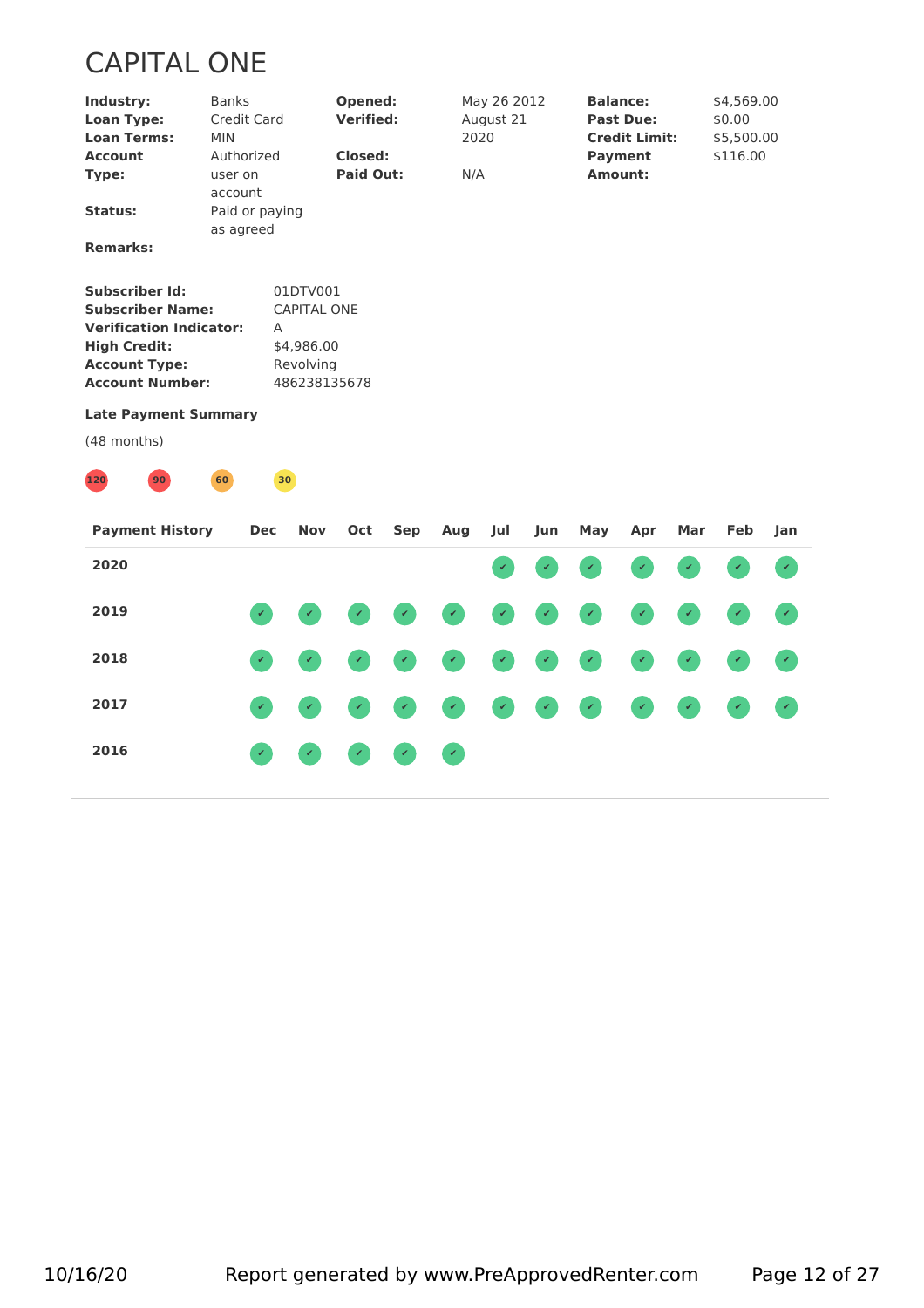# SYNCB/DILLAR

| Industry:                                                                                                                                                                                  | stores                | Department                                |                                                                   | Opened:                            |              |               | March 20<br>2011  |     |     | <b>Balance:</b><br><b>Past Due:</b>    |     | \$46.00<br>\$0.00     |                             |  |
|--------------------------------------------------------------------------------------------------------------------------------------------------------------------------------------------|-----------------------|-------------------------------------------|-------------------------------------------------------------------|------------------------------------|--------------|---------------|-------------------|-----|-----|----------------------------------------|-----|-----------------------|-----------------------------|--|
| <b>Loan Type:</b>                                                                                                                                                                          | Charge<br>Account     |                                           |                                                                   | <b>Verified:</b>                   |              |               | August 20<br>2020 |     |     | <b>Credit Limit:</b><br><b>Payment</b> |     | \$2,800.00<br>\$25.00 |                             |  |
| <b>Loan Terms:</b><br><b>Account</b><br>Type:<br><b>Status:</b><br><b>Remarks:</b>                                                                                                         | <b>MIN</b><br>account | Individual<br>Paid or paying<br>as agreed |                                                                   | <b>Closed:</b><br><b>Paid Out:</b> |              | N/A           |                   |     |     | Amount:                                |     |                       |                             |  |
| <b>Subscriber Id:</b><br><b>Subscriber Name:</b><br><b>Verification Indicator:</b><br><b>High Credit:</b><br><b>Account Type:</b><br><b>Account Number:</b><br><b>Late Payment Summary</b> |                       | Α                                         | 0235061C<br>SYNCB/DILLAR<br>\$369.00<br>Revolving<br>604586079129 |                                    |              |               |                   |     |     |                                        |     |                       |                             |  |
| (48 months)                                                                                                                                                                                |                       |                                           |                                                                   |                                    |              |               |                   |     |     |                                        |     |                       |                             |  |
|                                                                                                                                                                                            |                       |                                           |                                                                   |                                    |              |               |                   |     |     |                                        |     |                       |                             |  |
| $120$<br>90 <sup>°</sup>                                                                                                                                                                   | 60                    |                                           | 30                                                                |                                    |              |               |                   |     |     |                                        |     |                       |                             |  |
| <b>Payment History</b>                                                                                                                                                                     |                       | <b>Dec</b>                                | Nov                                                               | Oct                                | <b>Sep</b>   | Aug           | Jul               | Jun | May | Apr                                    | Mar | Feb                   | Jan                         |  |
| 2020                                                                                                                                                                                       |                       |                                           |                                                                   |                                    |              |               | $\checkmark$      |     |     |                                        | V   |                       | $\mathcal{L}$               |  |
| 2019                                                                                                                                                                                       |                       | $\checkmark$                              |                                                                   |                                    |              | V.            |                   |     |     | $\checkmark$                           | v   |                       | $\mathcal{L}_{\mathcal{A}}$ |  |
| 2018                                                                                                                                                                                       |                       | $\checkmark$                              |                                                                   |                                    |              |               |                   |     |     |                                        |     |                       |                             |  |
| 2017                                                                                                                                                                                       |                       |                                           |                                                                   |                                    |              |               |                   |     |     |                                        |     |                       |                             |  |
| 2016                                                                                                                                                                                       |                       | $\mathcal{L}$                             | $\checkmark$                                                      | $\checkmark$                       | $\checkmark$ | $\mathcal{L}$ |                   |     |     |                                        |     |                       |                             |  |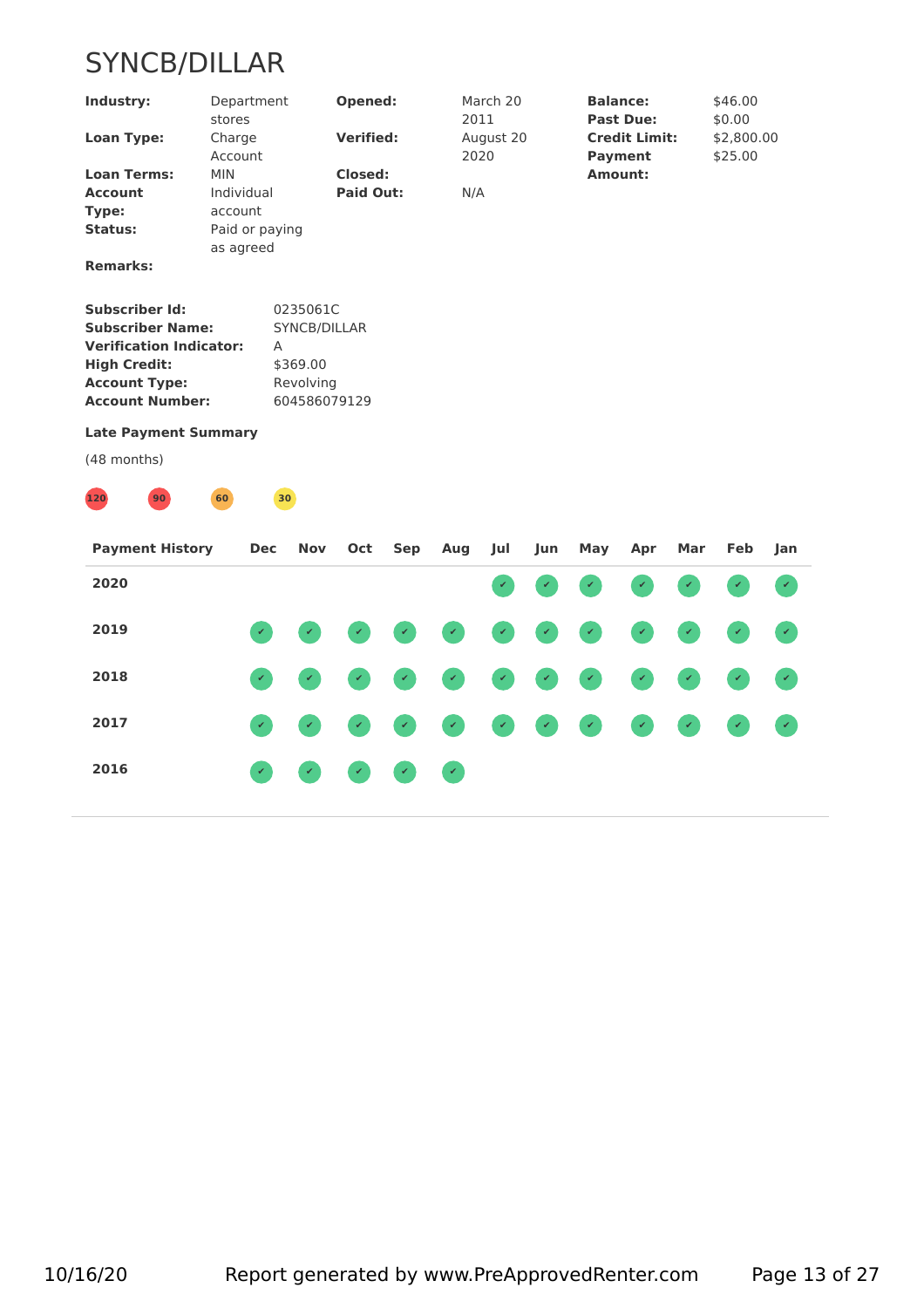# DSNB MACYS

| Industry:                                                                                                                     | stores            | Department                   |                                                         | Opened:                            |              |              | September 01<br>2005 |     |              | <b>Balance:</b><br><b>Past Due:</b>    |              | \$0.00<br>\$0.00 |                             |  |
|-------------------------------------------------------------------------------------------------------------------------------|-------------------|------------------------------|---------------------------------------------------------|------------------------------------|--------------|--------------|----------------------|-----|--------------|----------------------------------------|--------------|------------------|-----------------------------|--|
| <b>Loan Type:</b>                                                                                                             | Charge<br>Account |                              |                                                         | <b>Verified:</b>                   |              |              | August 13<br>2020    |     |              | <b>Credit Limit:</b><br><b>Payment</b> |              | N/A<br>N/A       |                             |  |
| <b>Loan Terms:</b><br><b>Account</b><br>Type:<br><b>Status:</b>                                                               | N/A<br>account    | Individual<br>Paid or paying |                                                         | <b>Closed:</b><br><b>Paid Out:</b> |              | N/A          |                      |     |              | Amount:                                |              |                  |                             |  |
| <b>Remarks:</b>                                                                                                               |                   | as agreed                    |                                                         |                                    |              |              |                      |     |              |                                        |              |                  |                             |  |
| Subscriber Id:<br><b>Subscriber Name:</b><br><b>Verification Indicator:</b><br><b>Account Type:</b><br><b>Account Number:</b> |                   | Α                            | 02A5T001<br><b>DSNB MACYS</b><br>Revolving<br>433356380 |                                    |              |              |                      |     |              |                                        |              |                  |                             |  |
| <b>Late Payment Summary</b>                                                                                                   |                   |                              |                                                         |                                    |              |              |                      |     |              |                                        |              |                  |                             |  |
| (48 months)                                                                                                                   |                   |                              |                                                         |                                    |              |              |                      |     |              |                                        |              |                  |                             |  |
| 120<br>90                                                                                                                     | 60                |                              | 30                                                      |                                    |              |              |                      |     |              |                                        |              |                  |                             |  |
| <b>Payment History</b>                                                                                                        |                   | <b>Dec</b>                   | <b>Nov</b>                                              | Oct                                | Sep          | Aug          | Jul                  | Jun | May          | Apr                                    | Mar          | Feb              | Jan                         |  |
| 2020                                                                                                                          |                   |                              |                                                         |                                    |              |              | $\checkmark$         |     |              | $\checkmark$                           | $\checkmark$ | $\checkmark$     | $\mathcal{L}_{\mathcal{C}}$ |  |
| 2019                                                                                                                          |                   |                              |                                                         |                                    |              |              |                      |     |              |                                        |              |                  |                             |  |
| 2018                                                                                                                          |                   | $\checkmark$                 | v                                                       |                                    | $\checkmark$ | V.           |                      |     | $\checkmark$ |                                        | V            |                  | $\mathcal{L}^{\mathcal{A}}$ |  |
| 2017                                                                                                                          |                   | $\checkmark$                 |                                                         |                                    |              |              |                      |     |              |                                        |              |                  |                             |  |
| 2016                                                                                                                          |                   | $\prec$                      | V                                                       | v                                  | v            | $\checkmark$ |                      |     |              |                                        |              |                  |                             |  |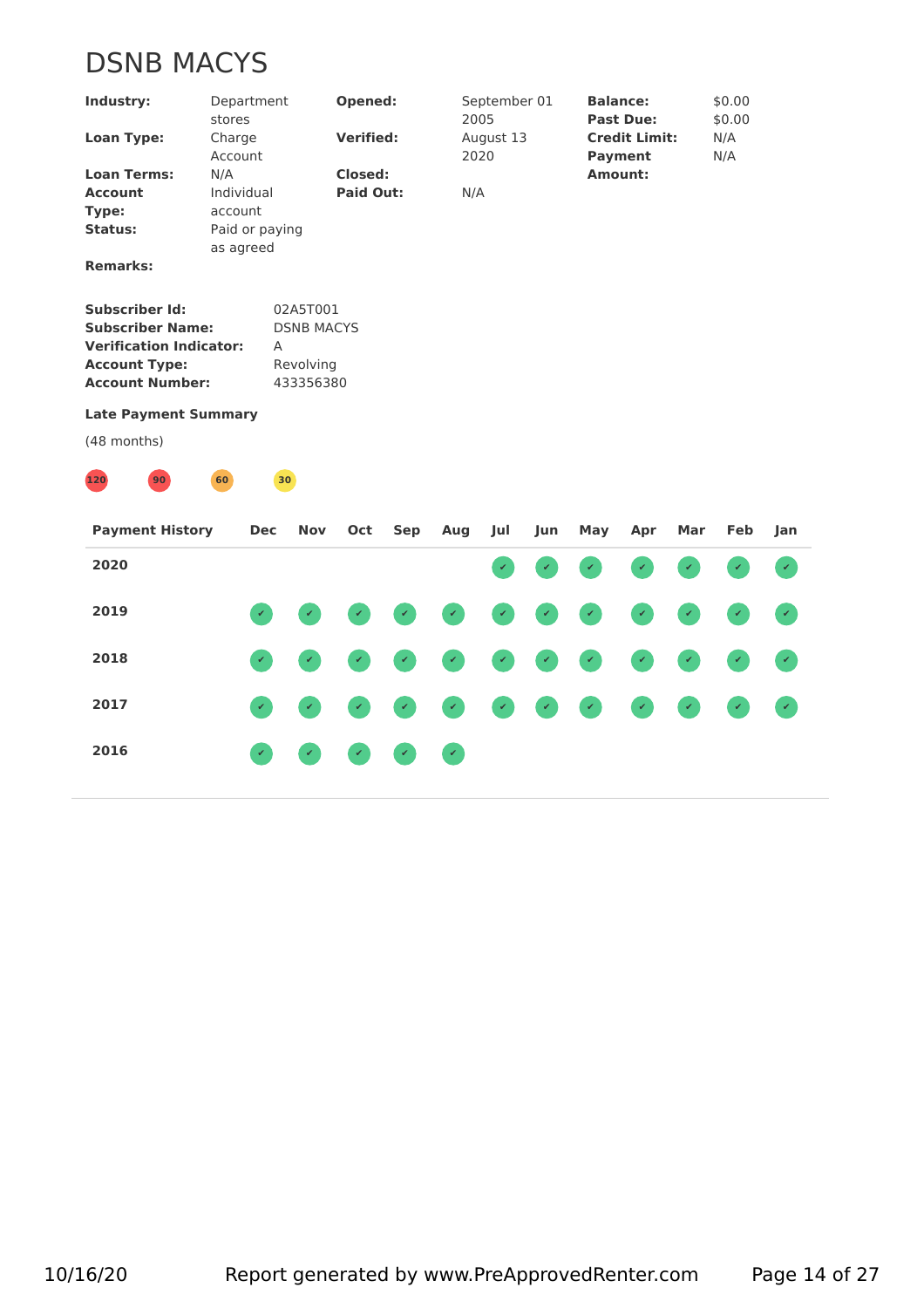# KOHLS/CAPONE

| Industry:                      | Department<br>stores | Opened:<br><b>Verified:</b> | July 09 2010<br>July 21 2020 | <b>Balance:</b><br><b>Past Due:</b> | \$0.00<br>\$0.00 |
|--------------------------------|----------------------|-----------------------------|------------------------------|-------------------------------------|------------------|
| <b>Loan Type:</b>              | Charge               | <b>Closed:</b>              |                              | <b>Credit Limit:</b>                | \$1,000.00       |
|                                | Account              | <b>Paid Out:</b>            | N/A                          | <b>Payment</b>                      | N/A              |
| <b>Loan Terms:</b>             | N/A                  |                             |                              | Amount:                             |                  |
| <b>Account</b>                 | Individual           |                             |                              |                                     |                  |
| Type:                          | account              |                             |                              |                                     |                  |
| Status:                        | Paid or paying       |                             |                              |                                     |                  |
|                                | as agreed            |                             |                              |                                     |                  |
| <b>Remarks:</b>                |                      |                             |                              |                                     |                  |
|                                |                      |                             |                              |                                     |                  |
| <b>Subscriber Id:</b>          |                      | 012EN005                    |                              |                                     |                  |
| <b>Subscriber Name:</b>        |                      | KOHLS/CAPONE                |                              |                                     |                  |
| <b>Verification Indicator:</b> |                      | A                           |                              |                                     |                  |
| <b>High Credit:</b>            |                      | \$197.00                    |                              |                                     |                  |
| <b>Account Type:</b>           |                      | Revolving                   |                              |                                     |                  |
| <b>Account Number:</b>         |                      | 3364163                     |                              |                                     |                  |
|                                |                      |                             |                              |                                     |                  |
| <b>Late Payment Summary</b>    |                      |                             |                              |                                     |                  |
| (48 months)                    |                      |                             |                              |                                     |                  |
| 90 <sup>°</sup><br>120         | 60                   | 30 <sub>0</sub>             |                              |                                     |                  |
|                                |                      |                             |                              |                                     |                  |

| <b>Payment History</b> | Dec Nov Oct Sep Aug Jul                                                                                                                                                                                   |                             |  |                                                                                                                                                                                             |  | Jun May                                                                                                                                       | Apr | Mar | Feb Jan |  |
|------------------------|-----------------------------------------------------------------------------------------------------------------------------------------------------------------------------------------------------------|-----------------------------|--|---------------------------------------------------------------------------------------------------------------------------------------------------------------------------------------------|--|-----------------------------------------------------------------------------------------------------------------------------------------------|-----|-----|---------|--|
| 2020                   |                                                                                                                                                                                                           |                             |  |                                                                                                                                                                                             |  | $\bullet\hspace{0.2cm} \bullet\hspace{0.2cm} \bullet\hspace{0.2cm} \bullet\hspace{0.2cm} \bullet\hspace{0.2cm} \bullet\hspace{0.2cm} \bullet$ |     |     |         |  |
| 2019                   |                                                                                                                                                                                                           |                             |  |                                                                                                                                                                                             |  | .                                                                                                                                             |     |     |         |  |
| 2018                   |                                                                                                                                                                                                           |                             |  |                                                                                                                                                                                             |  | .                                                                                                                                             |     |     |         |  |
| 2017                   | $\begin{pmatrix} \mathcal{L} & \mathcal{L} & \mathcal{L} \\ \mathcal{L} & \mathcal{L} & \mathcal{L} \end{pmatrix} = \begin{pmatrix} \mathcal{L} & \mathcal{L} \\ \mathcal{L} & \mathcal{L} \end{pmatrix}$ |                             |  |                                                                                                                                                                                             |  | .                                                                                                                                             |     |     |         |  |
| 2016                   | $\mathbf{z}$                                                                                                                                                                                              | $\mathcal{L} = \mathcal{L}$ |  | $\begin{pmatrix} 1 & 0 \\ 0 & 0 \end{pmatrix} = \begin{pmatrix} 1 & 0 \\ 0 & 0 \end{pmatrix} = \begin{pmatrix} 1 & 0 \\ 0 & 0 \end{pmatrix} = \begin{pmatrix} 1 & 0 \\ 0 & 0 \end{pmatrix}$ |  |                                                                                                                                               |     |     |         |  |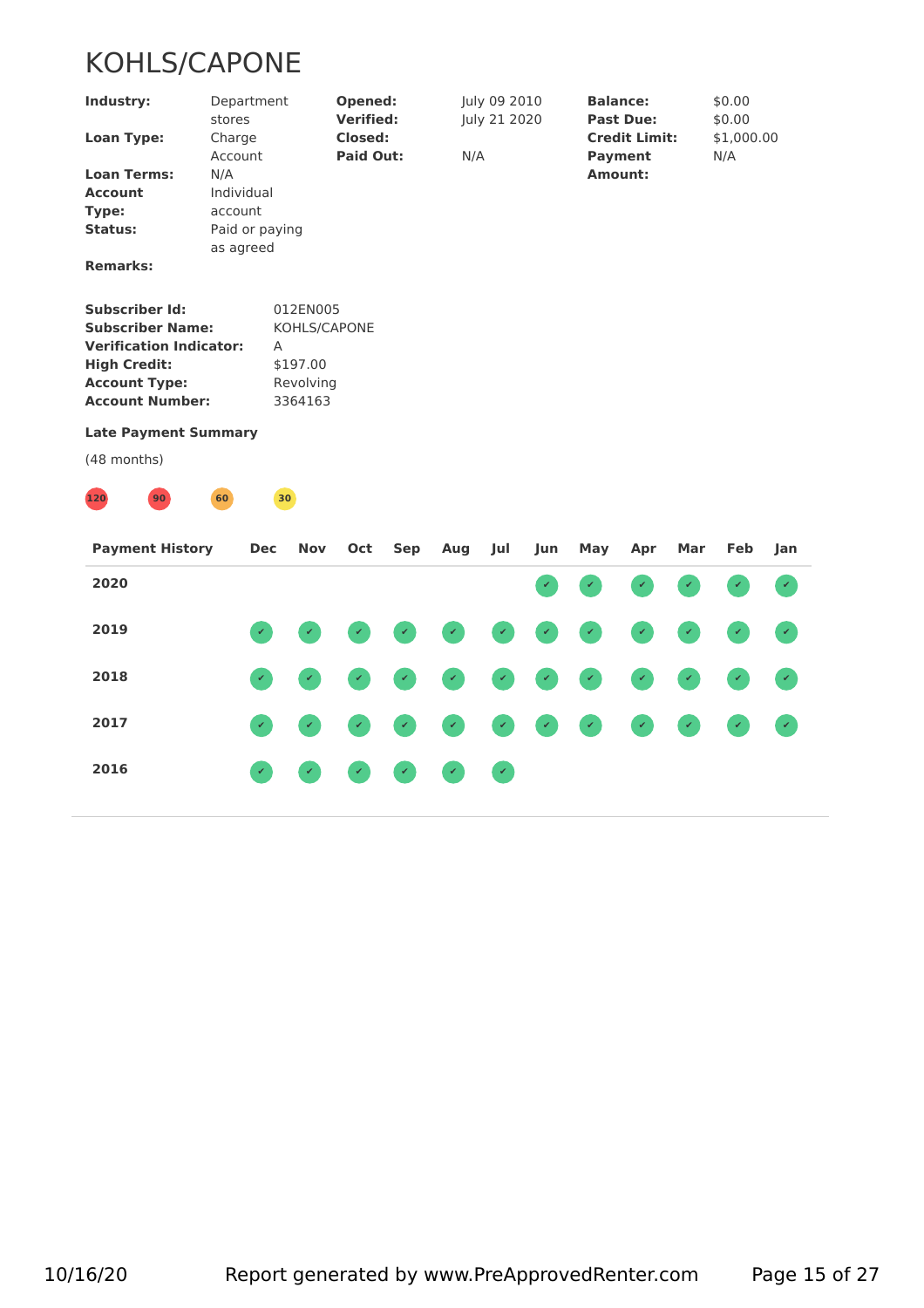# ASPIRE

| Industry:                      | <b>Banks</b> |                 | Opened:          | October 27    | <b>Balance:</b>      | \$0.00   |  |
|--------------------------------|--------------|-----------------|------------------|---------------|----------------------|----------|--|
| <b>Loan Type:</b>              |              | Credit Card     |                  | 2013          | <b>Past Due:</b>     | \$0.00   |  |
| <b>Loan Terms:</b>             | N/A          |                 | <b>Verified:</b> | December 31   | <b>Credit Limit:</b> | \$100.00 |  |
| <b>Account</b>                 |              | Individual      |                  | 2019          | <b>Payment</b>       | N/A      |  |
| Type:                          |              | account         | <b>Closed:</b>   | April 24 2017 | <b>Amount:</b>       |          |  |
| <b>Status:</b>                 |              | Paid or paying  | Paid Out:        | N/A           |                      |          |  |
|                                |              | as agreed       |                  |               |                      |          |  |
| <b>Remarks:</b>                |              | Account         |                  |               |                      |          |  |
|                                |              | closed by       |                  |               |                      |          |  |
|                                |              | consumer        |                  |               |                      |          |  |
| <b>Subscriber Id:</b>          |              |                 | 06611059         |               |                      |          |  |
| <b>Subscriber Name:</b>        |              |                 | <b>ASPIRE</b>    |               |                      |          |  |
| <b>Verification Indicator:</b> |              | A               |                  |               |                      |          |  |
| <b>High Credit:</b>            |              |                 | \$1,962.00       |               |                      |          |  |
| <b>Account Type:</b>           |              |                 | Revolving        |               |                      |          |  |
| <b>Account Number:</b>         |              |                 | 772672438213     |               |                      |          |  |
| <b>Late Payment Summary</b>    |              |                 |                  |               |                      |          |  |
| (48 months)                    |              |                 |                  |               |                      |          |  |
| 120<br>90                      | 60           | 30 <sup>1</sup> |                  |               |                      |          |  |
|                                |              |                 |                  |               |                      |          |  |

| <b>Payment History</b> |                       |  |  |  | Dec Nov Oct Sep Aug Jul Jun May Apr |  | Mar Feb Jan |  |
|------------------------|-----------------------|--|--|--|-------------------------------------|--|-------------|--|
| 2019                   |                       |  |  |  | .                                   |  |             |  |
| 2018                   |                       |  |  |  | .                                   |  |             |  |
| 2017                   |                       |  |  |  | .                                   |  |             |  |
| 2016                   |                       |  |  |  | .                                   |  |             |  |
| 2015                   | $\mathcal{L}_{\rm c}$ |  |  |  |                                     |  |             |  |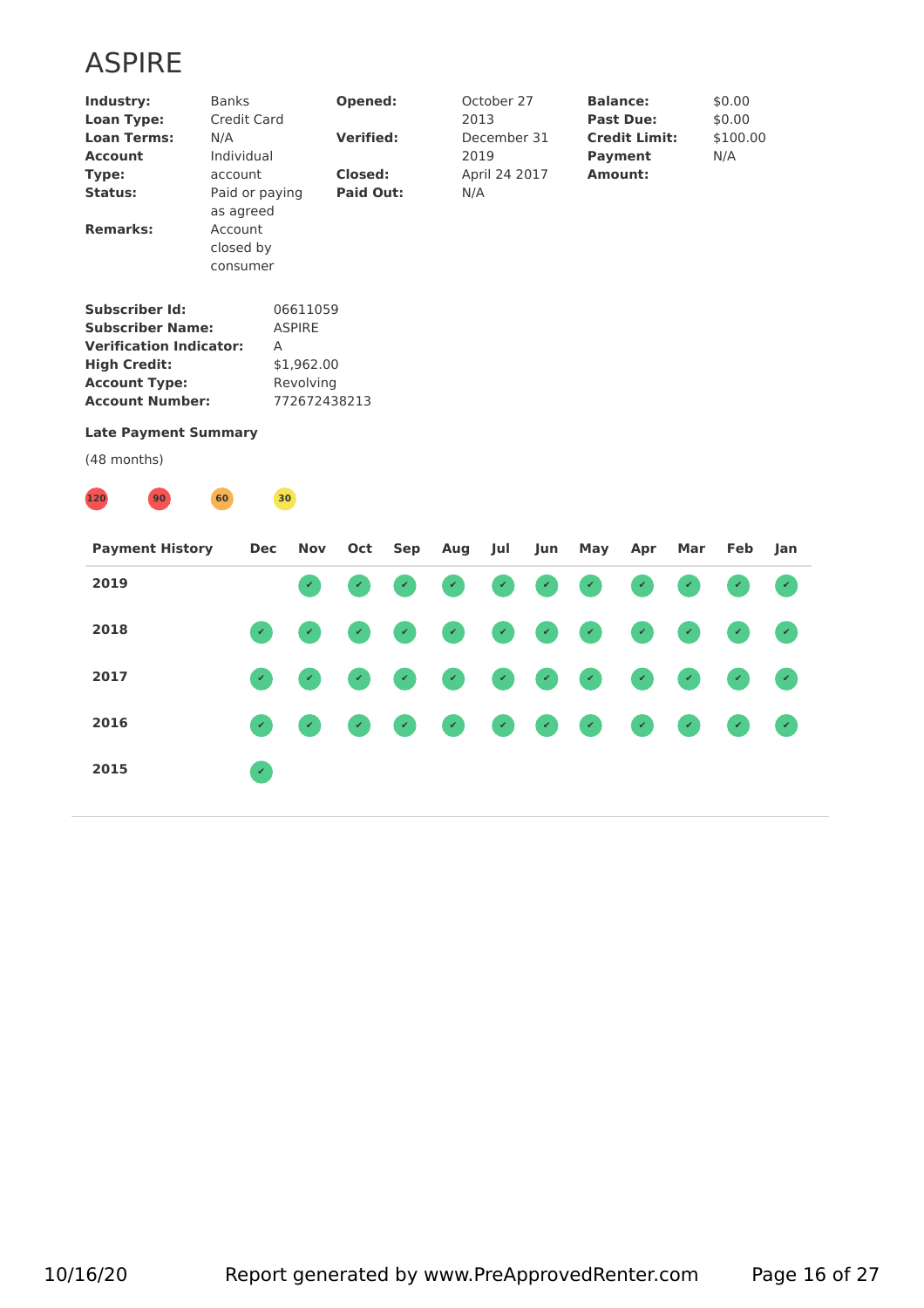# LANE BRYANT

| Industry:<br><b>Loan Type:</b><br><b>Loan Terms:</b><br><b>Account</b><br>Type:<br><b>Status:</b><br><b>Remarks:</b>                                        | <b>Banks</b><br>Credit Card<br>N/A<br>Individual<br>account<br>Paid or paying<br>as agreed<br>Purchased by<br>another lender |                 |                                                         | Opened:<br><b>Verified:</b><br><b>Closed:</b><br><b>Paid Out:</b> |            | N/A | April 05 2007<br>June 25 2018<br>June 25 2018 |              |              | <b>Balance:</b><br><b>Past Due:</b><br><b>Credit Limit:</b><br><b>Payment</b><br><b>Amount:</b> |     | \$0.00<br>\$0.00<br>\$1,000.00<br>N/A |              |
|-------------------------------------------------------------------------------------------------------------------------------------------------------------|------------------------------------------------------------------------------------------------------------------------------|-----------------|---------------------------------------------------------|-------------------------------------------------------------------|------------|-----|-----------------------------------------------|--------------|--------------|-------------------------------------------------------------------------------------------------|-----|---------------------------------------|--------------|
| <b>Subscriber Id:</b><br><b>Subscriber Name:</b><br><b>Verification Indicator:</b><br><b>High Credit:</b><br><b>Account Type:</b><br><b>Account Number:</b> |                                                                                                                              | A               | 01FQ3082<br><b>LANE BRYANT</b><br>\$161.00<br>Revolving | 6978027970618                                                     |            |     |                                               |              |              |                                                                                                 |     |                                       |              |
| <b>Late Payment Summary</b><br>(47 months)                                                                                                                  |                                                                                                                              |                 |                                                         |                                                                   |            |     |                                               |              |              |                                                                                                 |     |                                       |              |
| 120<br>90                                                                                                                                                   | 60                                                                                                                           | 30 <sup>°</sup> |                                                         |                                                                   |            |     |                                               |              |              |                                                                                                 |     |                                       |              |
| <b>Payment History</b>                                                                                                                                      |                                                                                                                              | <b>Dec</b>      | Nov                                                     | Oct                                                               | <b>Sep</b> | Aug | Jul                                           | Jun          | May          | Apr                                                                                             | Mar | Feb                                   | Jan          |
| 2018                                                                                                                                                        |                                                                                                                              |                 |                                                         |                                                                   |            |     |                                               |              |              |                                                                                                 |     |                                       |              |
| 2017                                                                                                                                                        |                                                                                                                              |                 |                                                         |                                                                   |            |     |                                               |              |              |                                                                                                 |     |                                       |              |
| 2016                                                                                                                                                        |                                                                                                                              |                 |                                                         |                                                                   |            |     |                                               |              |              |                                                                                                 |     |                                       |              |
| 2015                                                                                                                                                        |                                                                                                                              | $\checkmark$    | $\checkmark$                                            | ۶                                                                 |            | V.  | v                                             | $\checkmark$ | $\checkmark$ | $\checkmark$                                                                                    | V   | $\checkmark$                          | $\checkmark$ |

**2014 ✔ ✔ ✔ ✔ ✔ ✔**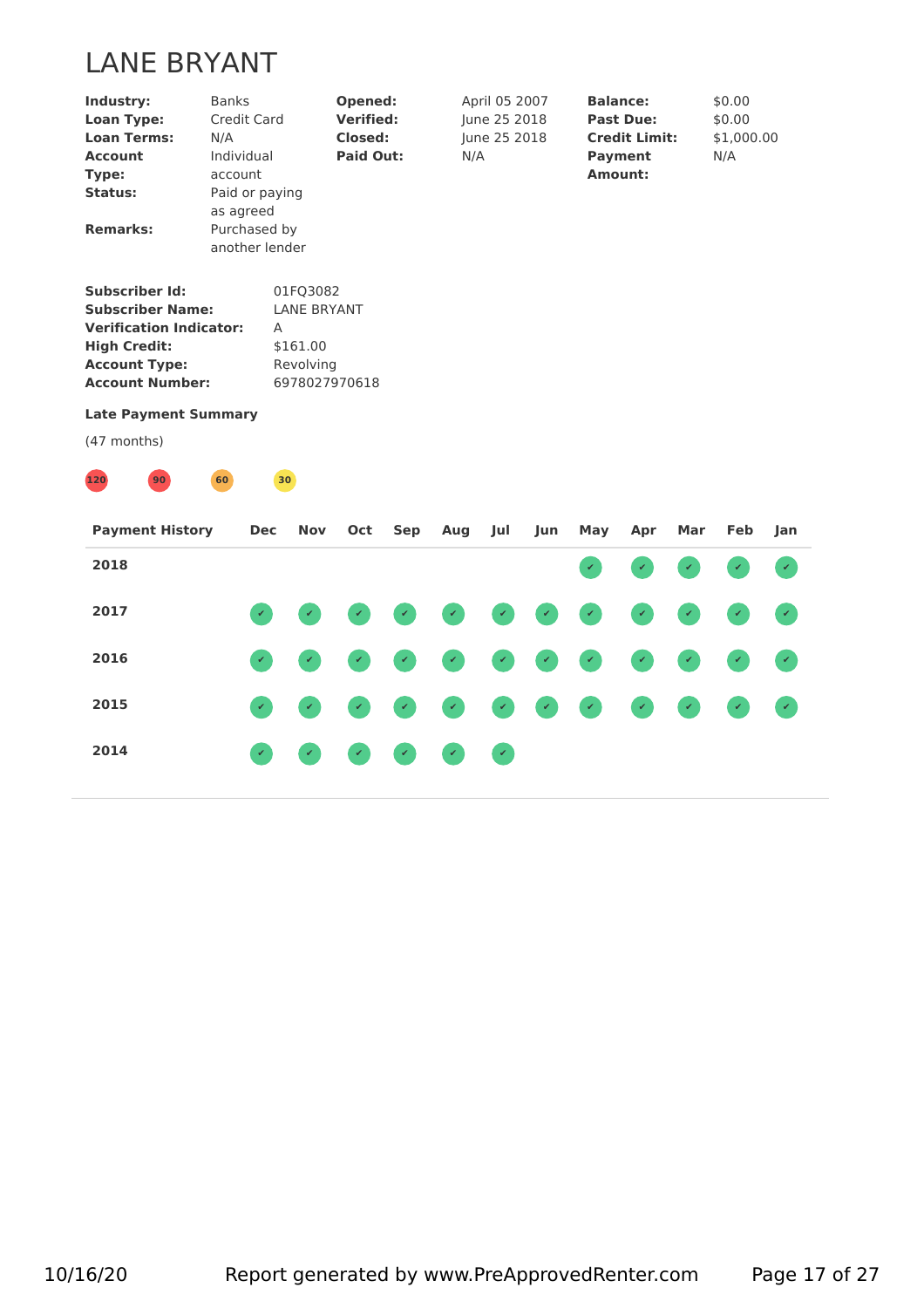# MERRICK BK

|                                |                      | Credit Card    |                   |                                    |              | 2013         |              |     |                | <b>Past Due:</b>     |     | \$0.00     |                             |  |
|--------------------------------|----------------------|----------------|-------------------|------------------------------------|--------------|--------------|--------------|-----|----------------|----------------------|-----|------------|-----------------------------|--|
| <b>Loan Terms:</b>             | N/A                  |                |                   | <b>Verified:</b>                   |              |              | October 06   |     |                | <b>Credit Limit:</b> |     | \$1,600.00 |                             |  |
| <b>Account</b>                 | Individual           |                |                   |                                    |              | 2016         |              |     | <b>Payment</b> |                      |     | N/A        |                             |  |
| Type:                          | account              |                |                   | <b>Closed:</b><br><b>Paid Out:</b> |              |              | July 21 2016 |     | <b>Amount:</b> |                      |     |            |                             |  |
| <b>Status:</b>                 |                      | Paid or paying |                   |                                    |              | N/A          |              |     |                |                      |     |            |                             |  |
| <b>Remarks:</b>                | as agreed<br>Account |                |                   |                                    |              |              |              |     |                |                      |     |            |                             |  |
|                                | closed by            |                |                   |                                    |              |              |              |     |                |                      |     |            |                             |  |
|                                | consumer             |                |                   |                                    |              |              |              |     |                |                      |     |            |                             |  |
|                                |                      |                |                   |                                    |              |              |              |     |                |                      |     |            |                             |  |
| <b>Subscriber Id:</b>          |                      |                | 01TGU001          |                                    |              |              |              |     |                |                      |     |            |                             |  |
| <b>Subscriber Name:</b>        |                      |                | <b>MERRICK BK</b> |                                    |              |              |              |     |                |                      |     |            |                             |  |
| <b>Verification Indicator:</b> |                      | Α              |                   |                                    |              |              |              |     |                |                      |     |            |                             |  |
| <b>High Credit:</b>            |                      |                | \$530.00          |                                    |              |              |              |     |                |                      |     |            |                             |  |
| <b>Account Type:</b>           |                      |                | Revolving         |                                    |              |              |              |     |                |                      |     |            |                             |  |
| <b>Account Number:</b>         |                      |                | 412066299713      |                                    |              |              |              |     |                |                      |     |            |                             |  |
| <b>Late Payment Summary</b>    |                      |                |                   |                                    |              |              |              |     |                |                      |     |            |                             |  |
| (41 months)                    |                      |                |                   |                                    |              |              |              |     |                |                      |     |            |                             |  |
| 120<br>90                      | 60                   | 30             |                   |                                    |              |              |              |     |                |                      |     |            |                             |  |
|                                |                      |                |                   |                                    |              |              |              |     |                |                      |     |            |                             |  |
| <b>Payment History</b>         |                      | <b>Dec</b>     | <b>Nov</b>        | Oct                                | Sep          | Aug          | Jul          | Jun | May            | Apr                  | Mar | Feb        | Jan                         |  |
| 2016                           |                      |                |                   |                                    | $\checkmark$ |              |              |     |                |                      |     |            |                             |  |
| 2015                           |                      |                |                   |                                    |              | V.           |              |     |                |                      |     |            |                             |  |
|                                |                      |                |                   |                                    |              |              |              |     |                |                      |     |            |                             |  |
| 2014                           |                      | $\checkmark$   | V                 |                                    | V            | $\checkmark$ |              |     |                |                      |     |            | $\mathcal{L}_{\mathcal{A}}$ |  |
|                                |                      |                |                   |                                    |              |              |              |     |                |                      |     |            |                             |  |
| 2013                           |                      |                |                   |                                    |              |              |              |     |                |                      |     |            |                             |  |
|                                |                      |                |                   |                                    |              |              |              |     |                |                      |     |            |                             |  |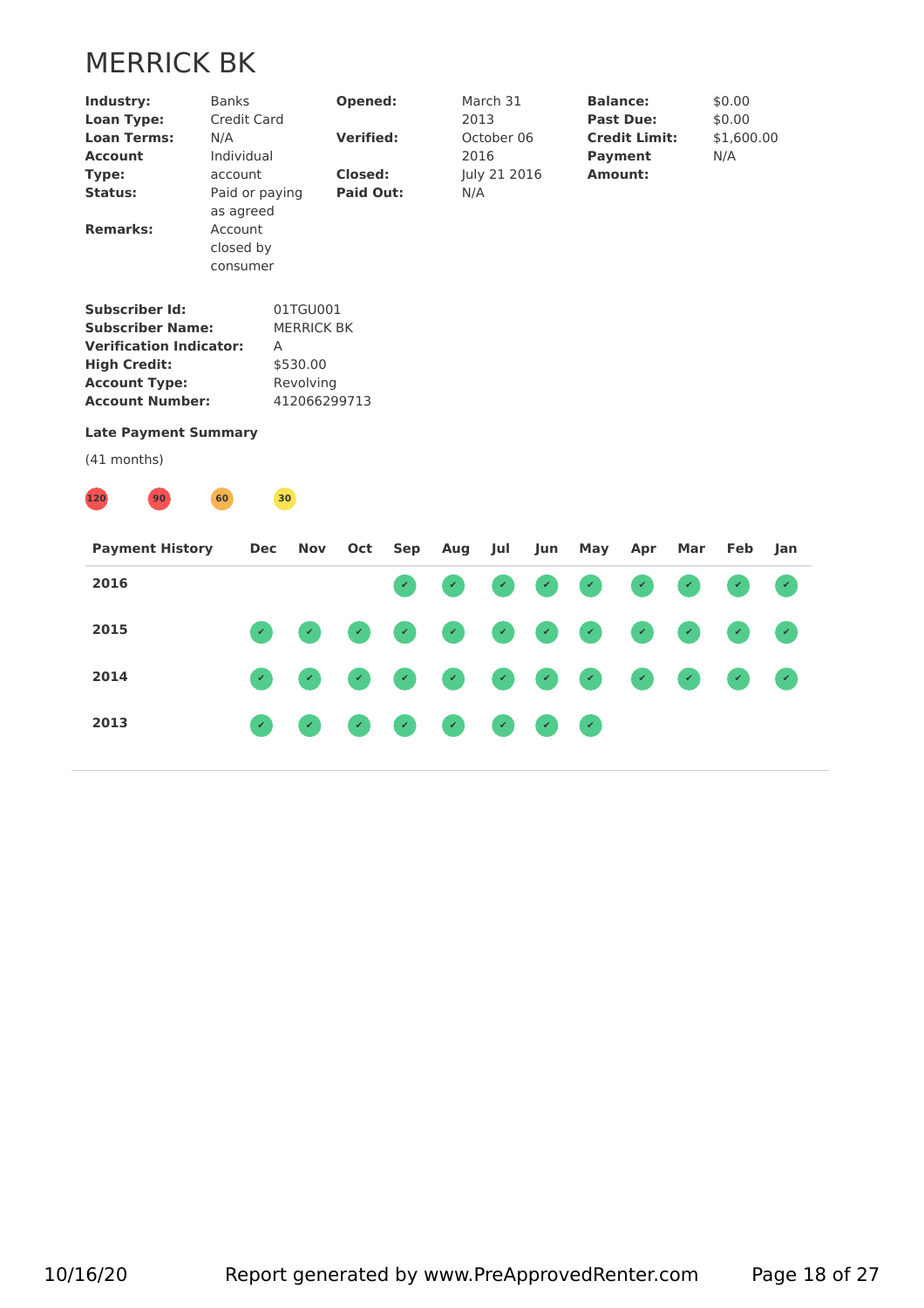# HSBC BANK

| Industry:<br><b>Loan Type:</b><br><b>Loan Terms:</b><br><b>Account</b><br>Type:<br>Status:<br><b>Remarks:</b>                                                                                             | <b>Banks</b><br><b>MIN</b><br>Individual<br>account<br>Account<br>closed by | Credit Card<br>Paid or paying<br>as agreed<br>consumer |                                                                         | Opened:<br><b>Verified:</b><br><b>Closed:</b><br><b>Paid Out:</b> |            | N/A | June 08 2012<br>July 31 2016<br>July 26 2016 |     |     | <b>Balance:</b><br><b>Past Due:</b><br><b>Credit Limit:</b><br><b>Payment</b><br><b>Amount:</b> |              | \$39.00<br>\$0.00<br>\$1,500.00<br>\$15.00 |              |
|-----------------------------------------------------------------------------------------------------------------------------------------------------------------------------------------------------------|-----------------------------------------------------------------------------|--------------------------------------------------------|-------------------------------------------------------------------------|-------------------------------------------------------------------|------------|-----|----------------------------------------------|-----|-----|-------------------------------------------------------------------------------------------------|--------------|--------------------------------------------|--------------|
| <b>Subscriber Id:</b><br><b>Subscriber Name:</b><br><b>Verification Indicator:</b><br><b>High Credit:</b><br><b>Account Type:</b><br><b>Account Number:</b><br><b>Late Payment Summary</b><br>(47 months) |                                                                             | Α                                                      | 07991187<br><b>HSBC BANK</b><br>\$1,249.00<br>Revolving<br>544043559583 |                                                                   |            |     |                                              |     |     |                                                                                                 |              |                                            |              |
| 120<br>90<br><b>Payment History</b>                                                                                                                                                                       | 60                                                                          | Dec                                                    | 30 <sub>o</sub><br>Nov                                                  | Oct                                                               | <b>Sep</b> | Aug | Jul                                          | Jun | May | Apr                                                                                             | Mar          | Feb                                        | Jan          |
| 2016                                                                                                                                                                                                      |                                                                             |                                                        |                                                                         |                                                                   |            |     |                                              |     |     | $\checkmark$                                                                                    | $\checkmark$ |                                            | $\checkmark$ |
| 2015                                                                                                                                                                                                      |                                                                             |                                                        |                                                                         |                                                                   |            |     |                                              |     |     |                                                                                                 |              |                                            |              |
| 2014                                                                                                                                                                                                      |                                                                             |                                                        |                                                                         |                                                                   |            | v   |                                              |     |     |                                                                                                 |              |                                            |              |
| 2013                                                                                                                                                                                                      |                                                                             |                                                        |                                                                         |                                                                   |            |     |                                              |     |     |                                                                                                 |              |                                            |              |
| 2012                                                                                                                                                                                                      |                                                                             |                                                        |                                                                         |                                                                   |            | V.  |                                              |     |     |                                                                                                 |              |                                            |              |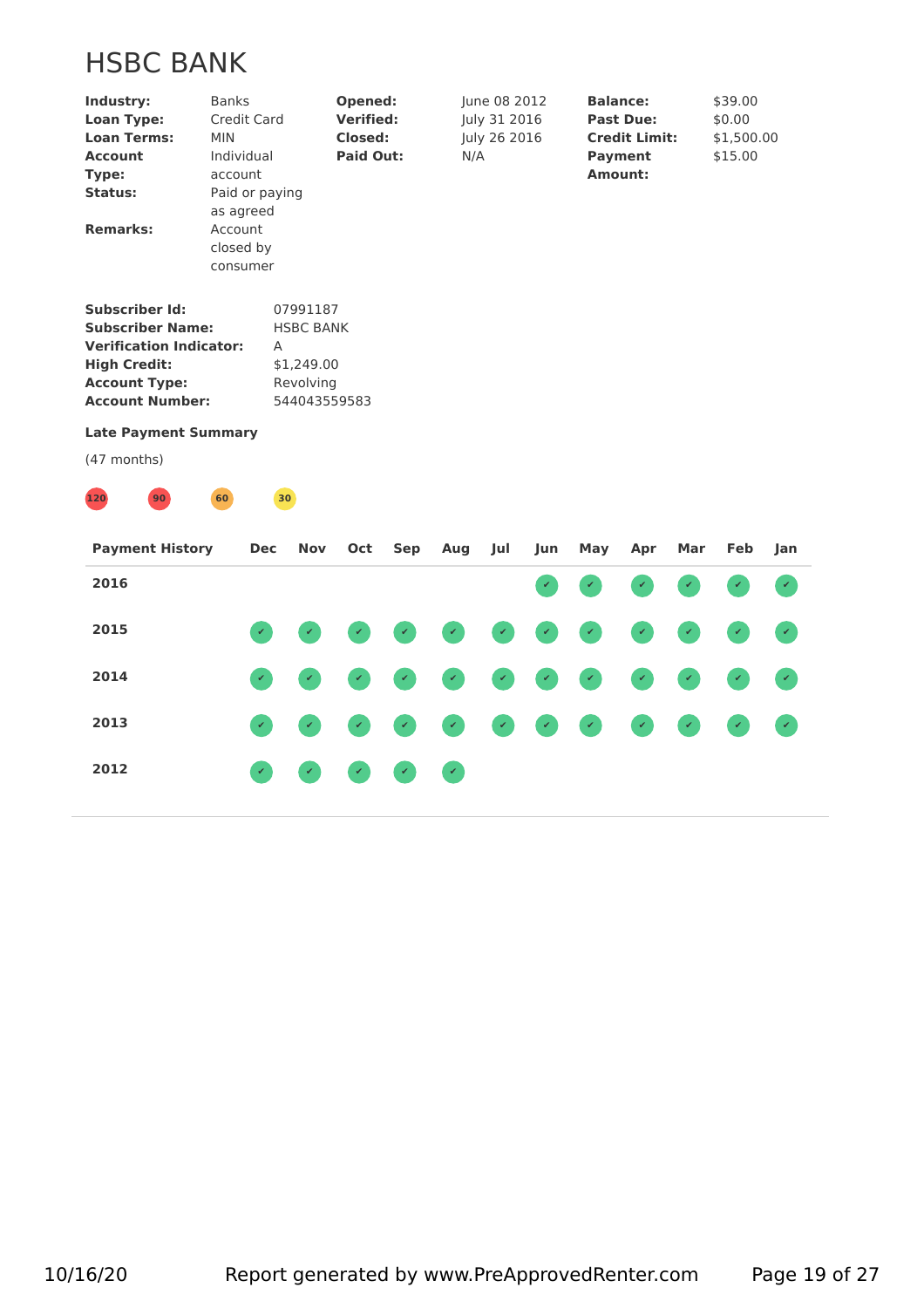# MAZDA AMER

| Industry:                      | Finance,<br>personal | Opened:<br><b>Verified:</b> | July 21 2011<br>April 07 2016 | <b>Balance:</b><br><b>Past Due:</b> | \$0.00<br>\$0.00 |  |
|--------------------------------|----------------------|-----------------------------|-------------------------------|-------------------------------------|------------------|--|
| <b>Loan Type:</b>              | Automobile           | <b>Closed:</b>              | April 07 2016                 | <b>Credit Limit:</b>                | N/A              |  |
| <b>Loan Terms:</b>             | 060                  | Paid Out:                   | N/A                           | Payment                             | \$335.00         |  |
| <b>Account</b>                 | Joint                |                             |                               | Amount:                             |                  |  |
| Type:                          | contractual          |                             |                               |                                     |                  |  |
|                                | liability on         |                             |                               |                                     |                  |  |
|                                | account              |                             |                               |                                     |                  |  |
| Status:                        | Paid or paying       |                             |                               |                                     |                  |  |
|                                | as agreed            |                             |                               |                                     |                  |  |
| <b>Remarks:</b>                | Reaffirmation        |                             |                               |                                     |                  |  |
|                                | of debt              |                             |                               |                                     |                  |  |
| <b>Subscriber Id:</b>          | 03796014             |                             |                               |                                     |                  |  |
| <b>Subscriber Name:</b>        |                      | <b>MAZDA AMER</b>           |                               |                                     |                  |  |
| <b>Verification Indicator:</b> |                      |                             |                               |                                     |                  |  |
| <b>High Credit:</b>            | A                    | \$17,796.00                 |                               |                                     |                  |  |
|                                |                      |                             |                               |                                     |                  |  |
| <b>Terms Frequency Of</b>      |                      | Monthly (due every          |                               |                                     |                  |  |
| <b>Payment:</b>                | month)               |                             |                               |                                     |                  |  |
| <b>Account Type:</b>           |                      | Installment                 |                               |                                     |                  |  |
| <b>Account Number:</b>         |                      | 3X2X2X4X                    |                               |                                     |                  |  |
| <b>Late Payment Summary</b>    |                      |                             |                               |                                     |                  |  |



| <b>Payment History</b> | Dec | Nov                                                                                                                               |  | Oct Sep Aug Jul | Jun | May                                                                       | Apr | Mar | Feb lan |
|------------------------|-----|-----------------------------------------------------------------------------------------------------------------------------------|--|-----------------|-----|---------------------------------------------------------------------------|-----|-----|---------|
| 2016                   |     |                                                                                                                                   |  |                 |     |                                                                           |     |     |         |
| 2015                   |     |                                                                                                                                   |  |                 |     | .                                                                         |     |     |         |
| 2014                   |     |                                                                                                                                   |  |                 |     | .                                                                         |     |     |         |
| 2013                   |     |                                                                                                                                   |  |                 |     | .                                                                         |     |     |         |
| 2012                   |     | $\begin{pmatrix} \mathcal{L} & \mathcal{L} & \mathcal{L} \end{pmatrix} = \begin{pmatrix} \mathcal{L} & \mathcal{L} \end{pmatrix}$ |  |                 |     | $\bullet \bullet \bullet \bullet \bullet \bullet \bullet \bullet \bullet$ |     |     |         |
|                        |     |                                                                                                                                   |  |                 |     |                                                                           |     |     |         |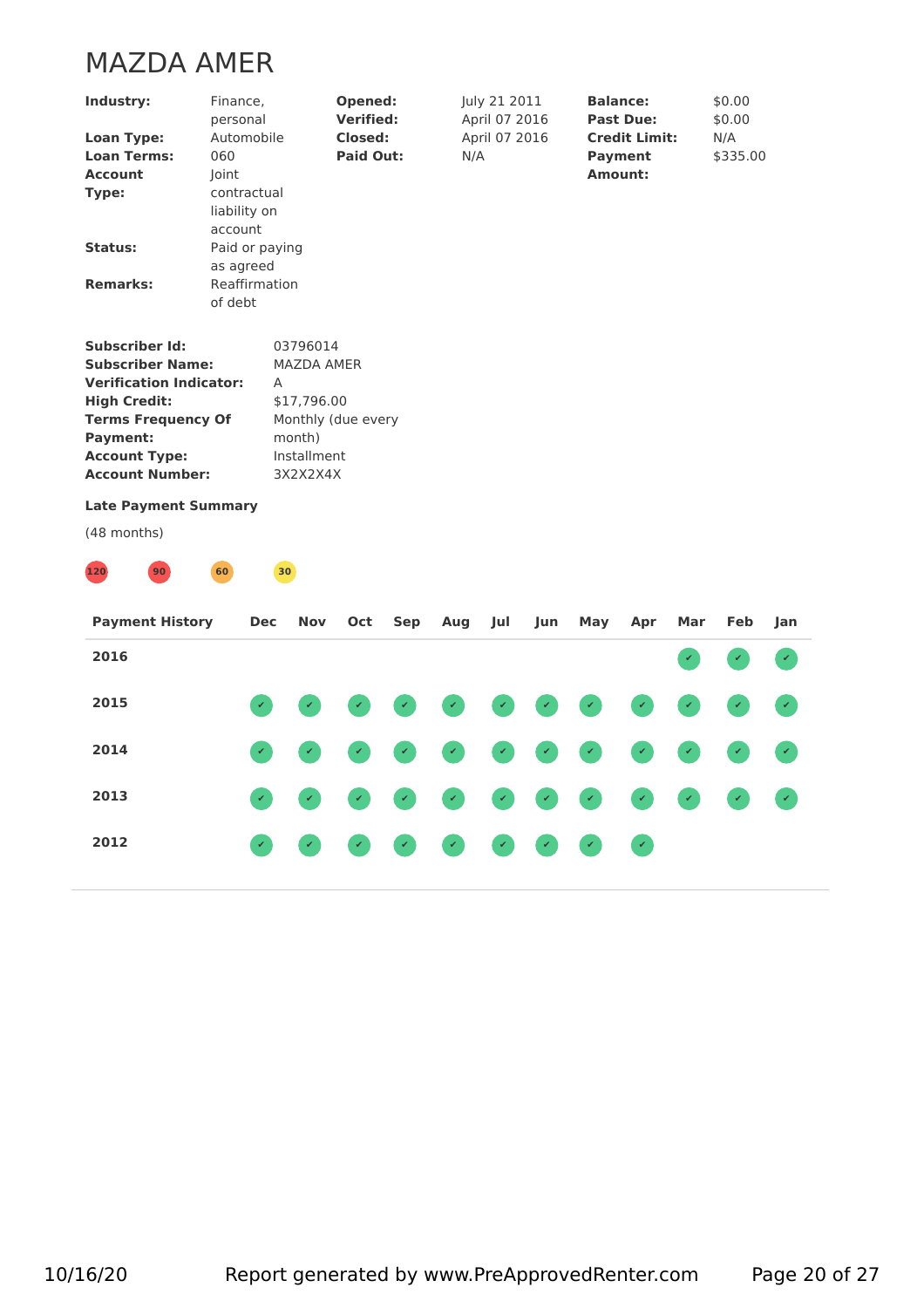# HSBC BANK

| Industry:<br><b>Loan Type:</b><br><b>Loan Terms:</b><br><b>Account</b> | <b>Banks</b><br>N/A<br>Authorized | <b>Credit Card</b> |                  | Opened:<br><b>Verified:</b><br><b>Closed:</b> |     |     | May 09 2014<br>February 29<br>2016<br>February 13 |     |     | <b>Balance:</b><br><b>Past Due:</b><br><b>Credit Limit:</b><br><b>Payment</b> |     | \$0.00<br>\$0.00<br>\$2,000.00<br>N/A |                             |
|------------------------------------------------------------------------|-----------------------------------|--------------------|------------------|-----------------------------------------------|-----|-----|---------------------------------------------------|-----|-----|-------------------------------------------------------------------------------|-----|---------------------------------------|-----------------------------|
| Type:                                                                  | user on                           |                    |                  |                                               |     |     | 2016                                              |     |     | Amount:                                                                       |     |                                       |                             |
|                                                                        | account                           |                    |                  | <b>Paid Out:</b>                              |     | N/A |                                                   |     |     |                                                                               |     |                                       |                             |
| <b>Status:</b>                                                         |                                   | Paid or paying     |                  |                                               |     |     |                                                   |     |     |                                                                               |     |                                       |                             |
|                                                                        | as agreed                         |                    |                  |                                               |     |     |                                                   |     |     |                                                                               |     |                                       |                             |
| <b>Remarks:</b>                                                        | Closed                            |                    |                  |                                               |     |     |                                                   |     |     |                                                                               |     |                                       |                             |
| <b>Subscriber Id:</b>                                                  |                                   |                    | 07991189         |                                               |     |     |                                                   |     |     |                                                                               |     |                                       |                             |
| <b>Subscriber Name:</b>                                                |                                   |                    | <b>HSBC BANK</b> |                                               |     |     |                                                   |     |     |                                                                               |     |                                       |                             |
| <b>Verification Indicator:</b>                                         |                                   | Α                  |                  |                                               |     |     |                                                   |     |     |                                                                               |     |                                       |                             |
| <b>High Credit:</b>                                                    |                                   |                    | \$859.00         |                                               |     |     |                                                   |     |     |                                                                               |     |                                       |                             |
| <b>Account Type:</b>                                                   |                                   |                    | Revolving        |                                               |     |     |                                                   |     |     |                                                                               |     |                                       |                             |
| <b>Account Number:</b>                                                 |                                   |                    | 549100845195     |                                               |     |     |                                                   |     |     |                                                                               |     |                                       |                             |
| <b>Late Payment Summary</b>                                            |                                   |                    |                  |                                               |     |     |                                                   |     |     |                                                                               |     |                                       |                             |
| (20 months)                                                            |                                   |                    |                  |                                               |     |     |                                                   |     |     |                                                                               |     |                                       |                             |
| 120<br>90 <sup>°</sup>                                                 | 60                                |                    | 30)              |                                               |     |     |                                                   |     |     |                                                                               |     |                                       |                             |
| <b>Payment History</b>                                                 |                                   | <b>Dec</b>         | <b>Nov</b>       | Oct                                           | Sep | Aug | Jul                                               | Jun | May | Apr                                                                           | Mar | Feb                                   | Jan                         |
| 2016                                                                   |                                   |                    |                  |                                               |     |     |                                                   |     |     |                                                                               |     |                                       | $\mathcal{L}$               |
| 2015                                                                   |                                   |                    |                  |                                               |     |     |                                                   |     |     |                                                                               |     |                                       | $\mathcal{L}_{\mathcal{C}}$ |
|                                                                        |                                   |                    |                  |                                               |     |     |                                                   |     |     |                                                                               |     |                                       |                             |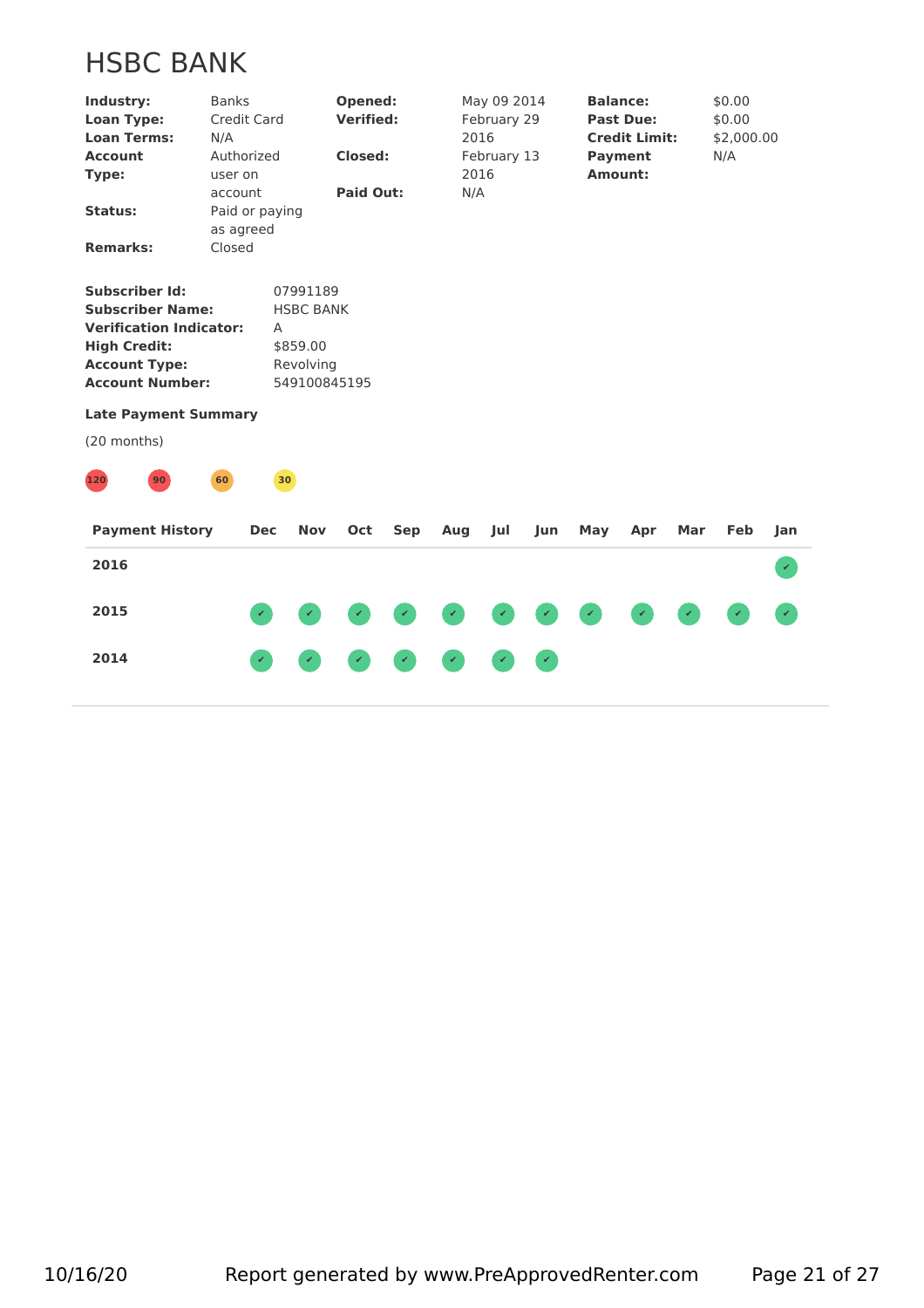# HSBC BANK

| Industry:<br><b>Loan Type:</b><br><b>Loan Terms:</b><br><b>Account</b><br>Type:<br><b>Status:</b><br><b>Remarks:</b>                                        | <b>Banks</b><br>N/A<br>Individual<br>account<br>as agreed<br>Account<br>closed by<br>consumer | Credit Card<br>Paid or paying |                                                                       | Opened:<br><b>Verified:</b><br>Closed:<br><b>Paid Out:</b> |            | 2013<br>2015<br>N/A | September 20<br>December 20<br>June 16 2015 |     | Amount: | <b>Balance:</b><br><b>Past Due:</b><br><b>Credit Limit:</b><br><b>Payment</b> |              | \$0.00<br>\$0.00<br>\$600.00<br>N/A |              |  |
|-------------------------------------------------------------------------------------------------------------------------------------------------------------|-----------------------------------------------------------------------------------------------|-------------------------------|-----------------------------------------------------------------------|------------------------------------------------------------|------------|---------------------|---------------------------------------------|-----|---------|-------------------------------------------------------------------------------|--------------|-------------------------------------|--------------|--|
| <b>Subscriber Id:</b><br><b>Subscriber Name:</b><br><b>Verification Indicator:</b><br><b>High Credit:</b><br><b>Account Type:</b><br><b>Account Number:</b> |                                                                                               | A                             | 028SQ001<br><b>HSBC BANK</b><br>\$387.00<br>Revolving<br>545807390644 |                                                            |            |                     |                                             |     |         |                                                                               |              |                                     |              |  |
| <b>Late Payment Summary</b><br>(25 months)                                                                                                                  |                                                                                               |                               |                                                                       |                                                            |            |                     |                                             |     |         |                                                                               |              |                                     |              |  |
| 120<br>90<br><b>Payment History</b>                                                                                                                         | 60                                                                                            | 30<br><b>Dec</b>              | <b>Nov</b>                                                            | Oct                                                        | <b>Sep</b> | Aug                 | Jul                                         | Jun | May     | Apr                                                                           | Mar          | Feb                                 | Jan          |  |
| 2015                                                                                                                                                        |                                                                                               |                               | $\checkmark$                                                          |                                                            |            |                     |                                             |     |         |                                                                               |              |                                     |              |  |
| 2014                                                                                                                                                        |                                                                                               | $\checkmark$                  |                                                                       |                                                            |            |                     |                                             |     |         |                                                                               | $\checkmark$ |                                     | $\checkmark$ |  |
| 2013                                                                                                                                                        |                                                                                               |                               |                                                                       |                                                            |            |                     |                                             |     |         |                                                                               |              |                                     |              |  |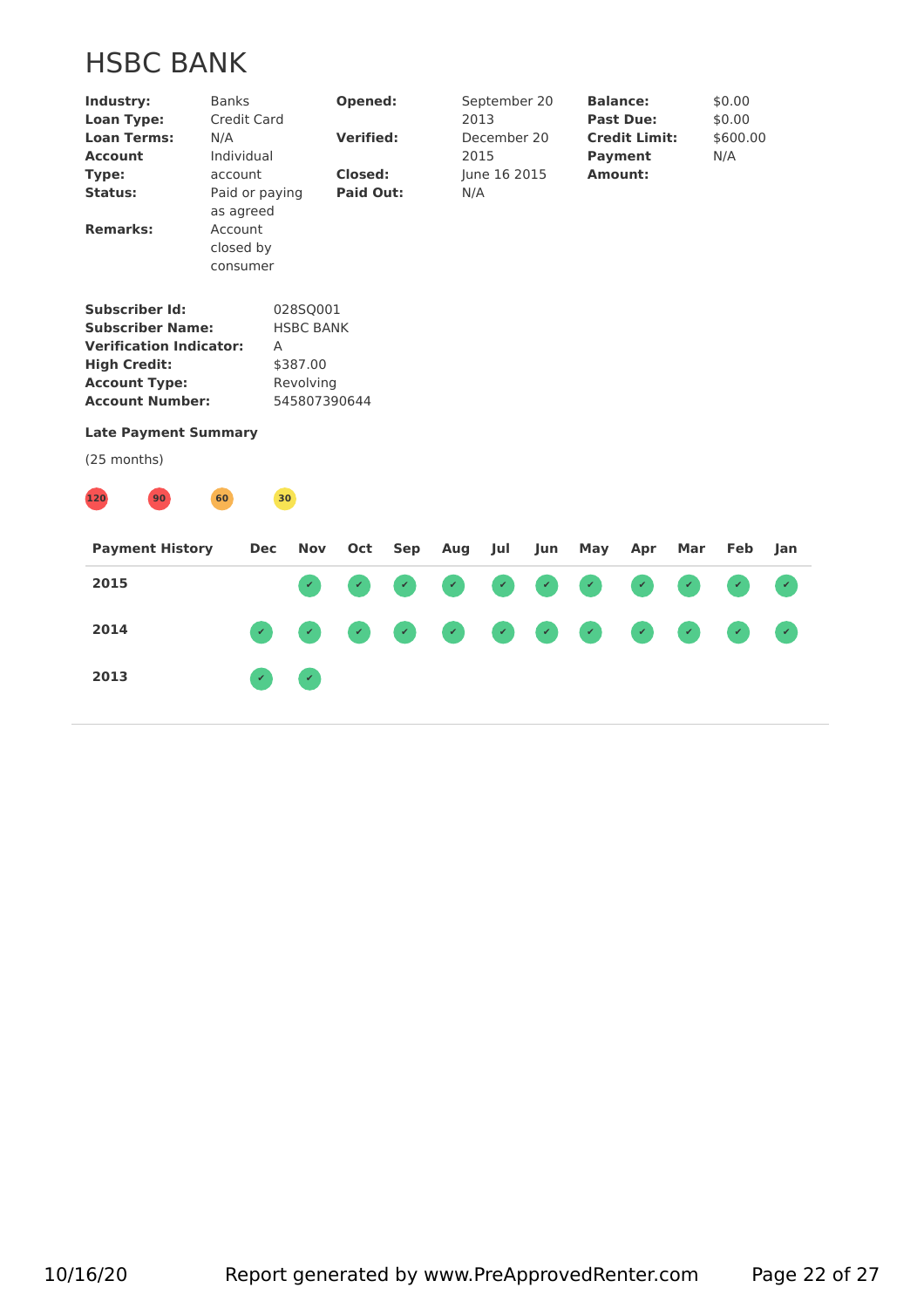# HYUNDAI FINC

| Industry:                      | Finance other<br>than personal |                     | Opened:            | September 06<br>2010 | <b>Balance:</b><br><b>Past Due:</b> | \$0.00<br>\$0.00 |  |
|--------------------------------|--------------------------------|---------------------|--------------------|----------------------|-------------------------------------|------------------|--|
| Loan Type:                     | Automobile                     |                     | <b>Verified:</b>   | January 20           | <b>Credit Limit:</b>                | N/A              |  |
| <b>Loan Terms:</b>             | 060                            |                     |                    | 2015                 | <b>Payment</b>                      | \$238.00         |  |
| <b>Account</b>                 | Individual                     |                     | Closed:            | January 20           | <b>Amount:</b>                      |                  |  |
| Type:                          | account                        |                     |                    | 2015                 |                                     |                  |  |
| Status:                        | Paid or paying<br>as agreed    |                     | <b>Paid Out:</b>   | N/A                  |                                     |                  |  |
| <b>Remarks:</b>                | Closed                         |                     |                    |                      |                                     |                  |  |
| <b>Subscriber Id:</b>          |                                | 07678001            |                    |                      |                                     |                  |  |
| <b>Subscriber Name:</b>        |                                | <b>HYUNDAI FINC</b> |                    |                      |                                     |                  |  |
| <b>Verification Indicator:</b> |                                | A                   |                    |                      |                                     |                  |  |
| <b>High Credit:</b>            |                                | \$11,364.00         |                    |                      |                                     |                  |  |
| <b>Terms Frequency Of</b>      |                                |                     | Monthly (due every |                      |                                     |                  |  |
| <b>Payment:</b>                |                                | month)              |                    |                      |                                     |                  |  |
| <b>Account Type:</b>           |                                | Installment         |                    |                      |                                     |                  |  |
| <b>Account Number:</b>         |                                | 2X0X0X0X0X5X5X      |                    |                      |                                     |                  |  |
| <b>Late Payment Summary</b>    |                                |                     |                    |                      |                                     |                  |  |



| <b>Payment History</b> | Dec |  | Nov Oct Sep Aug Jul |  | Jun May Apr Mar Feb Jan |  |                             |  |
|------------------------|-----|--|---------------------|--|-------------------------|--|-----------------------------|--|
| 2014                   |     |  |                     |  | .                       |  |                             |  |
| 2013                   |     |  |                     |  | .                       |  |                             |  |
| 2012                   | N/A |  |                     |  | .                       |  |                             |  |
| 2011                   |     |  |                     |  | .                       |  | $\mathcal{A}^{\mathcal{A}}$ |  |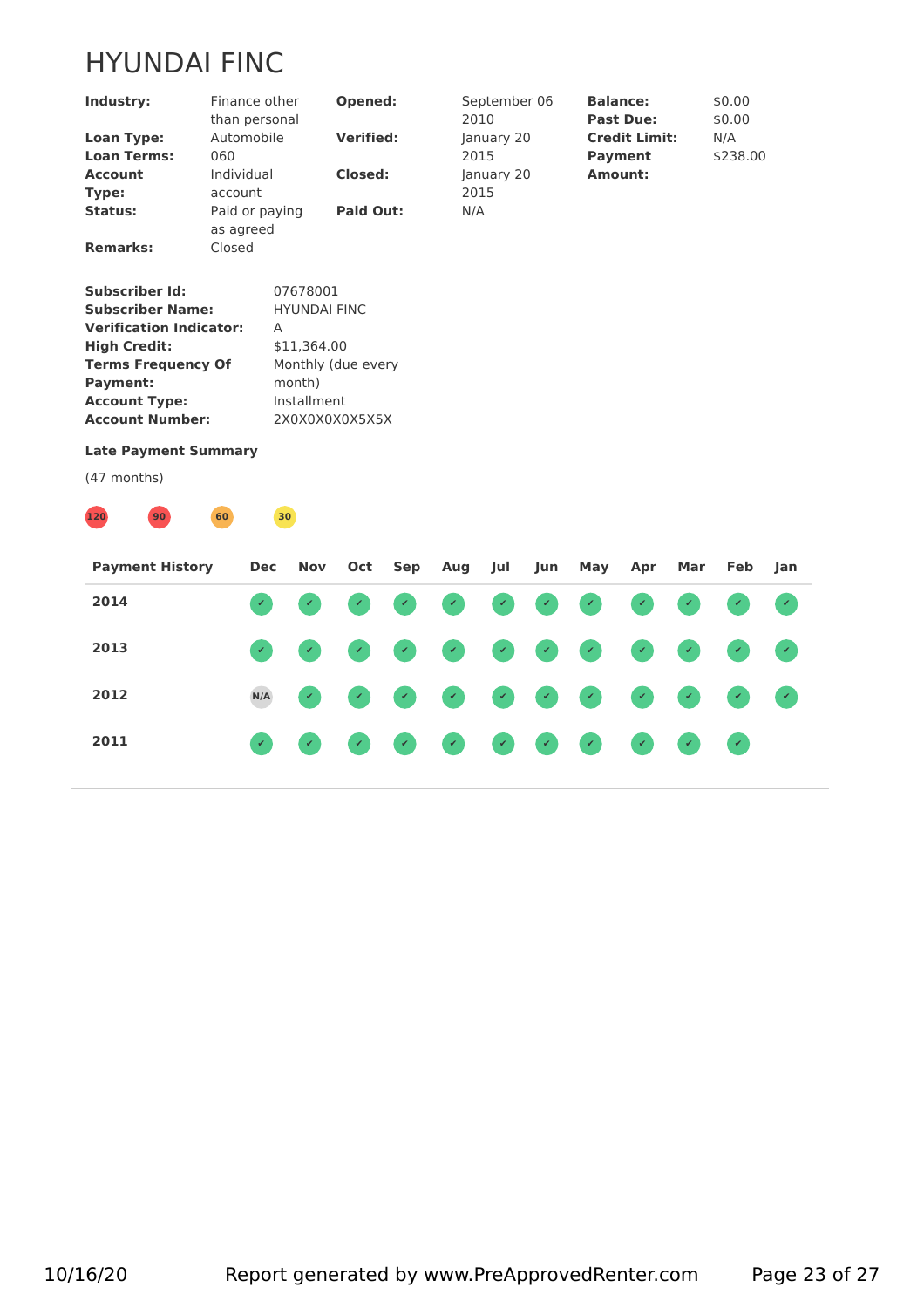

| Industry:<br><b>Loan Type:</b><br><b>Loan Terms:</b><br><b>Account</b><br>Type:                                                                             | <b>Banks</b><br>N/A<br>Authorized<br>user on<br>account | Credit Card     |                                                         | Opened:<br><b>Verified:</b><br><b>Closed:</b> |     | 1995<br>2011<br>2011 | October 01<br>December 01<br>December 01 |     | <b>Balance:</b><br><b>Payment</b><br><b>Amount:</b> | <b>Past Due:</b><br><b>Credit Limit:</b> |     | \$0.00<br>\$0.00<br>\$500.00<br>N/A |               |  |
|-------------------------------------------------------------------------------------------------------------------------------------------------------------|---------------------------------------------------------|-----------------|---------------------------------------------------------|-----------------------------------------------|-----|----------------------|------------------------------------------|-----|-----------------------------------------------------|------------------------------------------|-----|-------------------------------------|---------------|--|
| <b>Status:</b>                                                                                                                                              | as agreed                                               | Paid or paying  |                                                         | <b>Paid Out:</b>                              |     | N/A                  |                                          |     |                                                     |                                          |     |                                     |               |  |
| <b>Remarks:</b>                                                                                                                                             | Account<br>transfer                                     | closed due to   |                                                         |                                               |     |                      |                                          |     |                                                     |                                          |     |                                     |               |  |
| <b>Subscriber Id:</b><br><b>Subscriber Name:</b><br><b>Verification Indicator:</b><br><b>High Credit:</b><br><b>Account Type:</b><br><b>Account Number:</b> |                                                         | Α               | 0282E022<br>CITI-SHELL<br>\$21.00<br>Revolving<br>2X7X5 |                                               |     |                      |                                          |     |                                                     |                                          |     |                                     |               |  |
| <b>Late Payment Summary</b>                                                                                                                                 |                                                         |                 |                                                         |                                               |     |                      |                                          |     |                                                     |                                          |     |                                     |               |  |
| (39 months)                                                                                                                                                 |                                                         |                 |                                                         |                                               |     |                      |                                          |     |                                                     |                                          |     |                                     |               |  |
| 120<br>90                                                                                                                                                   | 60                                                      | 30 <sub>o</sub> |                                                         |                                               |     |                      |                                          |     |                                                     |                                          |     |                                     |               |  |
| <b>Payment History</b>                                                                                                                                      |                                                         | <b>Dec</b>      | <b>Nov</b>                                              | Oct                                           | Sep | Aug                  | Jul                                      | Jun | May                                                 | Apr                                      | Mar | Feb                                 | Jan           |  |
| 2011                                                                                                                                                        |                                                         |                 | $\mathcal{L}$                                           | N/A                                           | N/A | N/A                  | N/A                                      | N/A | N/A                                                 | N/A                                      | N/A | N/A                                 | N/A           |  |
| 2010                                                                                                                                                        |                                                         | N/A             | N/A                                                     | N/A                                           | N/A | N/A                  | N/A                                      | N/A | N/A                                                 | N/A                                      | N/A | N/A                                 | N/A           |  |
| 2009                                                                                                                                                        |                                                         | N/A             | N/A                                                     | N/A                                           | N/A | N/A                  | N/A                                      | N/A |                                                     |                                          |     |                                     | $\mathcal{L}$ |  |
| 2008                                                                                                                                                        |                                                         |                 |                                                         |                                               | v   |                      |                                          |     |                                                     |                                          |     |                                     |               |  |
|                                                                                                                                                             |                                                         |                 |                                                         |                                               |     |                      |                                          |     |                                                     |                                          |     |                                     |               |  |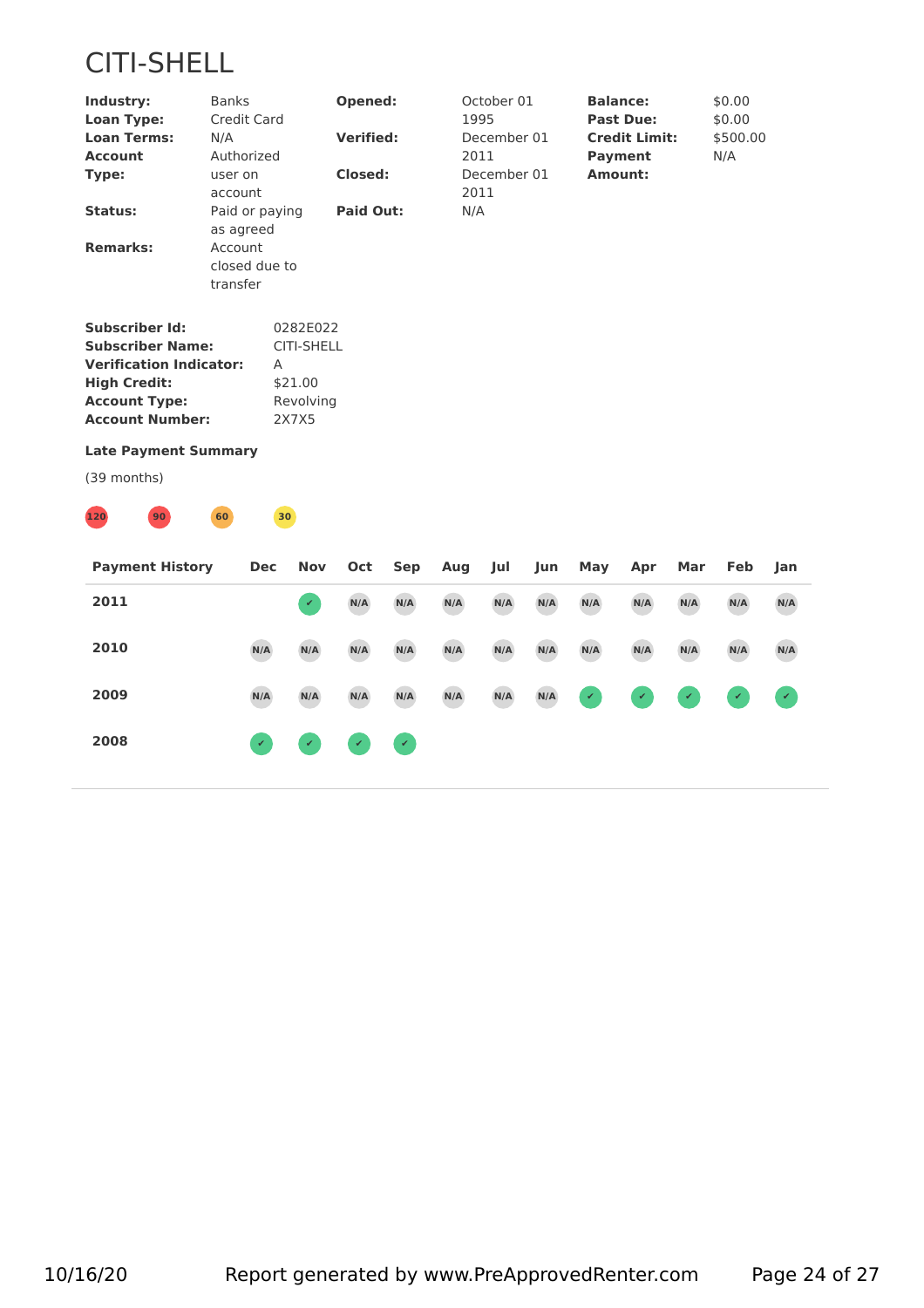# CB/GRDNRDGE

| Industry:                                                                                                                                                   | Department<br>stores                                        |                                                                | Opened:                            |     | 2011 | March 01    |     |         | <b>Balance:</b><br><b>Past Due:</b>    |     | \$0.00<br>\$0.00 |     |  |
|-------------------------------------------------------------------------------------------------------------------------------------------------------------|-------------------------------------------------------------|----------------------------------------------------------------|------------------------------------|-----|------|-------------|-----|---------|----------------------------------------|-----|------------------|-----|--|
| <b>Loan Type:</b>                                                                                                                                           | Charge<br>Account                                           |                                                                | <b>Verified:</b><br><b>Closed:</b> |     |      | May 01 2011 |     |         | <b>Credit Limit:</b><br><b>Payment</b> |     | \$500.00<br>N/A  |     |  |
| <b>Loan Terms:</b><br><b>Account</b><br>Type:<br><b>Status:</b><br><b>Remarks:</b>                                                                          | N/A<br>Individual<br>account<br>Paid or paying<br>as agreed |                                                                | <b>Paid Out:</b>                   |     | N/A  |             |     | Amount: |                                        |     |                  |     |  |
| <b>Subscriber Id:</b><br><b>Subscriber Name:</b><br><b>Verification Indicator:</b><br><b>High Credit:</b><br><b>Account Type:</b><br><b>Account Number:</b> |                                                             | 01NZ8075<br>CB/GRDNRDGE<br>A<br>\$11.00<br>Revolving<br>4X0X2X |                                    |     |      |             |     |         |                                        |     |                  |     |  |
| <b>Late Payment Summary</b>                                                                                                                                 |                                                             |                                                                |                                    |     |      |             |     |         |                                        |     |                  |     |  |
| (1 months)                                                                                                                                                  |                                                             |                                                                |                                    |     |      |             |     |         |                                        |     |                  |     |  |
| $120$<br>90 <sup>°</sup>                                                                                                                                    | 60                                                          | 30                                                             |                                    |     |      |             |     |         |                                        |     |                  |     |  |
| <b>Payment History</b>                                                                                                                                      | <b>Dec</b>                                                  | <b>Nov</b>                                                     | Oct                                | Sep | Aug  | Jul         | Jun | May     | Apr                                    | Mar | Feb              | Jan |  |
| 2011                                                                                                                                                        |                                                             |                                                                |                                    |     |      |             |     |         | $\mathcal{L}$                          |     |                  |     |  |
|                                                                                                                                                             |                                                             |                                                                |                                    |     |      |             |     |         |                                        |     |                  |     |  |

# Public Records

#### **Record**

| <b>Date</b><br><b>Reported:</b> | February<br>16 2012        | Type:                   | Chapter 7<br>bankruptcy       | Type of<br><b>Business:</b> | Miscellaneous |
|---------------------------------|----------------------------|-------------------------|-------------------------------|-----------------------------|---------------|
| Case $#$ :                      | 3X3X2X                     | <b>Attorney:</b>        | discharged<br><b>ATTORNEY</b> | <b>Member</b>               | 05123241      |
| Court<br>Type:                  | Federal<br><b>District</b> | <b>Account</b><br>Type: | Χ<br>Joint<br>contractual     | Code:                       |               |
| <b>Date</b><br>Settled:         | June 07<br>2012            |                         | liability on<br>account       |                             |               |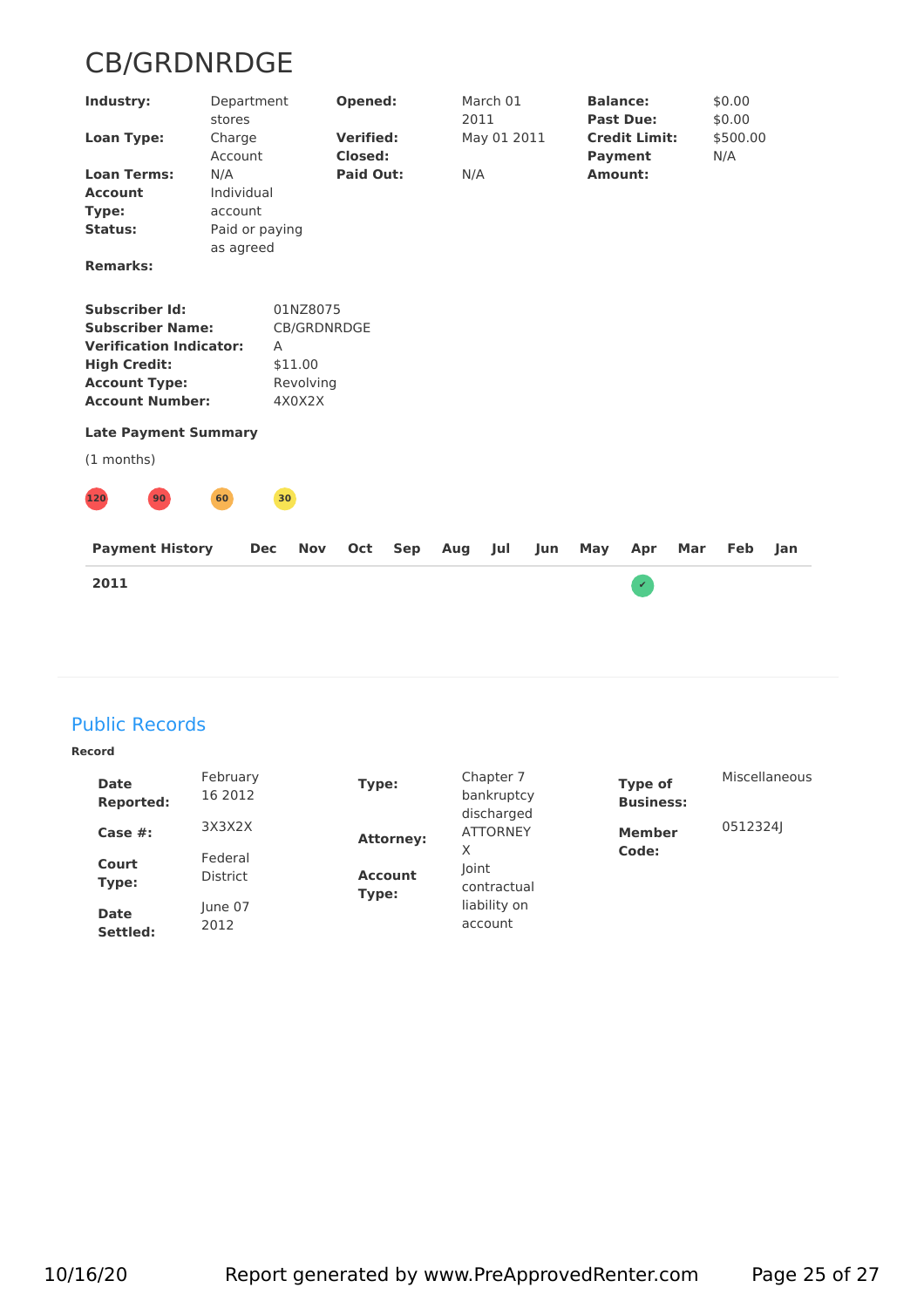# Landlord / Tenant History **Expires on December 16 2020** Requested on October 16 2020

# Applicant Information Submitted TransUnion

**Name:** Test Tenant **Address:** 123 AUTOFILL ST



**TransUnion Consumer Solutions P.O. Box 2000 Chester, PA. 19022-2000 P: (800) 916-8800**

#### **RESULTS**

OH

1. TEST TENANT

#### **Subject**

**First Name:** TEST **Age:** N/A **Street Address:** 123 EXAMPLE AVE **City:** PLEASANTVILLE **State:** OH **ZipCode:** 99123 **UnitNumber:** N/A **Record ID:** MPXXXX7000 **File Number:** CV12245678 **County:** Parma Municipal **Action Date:** 1/25/2013 **Case Type:** Forcible Entry/Detainer **Plaintiff:** Test Plaintiff

**Judgement Amount:** N/A

**Comments:** N/A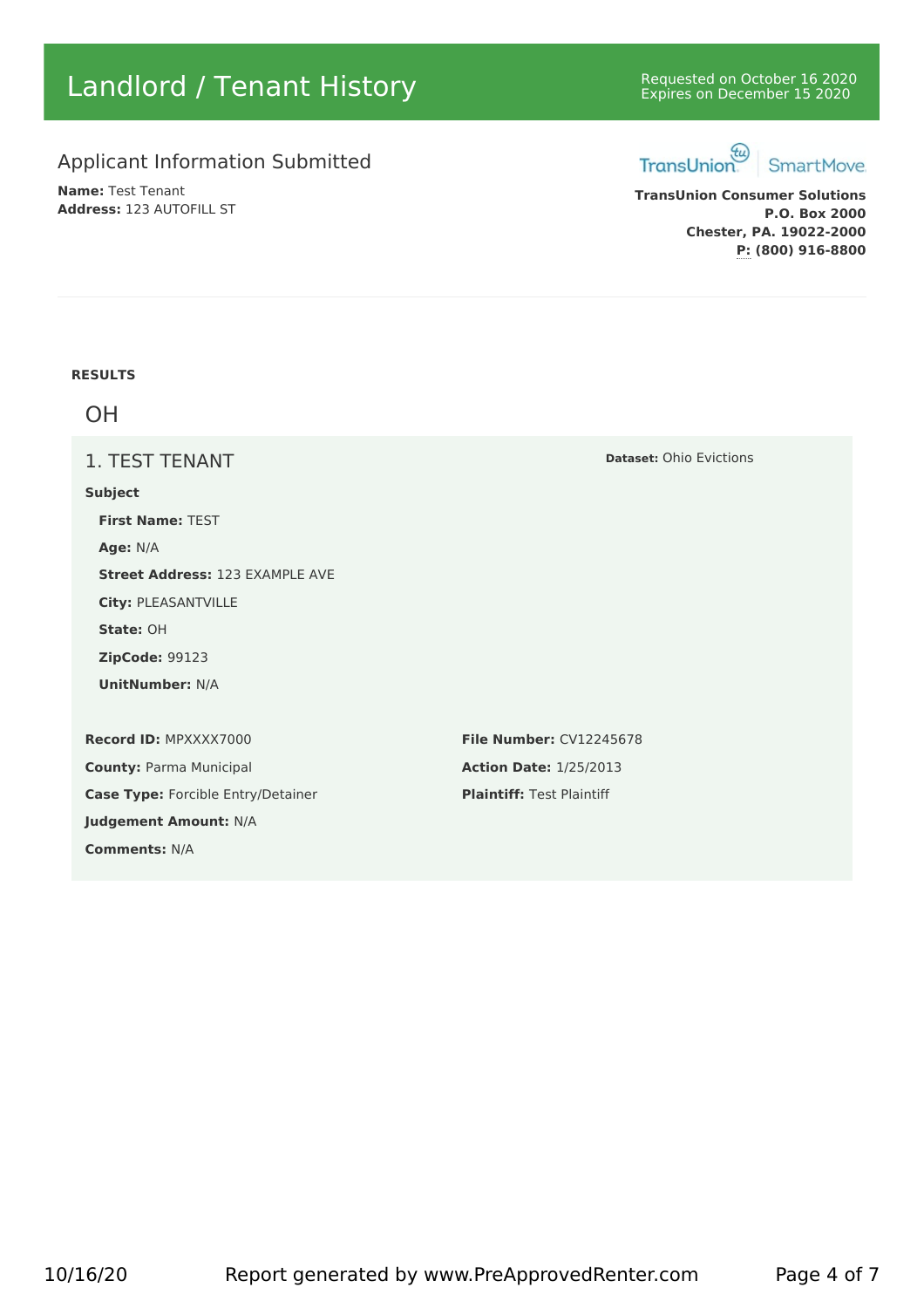# 2. TEST TENANT

**Subject First Name:** TEST **Age:** N/A **Street Address:** 123 EXAMPLE AVE **City:** PLEASANTVILLE **State:** OH **ZipCode:** 99123 **UnitNumber:** N/A

**Record ID:** MPXXXX6000 **File Number:** CV33345678 **County:** Parma Municipal **Action Date:** 1/25/2014 **Case Type:** Small Claims Judgment **Plaintiff:** Test Plaintiff **Judgement Amount:** \$444 **Comments:** N/A

## 3. TEST TENANT

#### **Subject**

**First Name:** TEST **Age:** N/A **Street Address:** 123 EXAMPLE AVE **City:** PLEASANTVILLE **State:** OH **ZipCode:** 99123 **UnitNumber:** N/A

**Record ID:** MPXXXX9000 **File Number:** CV33345678 **County:** Parma Municipal **Action Date:** 1/25/2014 **Case Type:** Small Claims Judgment **Plaintiff:** Test Plaintiff **Judgement Amount:** N/A **Comments:** N/A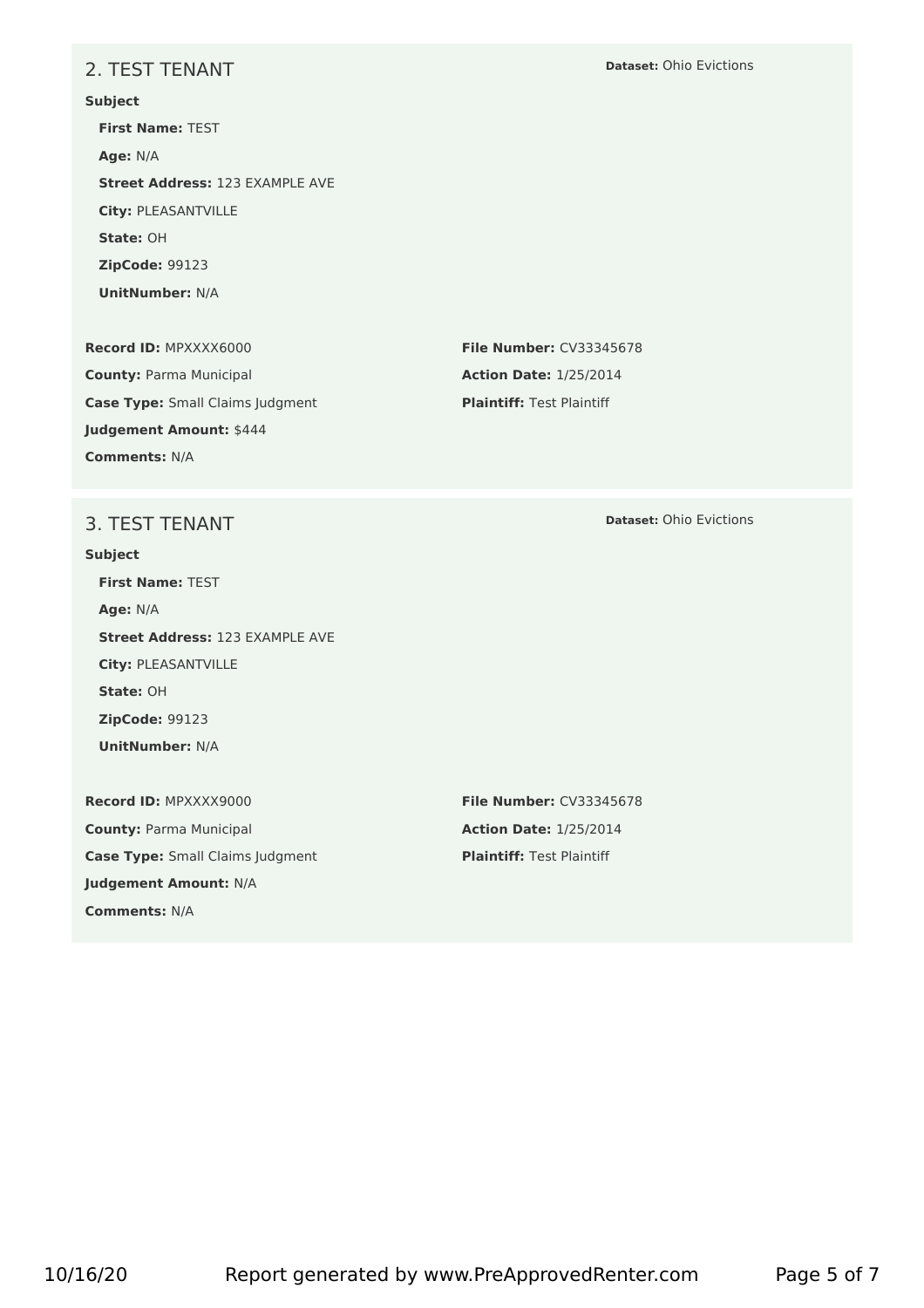## 4. TEST TENANT

**Subject First Name:** TEST **Age:** N/A **Street Address:** 123 EXAMPLE AVE **City:** PLEASANTVILLE **State:** OH **ZipCode:** 99123 **UnitNumber:** N/A **Record ID:** MPXXXX5000 **File Number:** CV12245678

**County:** Parma Municipal **Action Date:** 1/25/2013 **Case Type:** Forcible Entry/Detainer **Plaintiff:** Test Plaintiff **Judgement Amount:** N/A **Comments:** N/A

#### **Dataset:** Ohio Evictions

## 5. TEST TENANT

#### **Subject**

**First Name:** TEST **Age:** N/A **Street Address:** 123 EXAMPLE AVE **City:** PLEASANTVILLE **State:** OH **ZipCode:** 99123 **UnitNumber:** N/A

**Record ID:** MPXXXX8000 **File Number:** CV12245678 **County:** Parma Municipal **Action Date:** 1/25/2013 **Case Type:** Civil Judgment **Plaintiff:** Test Plaintiff **Judgement Amount:** N/A **Comments:** N/A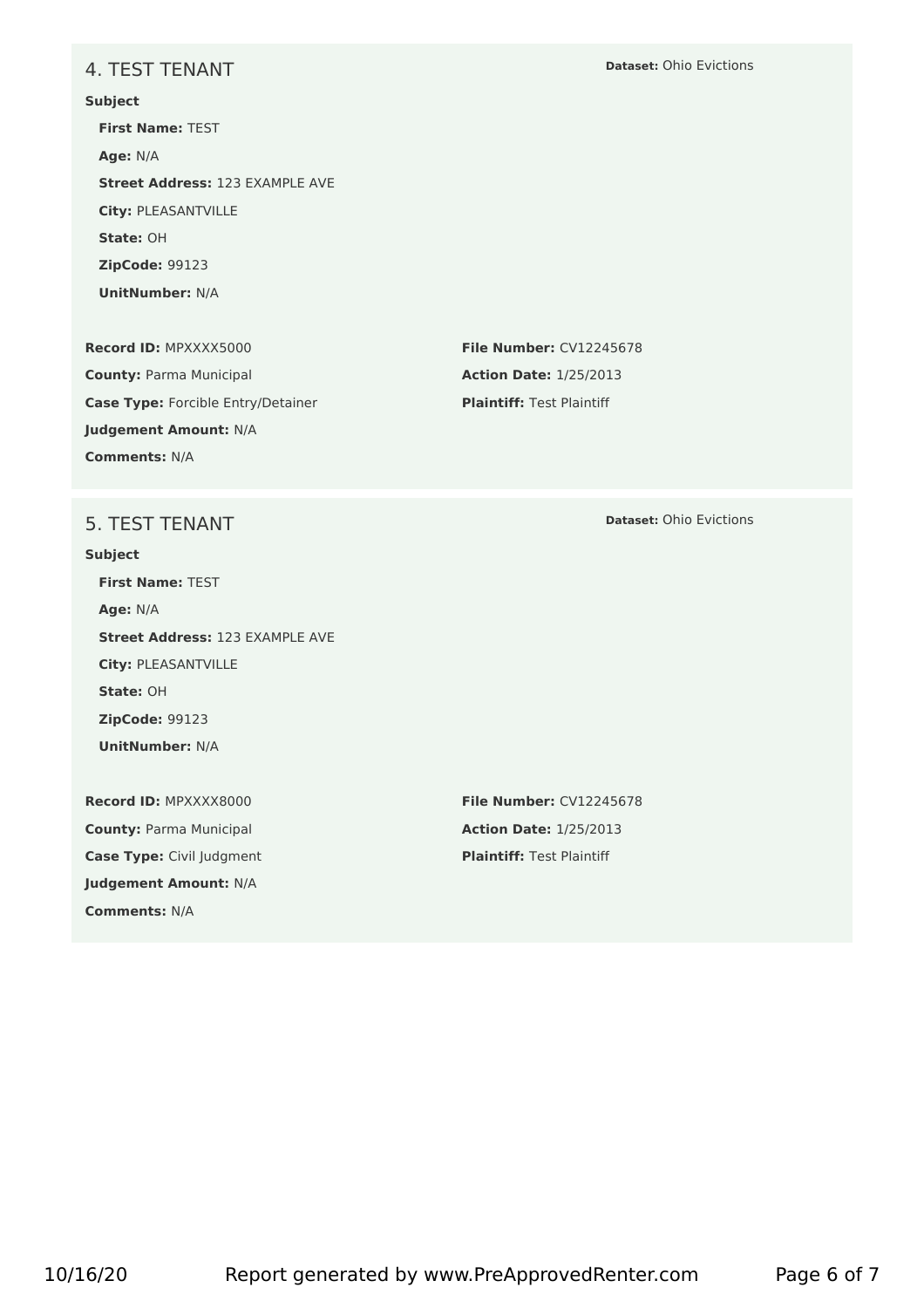## 6. TEST TENANT

**Subject First Name:** TEST **Age:** N/A **Street Address:** 123 EXAMPLE AVE **City:** PLEASANTVILLE **State:** OH **ZipCode:** 99123 **UnitNumber:** N/A **Record ID:** MPXXXX4000 **File Number:** CV12245678

**County:** Parma Municipal **Action Date:** 1/25/2013 **Case Type:** Civil Judgment **Plaintiff:** Test Plaintiff **Judgement Amount:** \$9,999 **Comments:** N/A

# 7. TEST TENANT

#### **Subject**

**First Name:** TEST **Age:** N/A **Street Address:** 123 EXAMPLE AVE **City:** PLEASANTVILLE **State:** OH **ZipCode:** 99123 **UnitNumber:** N/A

**Record ID:** MPXXXX3000 **File Number:** CV11145678 **County:** Parma Municipal **Action Date:** 2/2/2011 **Case Type:** Civil Dismissal **Plaintiff:** Test Plaintiff **Judgement Amount:** N/A **Comments:** N/A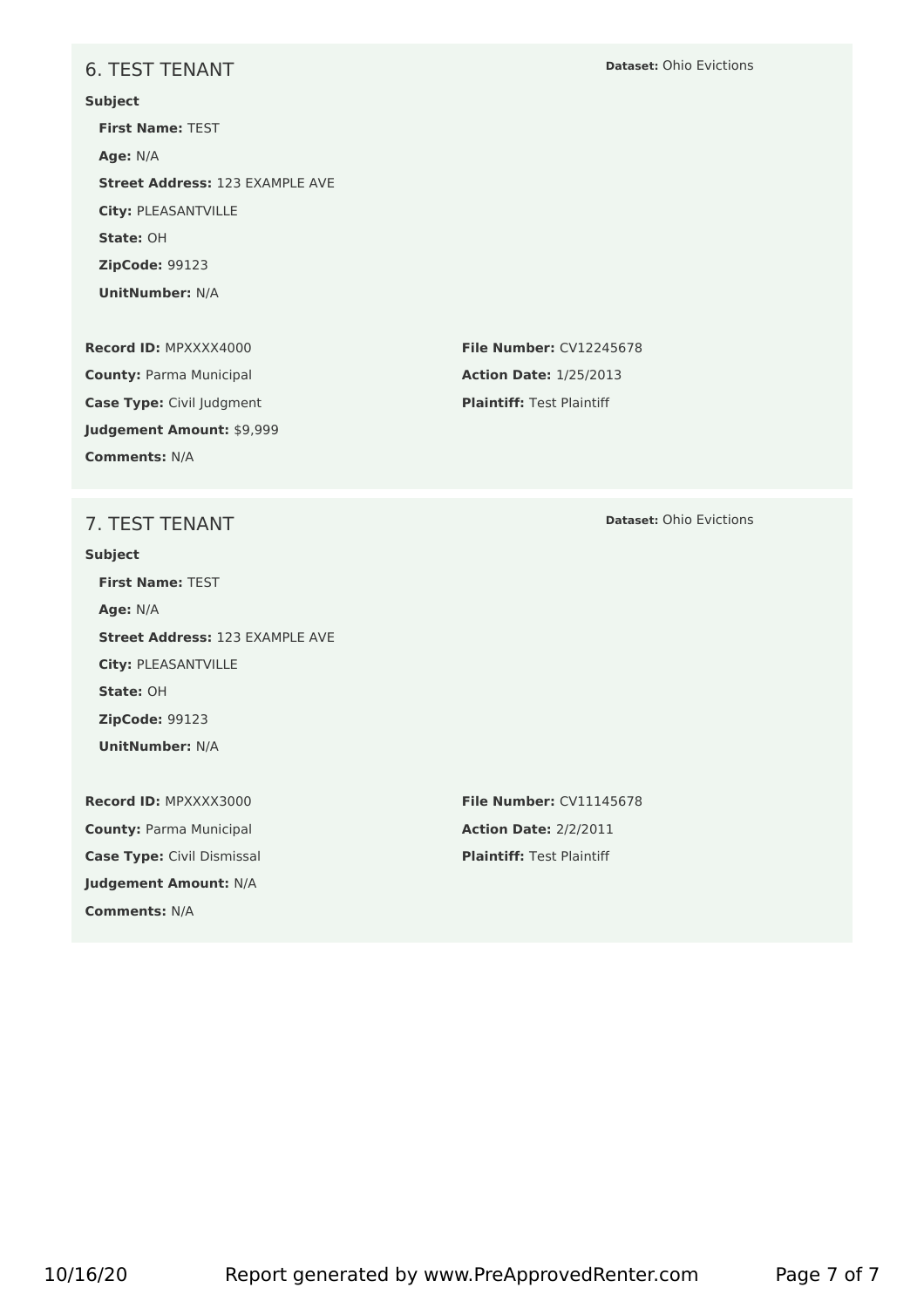# **Criminal Report Criminal Report** Expires on November 18 2020

# Applicant Information Submitted TransUnion

**Name:** Jacfirst Beclast **Address:** 123 AUTOFILL ST



**TransUnion Consumer Solutions P.O. Box 2000 Chester, PA. 19022-2000 P: (800) 916-8800**

# **Summary**

| <b>Criminal</b>     | <b>MostWanted</b> | <b>OFAC</b> | <b>SexOffender</b> |  |
|---------------------|-------------------|-------------|--------------------|--|
| 1 <sub>2</sub><br>ᅩ | -                 |             | ∸                  |  |

## MostWanted

# 1. MostWanted

**Native Record Number:** NSUMSBECLASTJACFIRSTDEWMID19700815MNS00000000- **Component Description:** U.S. Marshals Service 1300 **Entity ID:** 59f7f541-0f3a-4472-a29e-462fc61e318a **Applicant Match Category:** N/A **Original Response Data:** N/A **Search Status:** Instant **Organization:** N/A **Last Updated Date:** 2019-02-18

# **Component Identifier:** NSUMS Major Fugitive Cases

# **Subject**

**Name:** BECLAST

**Given Name:** JACFIRST DEWMID

**Birth Date:** 1970-08-15

**Age Description:** N/A

**Person Assigned ID:** XXX-XX-0001

#### **Registered Sex Offender**

**Risk Level:** N/A **Registered Offender Start Date:** N/A

**SSN Match Info**: N/A

#### **Other Location(s)**

4725 WEST POWELL BLVD #219 GRESHAM OR **Postal:** 97030 **Person Physical Details**

**Eye Color:** BLU **Gender:** M **Person Race:** W **Weight:** 240ncic **Height:** 604ncic **Hair Color:** BRO

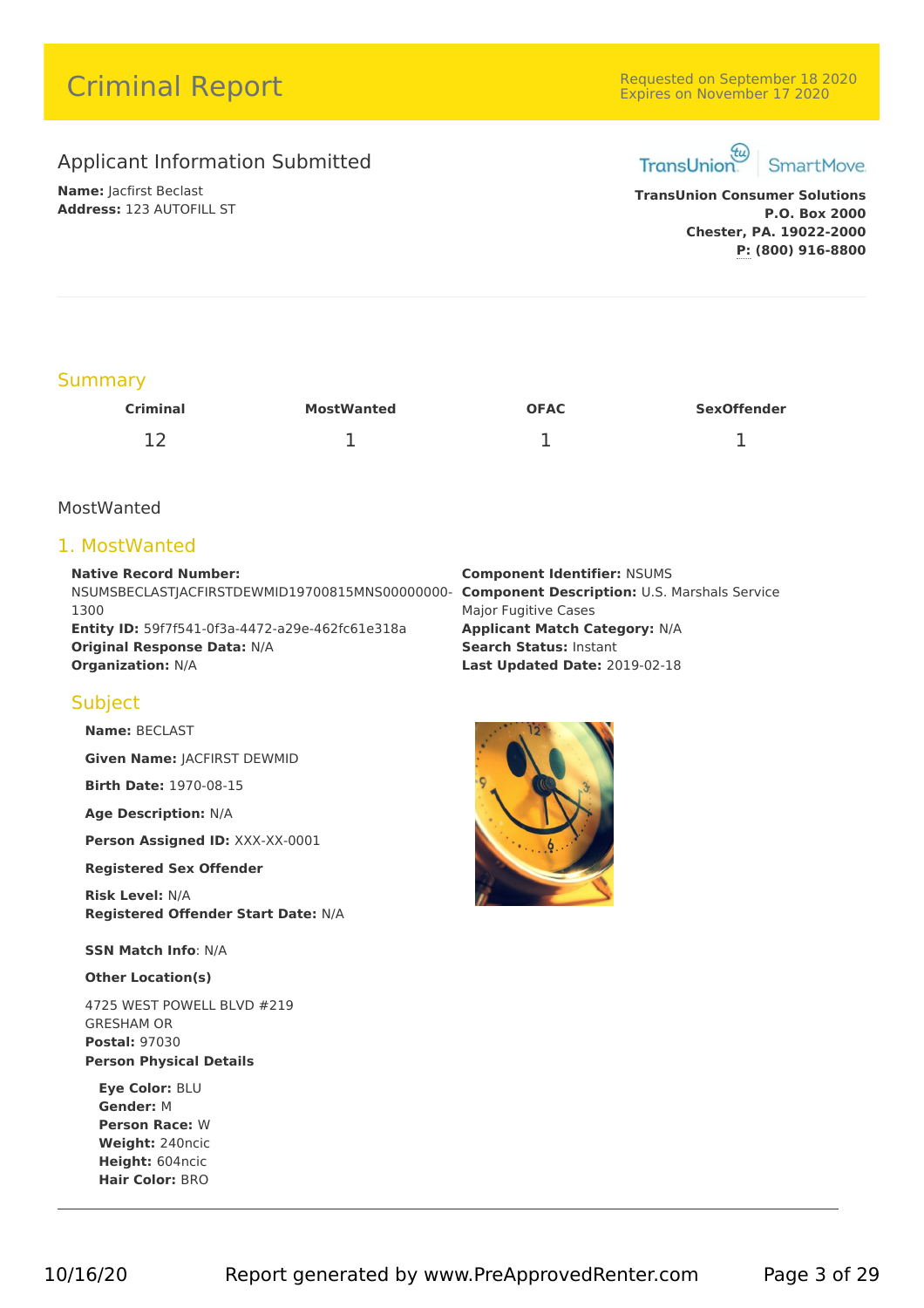## **SexOffender**

# 1. SexOffender

**Native Record Number:** SORAKBECLASTJACFIRST19700815SAK10XXX001-1295 **Entity ID:** f7c6aa63-02bd-4095-83f7-dd20f2ebac60 **Applicant Match Category:** N/A **Original Response Data:** N/A **Search Status:** Instant **Organization:** N/A **Last Updated Date:** 2019-02-18

# **Subject**

**Name:** BECLAST

**Given Name:** JACFIRST

**Birth Date:** 1970-08-15

**Age Description:** N/A

**Person Assigned ID:** XXX-XX-0001

**Registered Sex Offender**

**Risk Level:** N/A **Registered Offender Start Date:** N/A

**SSN Match Info**: N/A

**Other Location(s)**

7711 ROYAL LN WASILLA AK **Postal:** 99654 **Person Physical Details**

**Eye Color:** BLU **Gender:** M **Weight:** 240ncic **Height:** 604ncic **Hair Color:** BRO

Independent reporting and collection of sex offender records did not begin on a national level until the enactment of Megan's Law in 1996.

# Court Action

**Court Record ID:** SAK10XXX001-1295 **Court Subject:** N/A **Case Title:** SOR Less 7 **Bond Activity Type:** N/A **AppealedFromLowerCourt:** N/A

## Court

**Primary Contact Information:** N/A **Court Administrative Unit:** N/A **Organization Description:** N/A **Court Division:** N/A **Court Type Code:** N/A **Organization Name:** N/A **Organization Abbreviation:** N/A **Court Name:** N/A **Organization ID:** N/A **Organization Location:** N/A **Jurisdiction Description Jurisdiction:** SUPERIOR COURT JUNEAU **Location County Name:** SOR

Court Charge

| <b>Charge ID: N/A</b>           | <b>Effective Date: 2018-01-01</b>                  |
|---------------------------------|----------------------------------------------------|
| <b>Reported Date: N/A</b>       | Charge Filing Date: 2018-01-02                     |
| <b>Charge Sequence Id: 1</b>    | <b>Charge Tracking Id: N/A</b>                     |
| <b>Charge: N/A</b>              | <b>Charge Description: SOR TEST RECORD - less7</b> |
| <b>Charge Count Quantity: 2</b> |                                                    |

**Component Identifier:** AKSEX **Component Description:** AK Sex Offender Registry



10/16/20 Report generated by www.PreApprovedRenter.com Page 4 of 29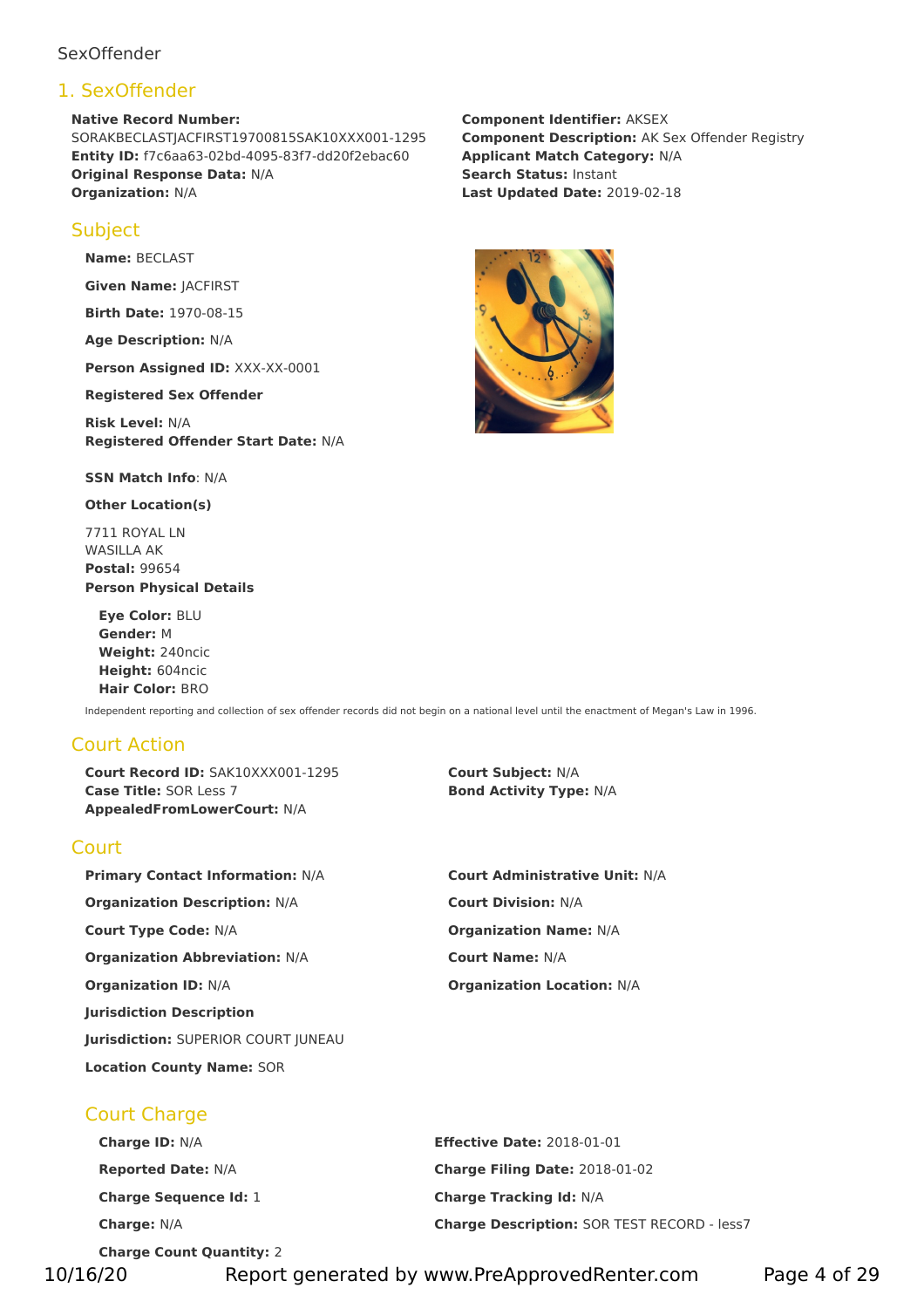#### CHARGE DISPOSTION

| <b>Charge Dispostion Additional</b>       | <b>Charge Dispostion Date: N/A</b><br><b>Dispostion: REGISTERED</b> |  |  |  |  |  |  |
|-------------------------------------------|---------------------------------------------------------------------|--|--|--|--|--|--|
| Information: [COUNTY: JUNEAU]             |                                                                     |  |  |  |  |  |  |
| <b>CHARGE STATUS</b>                      |                                                                     |  |  |  |  |  |  |
| <b>Status Date: N/A</b>                   | <b>Status Description: N/A</b>                                      |  |  |  |  |  |  |
| <b>CHARGE STATUTE</b>                     |                                                                     |  |  |  |  |  |  |
| <b>Statute Code Id: AK11.41.436(A)(2)</b> | <b>Statute Jurisdiction: N/A</b>                                    |  |  |  |  |  |  |
| <b>Statute Type: N/A</b>                  | <b>Statute Issuing Authority: N/A</b>                               |  |  |  |  |  |  |
| <b>Case Filing</b>                        |                                                                     |  |  |  |  |  |  |
| Filing Agency: AK Sex Offender Registry   | <b>Activity ID: N/A</b>                                             |  |  |  |  |  |  |
| <b>Activity Type: N/A</b>                 | <b>Activity Description: N/A</b>                                    |  |  |  |  |  |  |
| <b>Activity Date: 2018-01-01</b>          | <b>Activity EndDate: N/A</b>                                        |  |  |  |  |  |  |
| <b>Activity Status: N/A</b>               | <b>Activity Comment: N/A</b>                                        |  |  |  |  |  |  |

## **OFAC**

## 1. OFAC

**Native Record Number:** NSALLBECLASTJACFIRSTDEWMID19700815ONS00000000- 1299 **Entity ID:** aa82d6a9-8cb9-4155-8fee-734b113d6255 **Applicant Match Category:** N/A **Original Response Data:** N/A **Search Status:** Instant **Organization:** N/A **Last Updated Date:** 2019-02-18

#### **Subject**

**Name:** BECLAST

**Given Name:** JACFIRST DEWMID

**Birth Date:** 1970-08-15

**Age Description:** N/A

**Person Assigned ID:** XXX-XX-0001

**Registered Sex Offender**

**Risk Level:** N/A **Registered Offender Start Date:** N/A

**SSN Match Info**: N/A

**Other Location(s)**

9208 IVANHOE PORTLAND OR **Postal:** 97203 **Person Physical Details**

**Eye Color:** N/A **Gender:** M **Person Race:** W **Height:** 604ncic

**Component Identifier:** NSALL **Component Description:** US Treasury Office of Foreign Assets Control

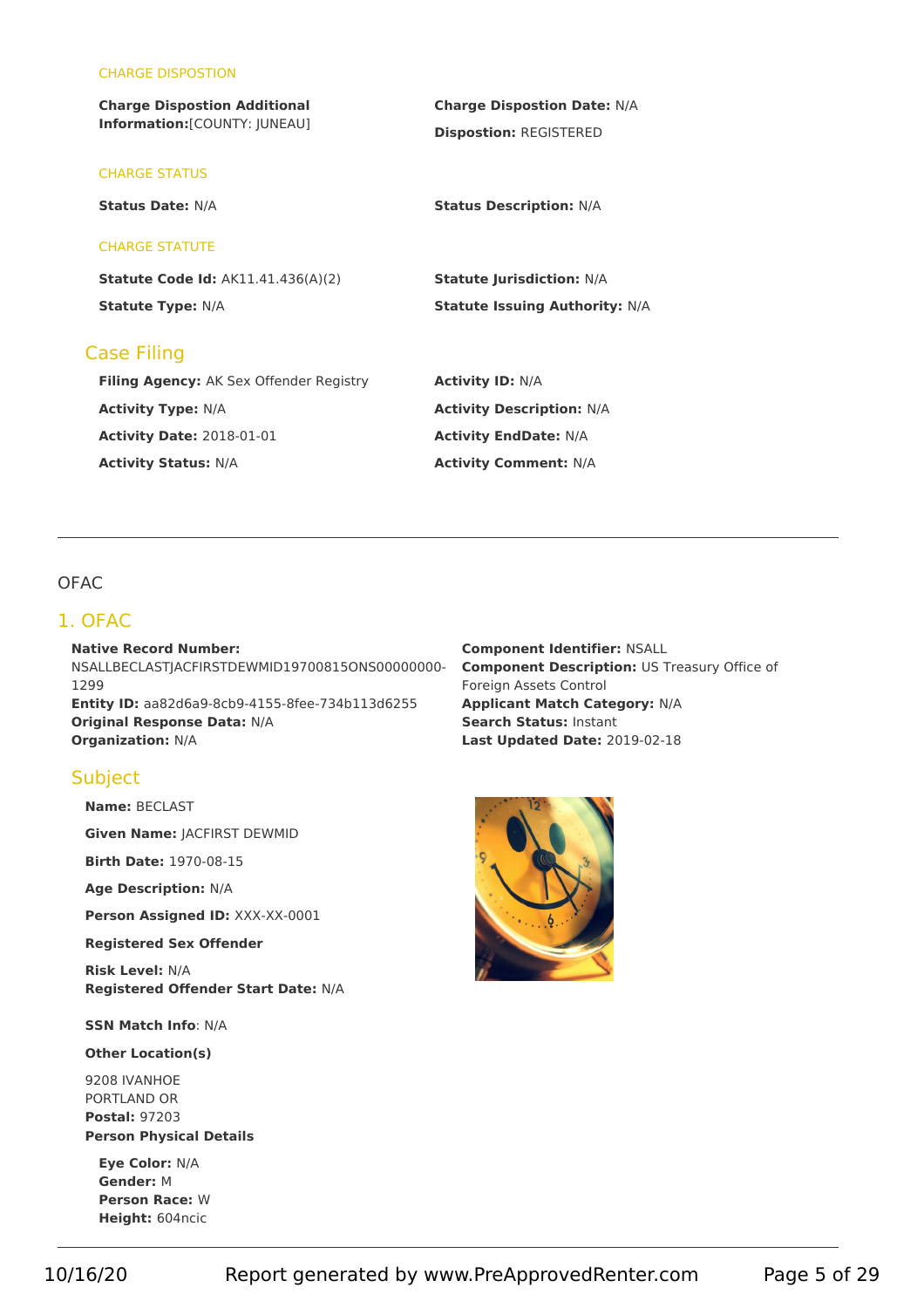## State: OR

# 1. Criminal

**Native Record Number:** docBECLASTJACFIRSTDEWMID19700815doCOR10XXX001- 1293 **Applicant Match Category:** N/A **Original Response Data:** N/A **Search Status:** Instant **Organization:** N/A **Last Updated Date:** 2019-02-18

# **Subject**

**Name:** BECLAST

**Given Name:** JACFIRST DEWMID

**Birth Date:** 1970-08-15

**Age Description:** N/A

**Person Assigned ID:** XXX-XX-0001

**Registered Sex Offender**

**Risk Level:** N/A **Registered Offender Start Date:** N/A

**SSN Match Info**: N/A

**Other Location(s)**

123 ADDRESS1 IDENT 123 ADDRESS2 IDENT CITY IDENT OR **Postal:** 97217 **Person Physical Details**

**Eye Color:** BLU **Gender:** M **Person Race:** CAU **Complexion:** iCOMPLEXION **Weight:** 240ncic **Height:** 604ncic **Build:** iBODYBUILD **Hair Color:** BRO iREMARKS -THIS RECORD IS FULLY POPULATED & FIELDS ARE IDENTITFIED

# Court Action

**Court** 

**Court Record ID:** doCOR10XXX001-1293 **Court Subject:** N/A **Case Title:** cTITLE -DOC - Field Test Record **Bond Activity Type:** N/A **AppealedFromLowerCourt:** N/A **Status:**

20180316 : cSTATUS\_DESCRIPTION

# **Primary Contact Information:** N/A **Court Administrative Unit:** N/A **Organization Description:** N/A **Court Division:** N/A **Court Type Code:** N/A **Organization Name:** N/A **Organization Abbreviation:** N/A **Court Name:** N/A **Organization ID:** N/A **Organization Location:** N/A

# **Jurisdiction:** cJURISDICTION

**Jurisdiction Description**

**Location County Name:** cCOUNTY - OK

# Court Charge

**Charge ID:** N/A **Effective Date:** 2018-03-01

**Component Identifier:** ORCO2 **Component Description:** OR Dept of Corrections **Entity ID:** a8c11181-d618-4ef4-a85c-893a87fa194a



10/16/20 Report generated by www.PreApprovedRenter.com Page 6 of 29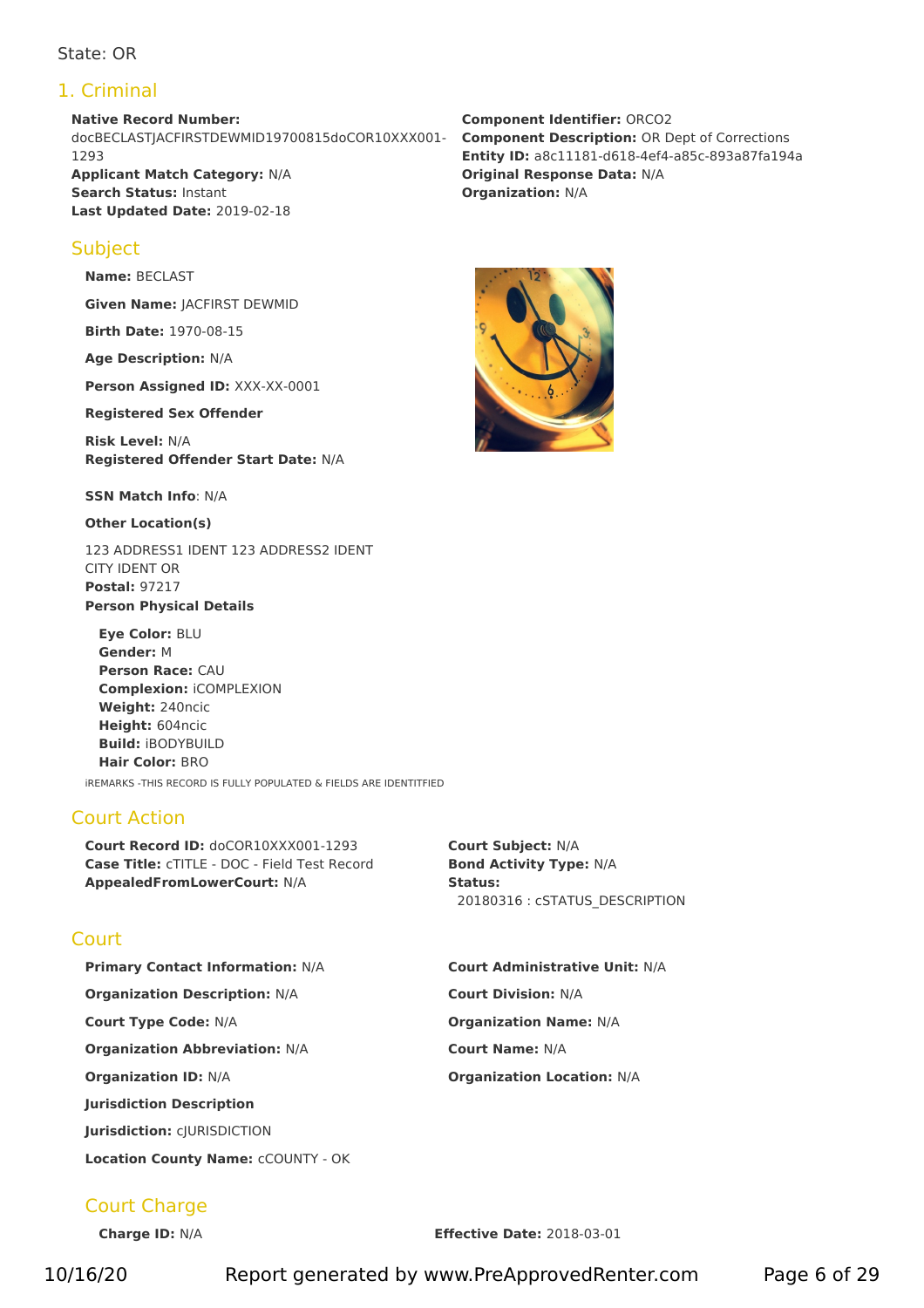**Reported Date:** 2018-03-19 **Charge Filing Date:** 2018-03-02 **Charge Sequence Id:** 1 **Charge Tracking Id:** N/A

**Charge:** N/A **Charge Description:** oDESCRIPTION (HARASS) -<br>Con less7 [DOC Test Record]

#### **Charge Count Quantity:** 2

#### CHARGE CLASSIFICATION

**Charge Applicability:** N/A **Charge Severity:** oTYPE **Charge Degree:** oDEGREE oCLASS-oLEVEL **Charge Felony Indicator:**N/A

#### CHARGE DISPOSTION

CHARGE PLEA

**Charge Dispostion Additional Information:**[STATUS: oDISPOSITION\_STATUS] [COUNTY: oDISPOSITION\_COUNTY ]

# **Charge Special Allegation:** N/A **Charge Enhancing Factor:** oCHARGEMODIFIER

**Charge Dispostion Date:** 2018-03-04 **Dispostion:** oDISPOSITION\_DESCRIPTION

# **Activity ID:** N/A **Activity Type:** N/A **Activity Description:** N/A **Activity Date:** 2018-03-03 **Activity End Date:** N/A **Activity Status:** N/A **Activity Status Description:** N/A **Activity Comment:** N/A **Plea Recommendation:** N/A **Negotiated Indicator:** N/A **Plea Description:** oPLEA **Guilty Indicator:** N/A

**No Contest Indicator:** N/A

#### CHARGE VERDICT

| <b>Date: 2018-03-07</b>      | <b>Description: N/A</b>             |
|------------------------------|-------------------------------------|
| <b>Disposition Date: N/A</b> | <b>Disposition Name: N/A</b>        |
| <b>Issuing Court: N/A</b>    | <b>Issuing Judge Indicator: N/A</b> |

#### CHARGE STATUS

#### CHARGE STATUTE

**Statute Code Id:** oSTATUTE **Statute Jurisdiction:** N/A

## **Disposition**

**Dispostion:** cDISPOSITION **Dispostion Date:** 2018-03-13

# Case Filing

**Filing Agency:** cFILINGAGENCY **Activity ID:** N/A **Activity Type:** N/A **Activity Description:** N/A **Activity Date:** 2018-03-01 **Activity EndDate:** N/A **Activity Status:** N/A **Activity Comment:** N/A

**Status Date:** N/A **Status Description:** N/A

**Statute Type:** N/A **Statute Issuing Authority:** N/A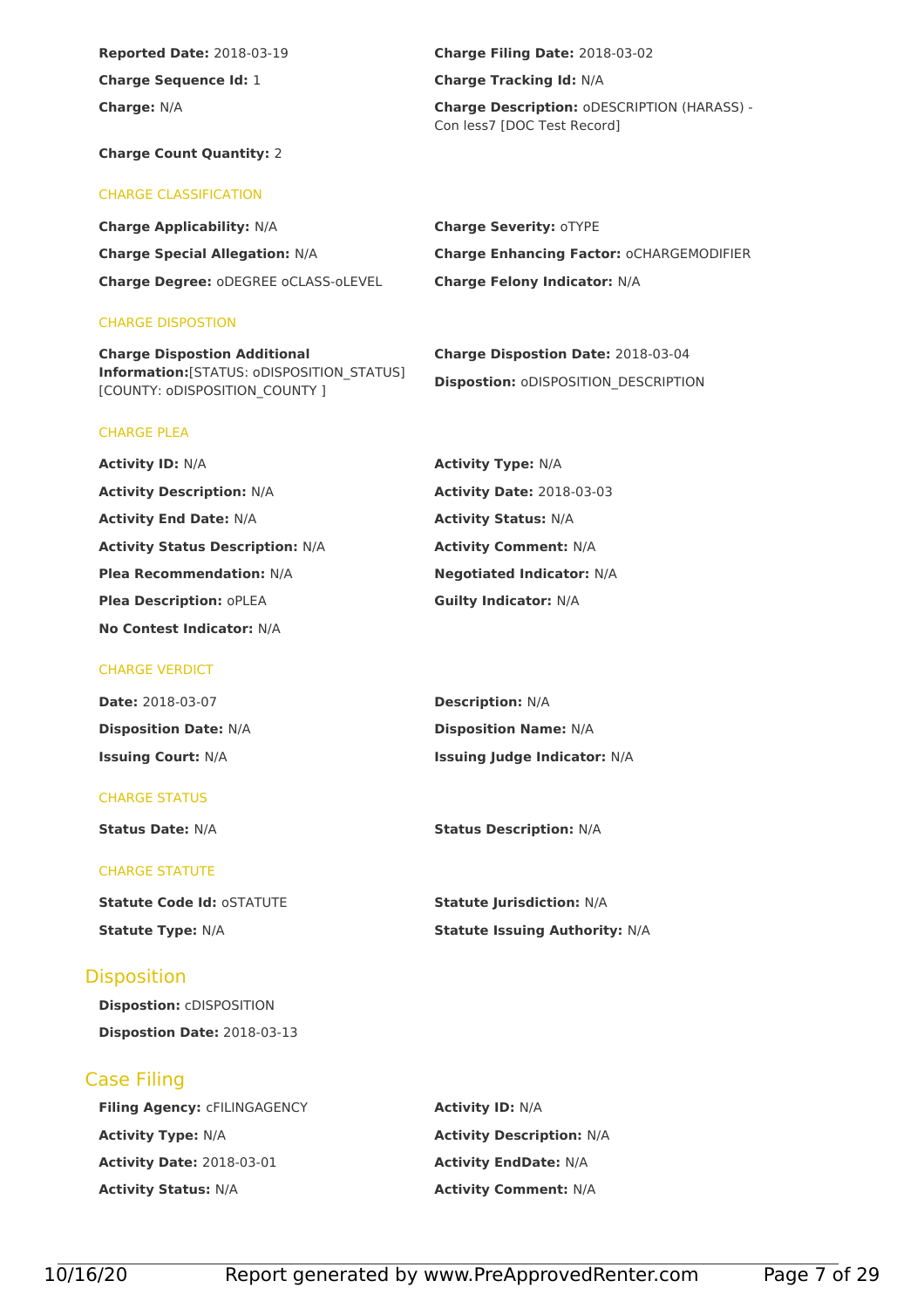# 2. Criminal

**Native Record Number:** BECLASTJACFIRSTDEWMID19700800COR10000000-1278 **Entity ID:** 08d4d0e8-fa7b-48fa-82e5-cded7ec7fe38 **Applicant Match Category:** N/A **Original Response Data:** N/A **Search Status:** Instant **Organization:** N/A **Last Updated Date:** 2019-02-18

# **Subject**

**Name:** BECLAST

**Given Name:** JACFIRST DEWMID

**Birth Date:** 1970-08-15

**Age Description:** N/A

**Person Assigned ID:** XXX-XX-0001

**Registered Sex Offender**

**Risk Level:** N/A **Registered Offender Start Date:** N/A

**SSN Match Info**: N/A

**Other Location(s)**

4725 WEST POWELL BLVD #219 GRESHAM OR **Postal:** 97030 **Person Physical Details**

**Eye Color:** BLU **Gender:** M **Person Race:** W **Height:** 601ncic **Hair Color:** BRO

# Court Action

**Court Record ID:** COR10000000-1278 **Court Subject:** N/A **Case Title:** CONVICTION Less 7 **Bond Activity Type:** N/A **AppealedFromLowerCourt:** N/A

# **Court**

**Organization Description:** N/A **Court Division:** N/A **Court Type Code:** N/A **Organization Name:** N/A **Organization Abbreviation:** N/A **Court Name:** N/A **Organization ID:** N/A **Organization Location:** N/A **Jurisdiction Description Jurisdiction:** CLACKAMAS **Location County Name:** OK

**Component Identifier:** ORJC3 **Component Description: OR Admin Office of Courts** 2



**Primary Contact Information:** N/A **Court Administrative Unit:** N/A

# Court Charge

| <b>Charge ID: N/A</b>        | <b>Effective Date: 2016-01-01</b>                        |
|------------------------------|----------------------------------------------------------|
| <b>Reported Date: N/A</b>    | Charge Filing Date: 2016-01-02                           |
| <b>Charge Sequence Id: 1</b> | <b>Charge Tracking Id: N/A</b>                           |
| <b>Charge: N/A</b>           | <b>Charge Description: DWS/INFRACTION - Con</b><br>less7 |

**Charge Count Quantity:** 2

10/16/20 Report generated by www.PreApprovedRenter.com Page 8 of 29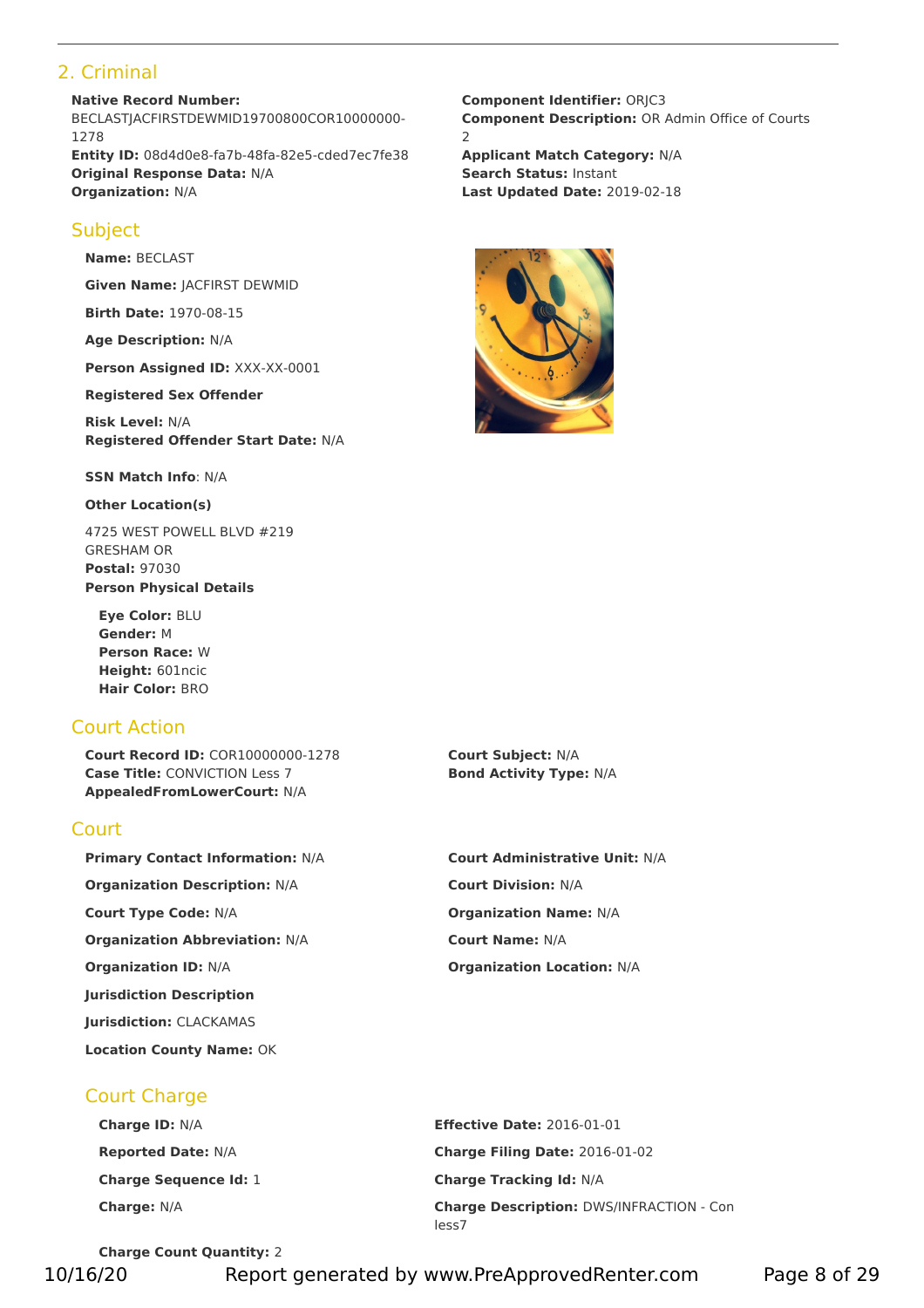#### CHARGE CLASSIFICATION

| <b>Charge Applicability: N/A</b>         | <b>Charge Severity: N/A</b>         |
|------------------------------------------|-------------------------------------|
| <b>Charge Special Allegation: N/A</b>    | <b>Charge Enhancing Factor: N/A</b> |
| <b>Charge Degree: INFRACTION CLASS A</b> | <b>Charge Felony Indicator: N/A</b> |

#### CHARGE DISPOSTION

**Charge Dispostion Additional Information:**N/A **Charge Dispostion Date:** 2016-01-31 **Dispostion:** FINDING - GUILTY

#### CHARGE STATUS

**Status Date:** N/A **Status Description:** N/A

#### CHARGE STATUTE

| <b>Statute Code Id: 8111751</b> | <b>Statute Jurisdiction: N/A</b>      |
|---------------------------------|---------------------------------------|
| <b>Statute Type: N/A</b>        | <b>Statute Issuing Authority: N/A</b> |

## Case Filing

| Filing Agency: CLACKAMAS COUNTY SHERIFF | <b>Activity ID: N/A</b>          |
|-----------------------------------------|----------------------------------|
| <b>Activity Type: N/A</b>               | <b>Activity Description: N/A</b> |
| <b>Activity Date: 2016-01-01</b>        | <b>Activity EndDate: N/A</b>     |
| <b>Activity Status: N/A</b>             | <b>Activity Comment: N/A</b>     |

## 3. Criminal

**Native Record Number:** BECLASTIACFIRSTDEWMID19700800COR10000000-1283 **Entity ID:** 570899c8-1a8b-41cf-996e-5c22b7ac1c58 **Applicant Match Category:** N/A **Original Response Data:** N/A **Search Status:** Instant **Organization:** N/A **Last Updated Date:** 2019-02-18

#### **Subject**

**Name:** BECLAST

**Given Name:** JACFIRST DEWMID

**Birth Date:** 1970-08-15

**Age Description:** N/A

**Person Assigned ID:** XXX-XX-0001

**Registered Sex Offender**

**Risk Level:** N/A **Registered Offender Start Date:** N/A

**SSN Match Info**: N/A

**Other Location(s)**

8002 N INTERSTATE PORTLAND OR **Postal:** 97217

**Component Identifier:** ORJC3 **Component Description: OR Admin Office of Courts** 2

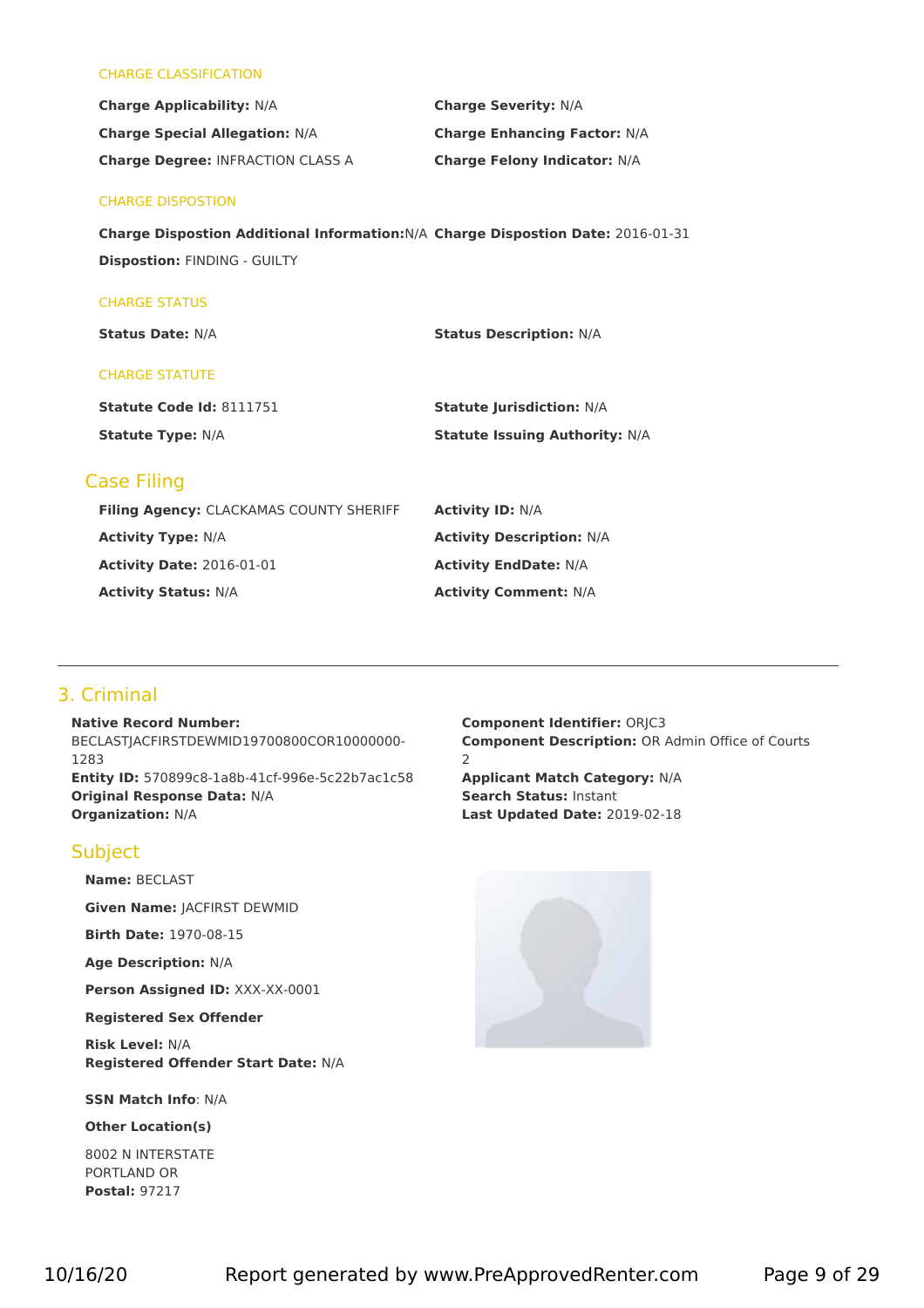#### **Person Physical Details**

**Eye Color:** N/A **Gender:** M

## Court Action

**Court Record ID:** COR10000000-1283 **Court Subject:** N/A **Case Title:** CONVICTION Less 7 **Bond Activity Type:** N/A **AppealedFromLowerCourt:** N/A

## **Court**

**Primary Contact Information:** N/A **Organization Description:** N/A **Court Type Code: N/A Organization Abbreviation: N/A Organization ID:** N/A **Organization Location:** N/A **Jurisdiction Description Jurisdiction:** MULTNOMAH **Location County Name:** OK

| <b>Court Administrative Unit: N/A</b>                                                                                                                                                                                                                                                                                                                                            |  |
|----------------------------------------------------------------------------------------------------------------------------------------------------------------------------------------------------------------------------------------------------------------------------------------------------------------------------------------------------------------------------------|--|
| <b>Court Division: N/A</b>                                                                                                                                                                                                                                                                                                                                                       |  |
| <b>Organization Name: N/A</b>                                                                                                                                                                                                                                                                                                                                                    |  |
| <b>Court Name: N/A</b>                                                                                                                                                                                                                                                                                                                                                           |  |
| $\bigcap$ $\ldots$ $\bigcup$ $\bigcup$ $\bigcup$ $\bigcup$ $\bigcup$ $\bigcup$ $\bigcup$ $\bigcup$ $\bigcup$ $\bigcup$ $\bigcup$ $\bigcup$ $\bigcup$ $\bigcup$ $\bigcup$ $\bigcup$ $\bigcup$ $\bigcup$ $\bigcup$ $\bigcup$ $\bigcup$ $\bigcup$ $\bigcup$ $\bigcup$ $\bigcup$ $\bigcup$ $\bigcup$ $\bigcup$ $\bigcup$ $\bigcup$ $\bigcup$ $\bigcup$ $\bigcup$ $\bigcup$ $\bigcup$ |  |

# Court Charge

| <b>Charge ID: N/A</b>        | <b>Effective Date: 2016-01-01</b>                             |
|------------------------------|---------------------------------------------------------------|
| <b>Reported Date: N/A</b>    | <b>Charge Filing Date: 2016-01-02</b>                         |
| <b>Charge Sequence Id: 1</b> | <b>Charge Tracking Id: N/A</b>                                |
| <b>Charge: N/A</b>           | <b>Charge Description: LICENSING VIOLATION -</b><br>Con less7 |

**Charge Count Quantity:** 2

#### CHARGE CLASSIFICATION

| <b>Charge Applicability: N/A</b>              | <b>Charge Severity: N/A</b>         |
|-----------------------------------------------|-------------------------------------|
| <b>Charge Special Allegation: N/A</b>         | <b>Charge Enhancing Factor: N/A</b> |
| <b>Charge Degree: INFRACTION UNCLASSIFIED</b> | <b>Charge Felony Indicator: N/A</b> |

#### CHARGE DISPOSTION

| Charge Dispostion Additional Information: N/A Charge Dispostion Date: 2016-01-31 |  |
|----------------------------------------------------------------------------------|--|
| <b>Dispostion: CONVICTED</b>                                                     |  |

#### CHARGE STATUS

| <b>Status Date: N/A</b>        | <b>Status Description: N/A</b>        |
|--------------------------------|---------------------------------------|
| <b>CHARGE STATUTE</b>          |                                       |
| <b>Statute Code Id: 482040</b> | <b>Statute Jurisdiction: N/A</b>      |
| <b>Statute Type: N/A</b>       | <b>Statute Issuing Authority: N/A</b> |

# Case Filing

| <b>Filing Agency: PORTLAND POLICE DEPARTMENT Activity ID: N/A</b> |                                  |
|-------------------------------------------------------------------|----------------------------------|
| <b>Activity Type:</b> N/A                                         | <b>Activity Description: N/A</b> |
| <b>Activity Date: 2016-01-01</b>                                  | <b>Activity EndDate: N/A</b>     |
| <b>Activity Status: N/A</b>                                       | <b>Activity Comment: N/A</b>     |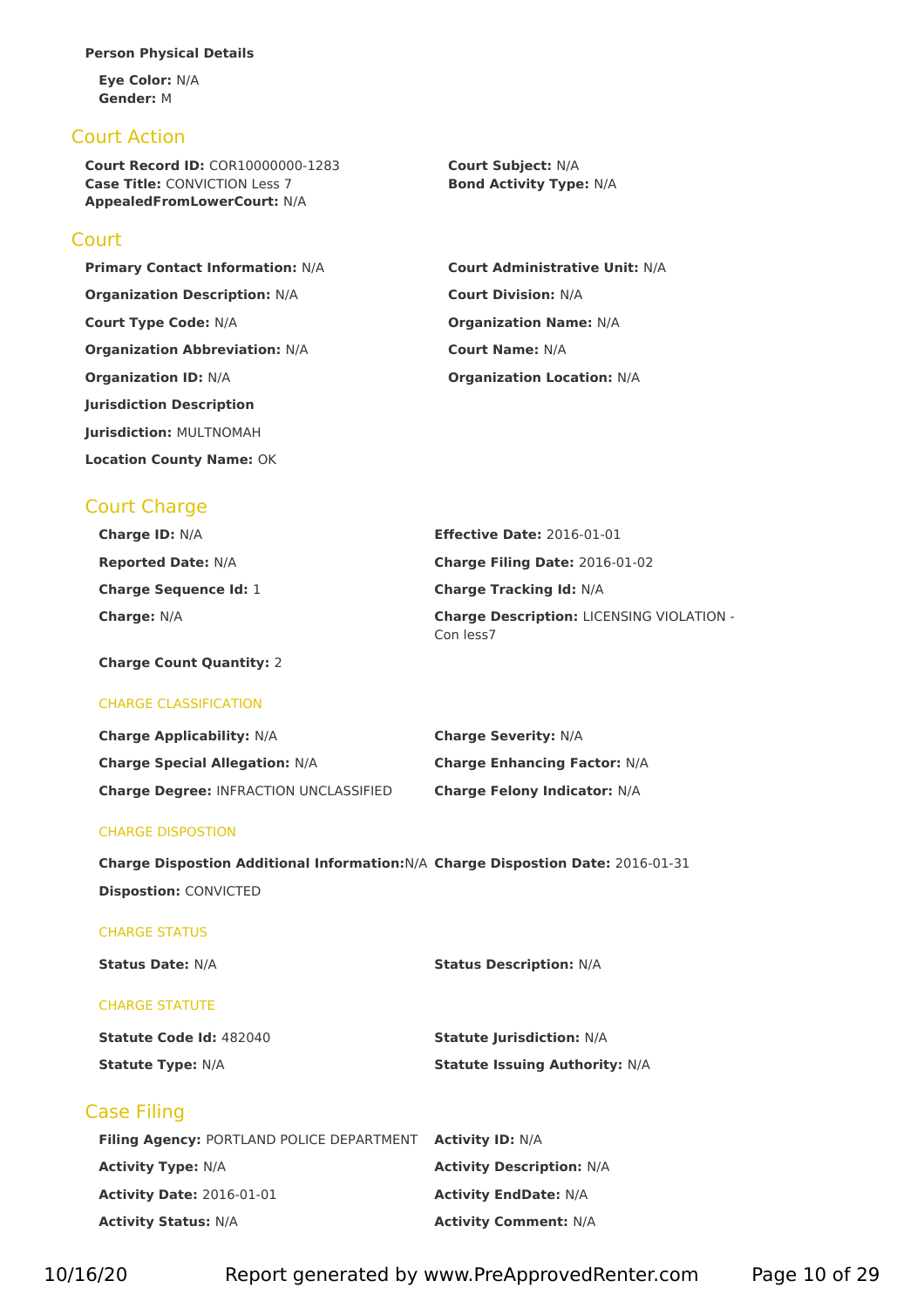# 4. Criminal

**Native Record Number:** BECLASTJACFIRSTDEWMID19700800COR10000000-1287 **Entity ID:** 8a48c70a-c868-46c0-a40c-7342dbfe69a5 **Applicant Match Category:** N/A **Original Response Data:** N/A **Search Status:** Instant **Organization:** N/A **Last Updated Date:** 2019-02-18

## **Subject**

**Name:** BECLAST

**Given Name:** JACFIRST DEWMID

**Birth Date:** 1970-08-15

**Age Description:** N/A

**Person Assigned ID:** XXX-XX-0001

**Registered Sex Offender**

**Risk Level:** N/A **Registered Offender Start Date:** N/A

**SSN Match Info**: N/A

**Other Location(s)**

8002 N INTERSTATE PORTLAND OR **Postal:** 97217 **Person Physical Details**

**Eye Color:** N/A **Gender:** M

# Court Action

**Court Record ID:** COR10000000-1287 **Court Subject:** N/A **Case Title:** CONVICTION Less 7 **Bond Activity Type:** N/A **AppealedFromLowerCourt:** N/A

## Court

**Primary Contact Information:** N/A **Court Administrative Unit:** N/A **Organization Description:** N/A **Court Division:** N/A **Court Type Code:** N/A **Organization Name:** N/A **Organization Abbreviation:** N/A **Court Name:** N/A **Organization ID:** N/A **Organization Location:** N/A **Jurisdiction Description Jurisdiction:** MULTNOMAH **Location County Name:** OK

Court Charge

**Component Identifier:** ORJC3 **Component Description: OR Admin Office of Courts** 2



**Charge ID:** N/A **Effective Date:** 2016-01-01 **Reported Date:** N/A **Charge Filing Date:** 2016-01-02 **Charge Sequence Id:** 1 **Charge Tracking Id:** N/A **Charge:** N/A **Charge Description:** LICENSING VIOLATION - Con less7

**Charge Count Quantity:** 2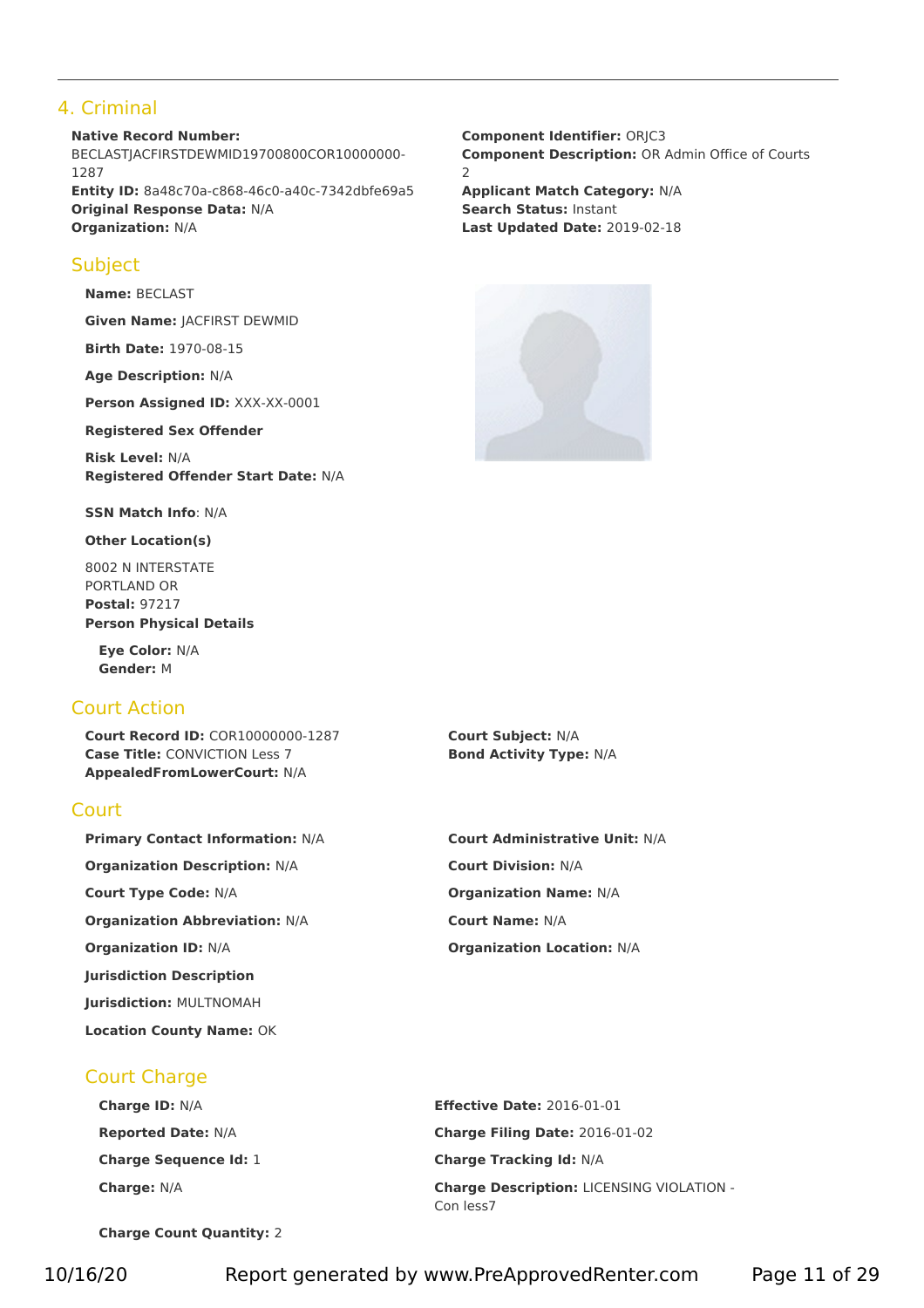#### CHARGE CLASSIFICATION

| <b>Charge Applicability: N/A</b>              | <b>Charge Severity: N/A</b>         |
|-----------------------------------------------|-------------------------------------|
| <b>Charge Special Allegation: N/A</b>         | <b>Charge Enhancing Factor: N/A</b> |
| <b>Charge Degree: INFRACTION UNCLASSIFIED</b> | <b>Charge Felony Indicator: N/A</b> |

#### CHARGE DISPOSTION

**Charge Dispostion Additional Information:**N/A **Charge Dispostion Date:** 2016-01-31 **Dispostion:** CONVICTED

#### CHARGE STATUS

**Status Date:** N/A **Status Description:** N/A

#### CHARGE STATUTE

| <b>Statute Code Id: 482040</b> | <b>Statute Jurisdiction: N/A</b>      |
|--------------------------------|---------------------------------------|
| <b>Statute Type: N/A</b>       | <b>Statute Issuing Authority: N/A</b> |

## Case Filing

| Filing Agency: PORTLAND POLICE DEPARTMENT Activity ID: N/A |                                  |
|------------------------------------------------------------|----------------------------------|
| <b>Activity Type: N/A</b>                                  | <b>Activity Description: N/A</b> |
| <b>Activity Date: 2016-01-01</b>                           | <b>Activity EndDate: N/A</b>     |
| <b>Activity Status: N/A</b>                                | <b>Activity Comment: N/A</b>     |

# 5. Criminal

**Native Record Number:** BECLASTJACFIRSTDEWMID19700800COR10101000- 1277 **Entity ID:** 1dca573f-2951-41aa-aeb0-86c66a0dab64 **Applicant Match Category:** N/A **Original Response Data:** N/A **Search Status:** Instant **Organization:** N/A **Last Updated Date:** 2019-02-18

## **Subject**

**Name:** BECLAST

**Given Name:** JACFIRST DEWMID

**Birth Date:** 1970-08-15

**Age Description:** N/A

**Person Assigned ID:** XXX-XX-0001

**Registered Sex Offender**

**Risk Level:** N/A **Registered Offender Start Date:** N/A

**SSN Match Info**: N/A

**Other Location(s)**

9208 IVANHOE PORTLAND OR **Postal:** 97203 **Component Identifier:** ORJC3 **Component Description:** OR Admin Office of Courts 2

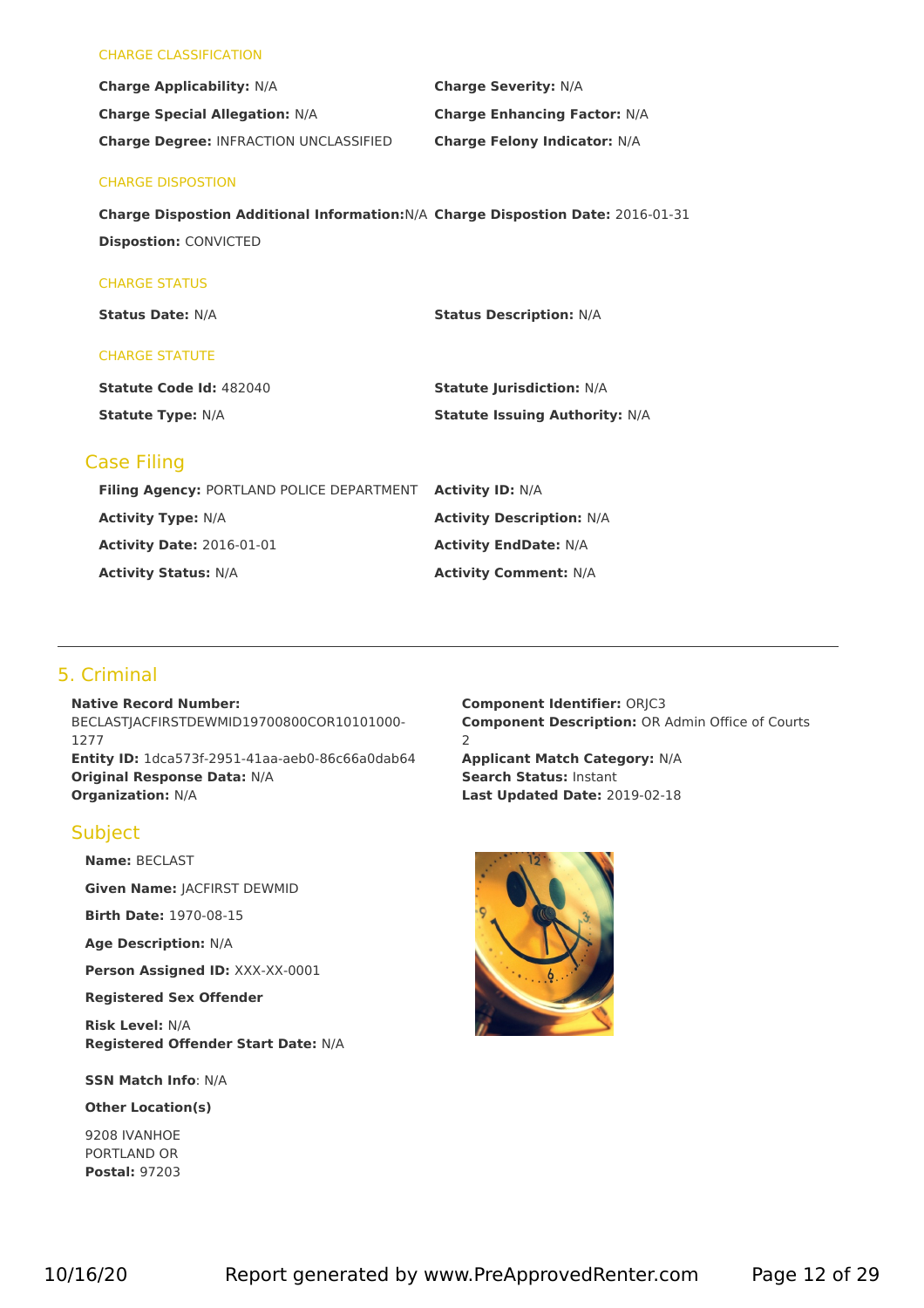#### **Person Physical Details**

**Eye Color:** N/A **Gender:** M **Person Race:** W **Height:** 604ncic

## Court Action

**Court Record ID:** COR10101000-1277 **Court Subject:** N/A **Case Title:** BLENDED Less 7 **Bond Activity Type:** N/A **AppealedFromLowerCourt:** N/A

### **Court**

**Organization Description:** N/A **Court Division:** N/A **Court Type Code:** N/A **Organization Name:** N/A **Organization Abbreviation:** N/A **Court Name:** N/A **Organization ID:** N/A **Organization Location:** N/A **Jurisdiction Description Jurisdiction:** MULTNOMAH **Location County Name:** OK

**Primary Contact Information:** N/A **Court Administrative Unit:** N/A

# Court Charge

| <b>Charge ID: N/A</b>        | <b>Effective Date: 2016-01-01</b>                                |
|------------------------------|------------------------------------------------------------------|
| <b>Reported Date: N/A</b>    | <b>Charge Filing Date: 2016-01-02</b>                            |
| <b>Charge Sequence Id: 1</b> | <b>Charge Tracking Id: N/A</b>                                   |
| <b>Charge:</b> $N/A$         | <b>Charge Description: ASSAULT IN THE FIRST</b><br><b>DEGREE</b> |

**Charge Count Quantity:** 2

#### CHARGE CLASSIFICATION

| <b>Charge Applicability: N/A</b>      | <b>Charge Severity: N/A</b>          |
|---------------------------------------|--------------------------------------|
| <b>Charge Special Allegation: N/A</b> | <b>Charge Enhancing Factor: N/A</b>  |
| <b>Charge Degree: FELONY CLASS A</b>  | <b>Charge Felony Indicator: True</b> |

#### CHARGE DISPOSTION

**Charge Dispostion Additional Information:**N/A **Charge Dispostion Date:** 2016-01-31 **Dispostion:** CONVICTED - LESSER CHARGE

#### CHARGE PLEA

| <b>Activity ID: N/A</b>                 | <b>Activity Type: N/A</b>        |  |
|-----------------------------------------|----------------------------------|--|
| <b>Activity Description: N/A</b>        | <b>Activity Date: N/A</b>        |  |
| <b>Activity End Date: N/A</b>           | <b>Activity Status: N/A</b>      |  |
| <b>Activity Status Description: N/A</b> | <b>Activity Comment: N/A</b>     |  |
| <b>Plea Recommendation: N/A</b>         | <b>Negotiated Indicator: N/A</b> |  |
| <b>Plea Description: LESSER CHARGE</b>  | <b>Guilty Indicator: N/A</b>     |  |
| No Contest Indicator: N/A               |                                  |  |

#### CHARGE STATUS

**Status Date:** N/A **Status Description:** N/A

10/16/20 Report generated by www.PreApprovedRenter.com Page 13 of 29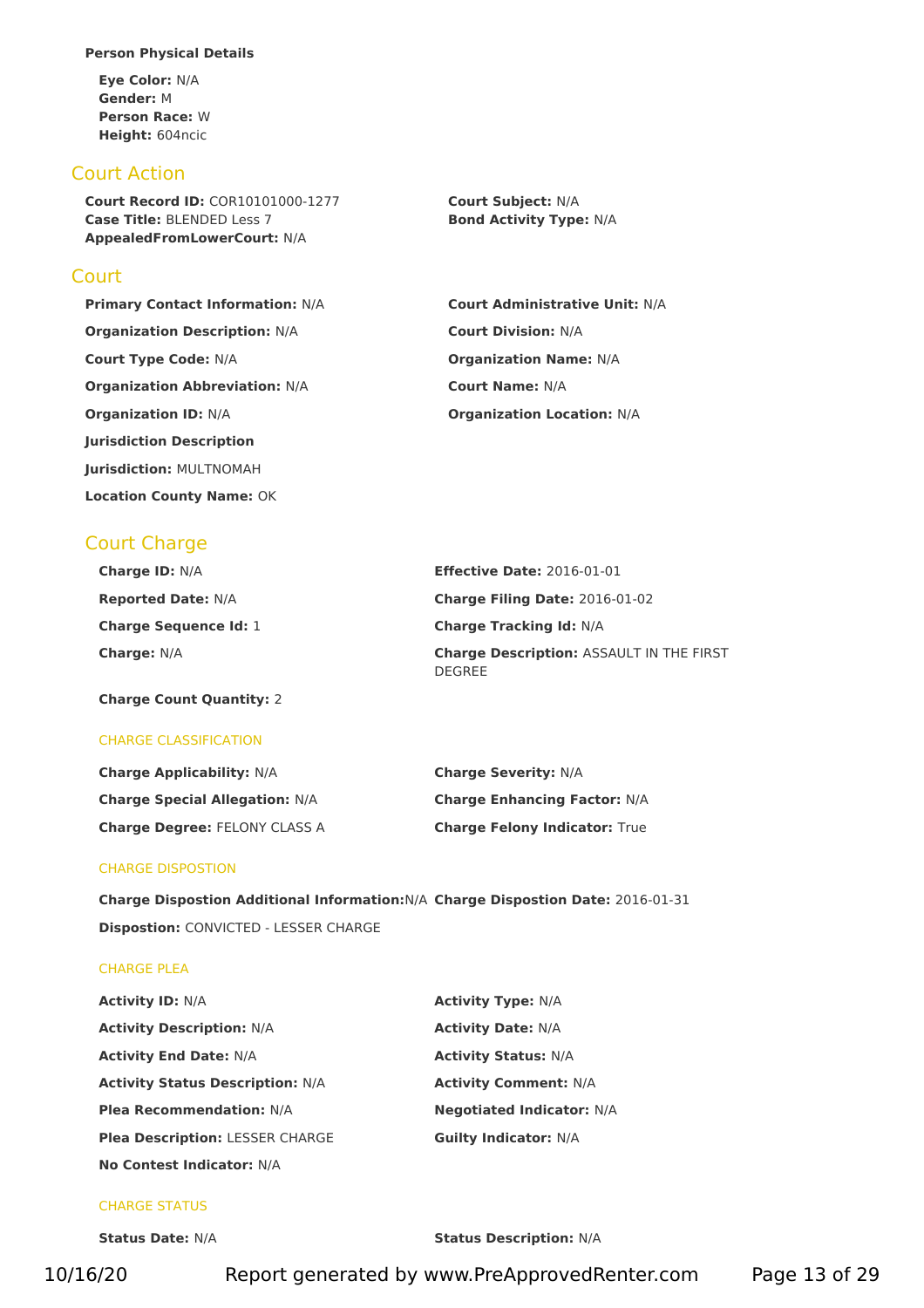#### CHARGE STATUTE

| <b>Statute Code Id: 163.185</b> | <b>Statute Jurisdiction: N/A</b>                                  |
|---------------------------------|-------------------------------------------------------------------|
| <b>Statute Type: N/A</b>        | <b>Statute Issuing Authority: N/A</b>                             |
| <b>Court Charge</b>             |                                                                   |
| <b>Charge ID: N/A</b>           | <b>Effective Date: 2016-01-01</b>                                 |
| <b>Reported Date: N/A</b>       | Charge Filing Date: 2016-01-02                                    |
| <b>Charge Sequence Id: 2</b>    | <b>Charge Tracking Id: N/A</b>                                    |
| <b>Charge: N/A</b>              | <b>Charge Description: ASSAULT IN THE SECOND</b><br><b>DEGREE</b> |

# **Charge Count Quantity:** 2

#### CHARGE CLASSIFICATION

| <b>Charge Applicability: N/A</b>      | <b>Charge Severity: N/A</b>          |
|---------------------------------------|--------------------------------------|
| <b>Charge Special Allegation: N/A</b> | <b>Charge Enhancing Factor: N/A</b>  |
| <b>Charge Degree: FELONY CLASS B</b>  | <b>Charge Felony Indicator: True</b> |

#### CHARGE DISPOSTION

**Charge Dispostion Additional Information:**N/A **Charge Dispostion Date:** 2016-01-31 **Dispostion:** CONVICTED

#### CHARGE PLEA

| <b>Activity ID: N/A</b>                 | <b>Activity Type: N/A</b>        |
|-----------------------------------------|----------------------------------|
| <b>Activity Description: N/A</b>        | <b>Activity Date: N/A</b>        |
| <b>Activity End Date: N/A</b>           | <b>Activity Status: N/A</b>      |
| <b>Activity Status Description: N/A</b> | <b>Activity Comment: N/A</b>     |
| <b>Plea Recommendation: N/A</b>         | <b>Negotiated Indicator: N/A</b> |
| <b>Plea Description: GUILTY</b>         | <b>Guilty Indicator: True</b>    |
| No Contest Indicator: N/A               |                                  |

#### CHARGE STATUS

**Status Date:** N/A **Status Description:** N/A

#### CHARGE STATUTE

| <b>Statute Code Id: 163.175</b> | <b>Statute Jurisdiction: N/A</b>      |
|---------------------------------|---------------------------------------|
| <b>Statute Type: N/A</b>        | <b>Statute Issuing Authority: N/A</b> |

# Case Filing

| <b>Filing Agency: PORTLAND POLICE DEPARTMENT Activity ID: N/A</b> |                                  |
|-------------------------------------------------------------------|----------------------------------|
| <b>Activity Type:</b> N/A                                         | <b>Activity Description: N/A</b> |
| <b>Activity Date: 2016-01-01</b>                                  | <b>Activity EndDate: N/A</b>     |
| <b>Activity Status: N/A</b>                                       | <b>Activity Comment: N/A</b>     |

## 6. Criminal

**Native Record Number: Component Identifier:** ORJC3

10/16/20 Report generated by www.PreApprovedRenter.com Page 14 of 29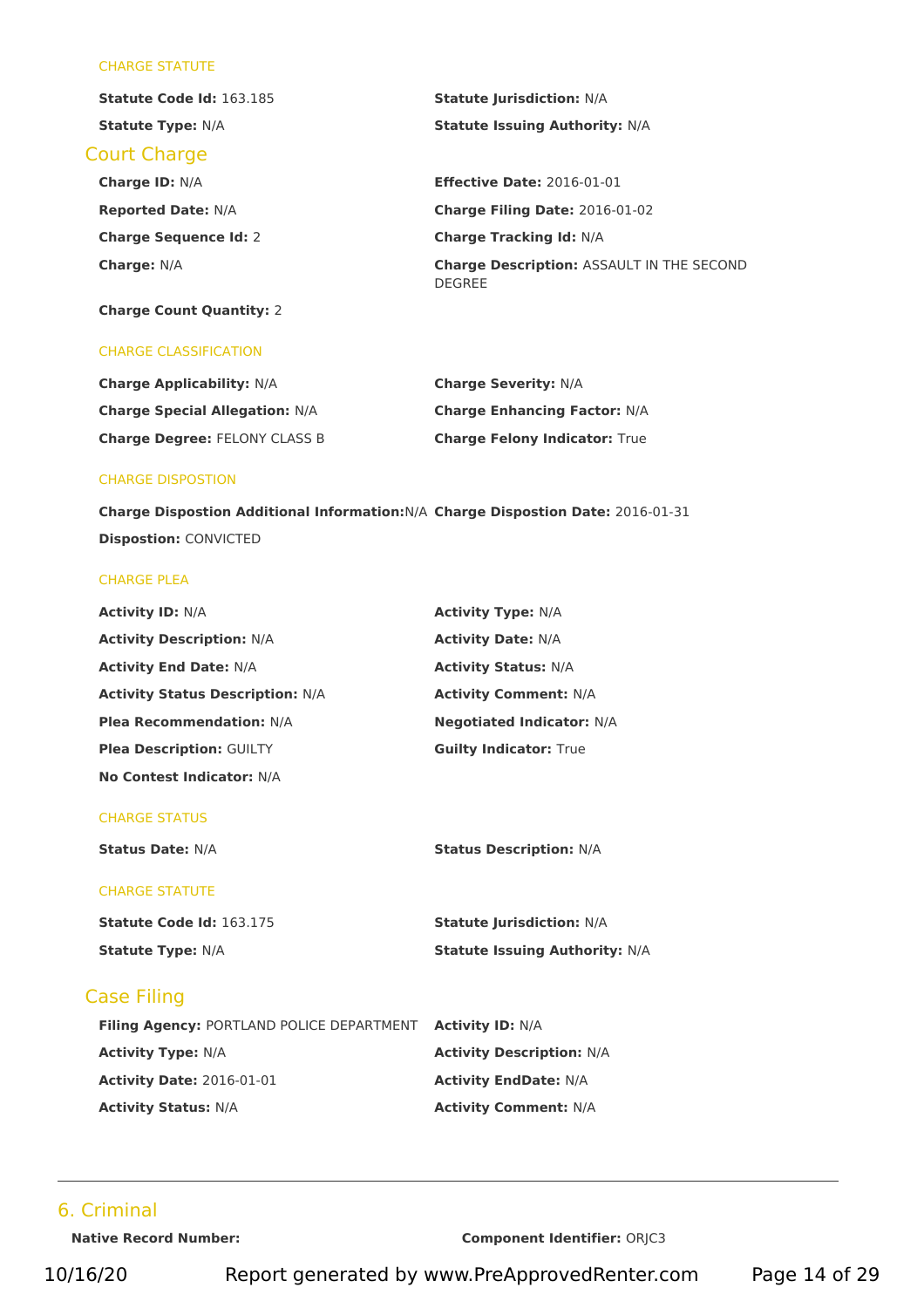BECLASTJACFIRSTDEWMID19700800COR10101000- 1271 **Entity ID:** 1fea4870-107e-413d-9bb6-92da19e0391a **Applicant Match Category:** N/A **Original Response Data:** N/A **Search Status:** Instant **Organization:** N/A **Last Updated Date:** 2019-02-18

## **Subject**

**Name:** BECLAST

**Given Name:** JACFIRST DEWMID

**Birth Date:** 1970-08-15

**Age Description:** N/A

**Person Assigned ID:** XXX-XX-0001

**Registered Sex Offender**

**Risk Level:** N/A **Registered Offender Start Date:** N/A

**SSN Match Info**: N/A

**Other Location(s)**

9208 IVANHOE PORTLAND OR **Postal:** 97203 **Person Physical Details**

**Eye Color:** N/A **Gender:** M **Person Race:** W **Height:** 604ncic

# Court Action

**Court Record ID:** COR10101000-1271 **Court Subject:** N/A **Case Title:** BLENDED Less 7 **Bond Activity Type:** N/A **AppealedFromLowerCourt:** N/A

# **Court**

**Primary Contact Information:** N/A **Court Administrative Unit:** N/A **Organization Description:** N/A **Court Division:** N/A **Court Type Code:** N/A **Organization Name:** N/A **Organization Abbreviation:** N/A **Court Name:** N/A **Organization ID:** N/A **Organization Location:** N/A **Jurisdiction Description Jurisdiction:** MULTNOMAH **Location County Name:** OK

Court Charge

**Charge ID:** N/A **Effective Date:** 2016-01-01 **Reported Date:** N/A **Charge Filing Date:** 2016-01-02 **Charge Sequence Id:** 1 **Charge Tracking Id:** N/A **Charge Count Quantity:** 2

#### CHARGE CLASSIFICATION

**Component Description: OR Admin Office of Courts** 2



**Charge:** N/A **Charge Description:** HARASSMENT - CONV1

**Charge Applicability:** N/A **Charge Severity:** N/A **Charge Special Allegation:** N/A **Charge Enhancing Factor:** N/A 10/16/20 Report generated by www.PreApprovedRenter.com Page 15 of 29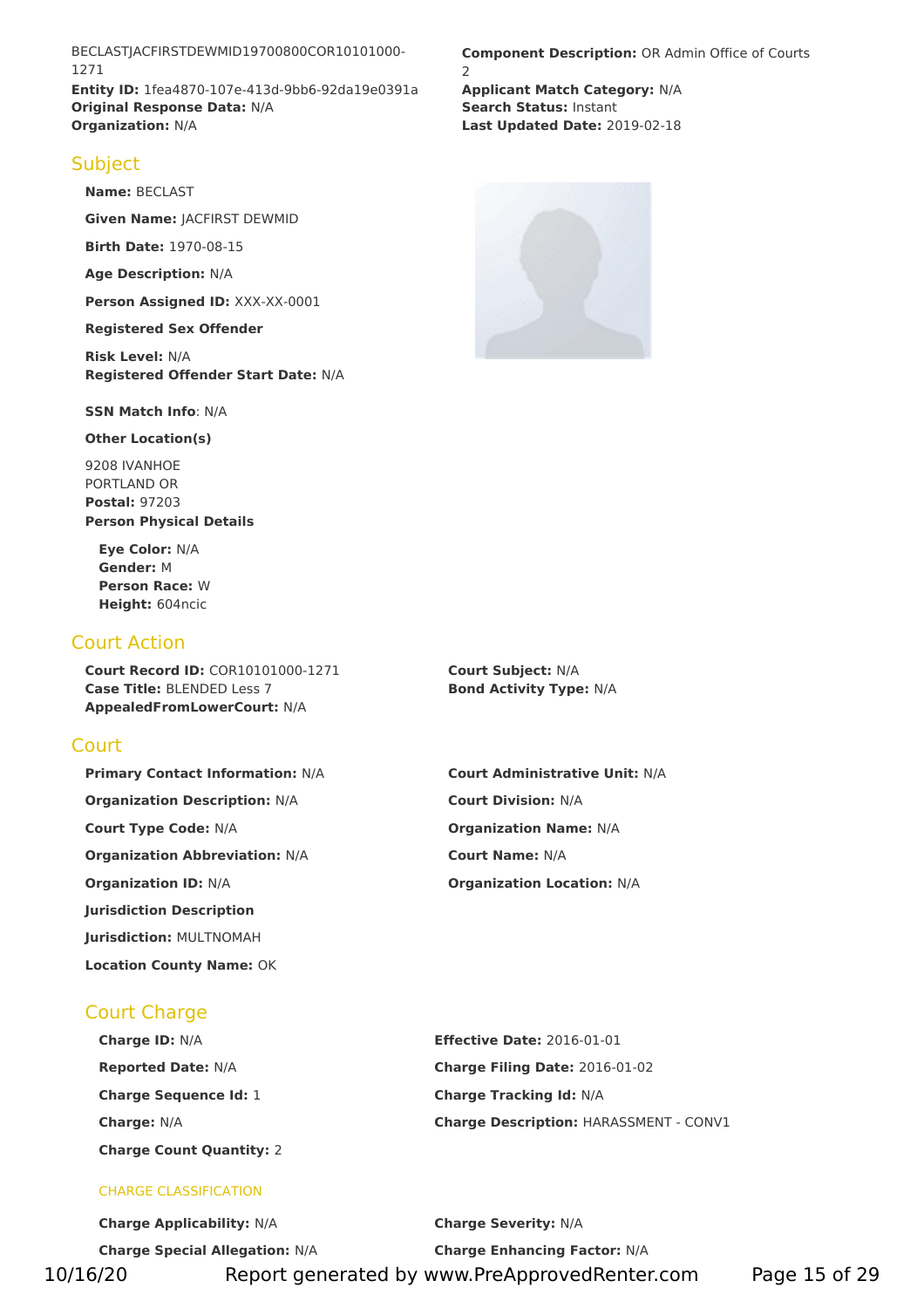#### CHARGE DISPOSTION

**Charge Dispostion Additional Information:**N/A **Charge Dispostion Date:** 2016-01-31 **Dispostion:** CONVICTED

#### CHARGE PLEA

| <b>Activity ID: N/A</b>                 | <b>Activity Type: N/A</b>        |
|-----------------------------------------|----------------------------------|
| <b>Activity Description: N/A</b>        | <b>Activity Date: N/A</b>        |
| <b>Activity End Date: N/A</b>           | <b>Activity Status: N/A</b>      |
| <b>Activity Status Description: N/A</b> | <b>Activity Comment: N/A</b>     |
| <b>Plea Recommendation: N/A</b>         | <b>Negotiated Indicator: N/A</b> |
| <b>Plea Description: GUILTY</b>         | <b>Guilty Indicator: True</b>    |
| <b>No Contest Indicator: N/A</b>        |                                  |

#### CHARGE VERDICT

| <b>Date: 2016-01-31</b>      | <b>Description: N/A</b>             |
|------------------------------|-------------------------------------|
| <b>Disposition Date: N/A</b> | <b>Disposition Name: N/A</b>        |
| <b>Issuing Court: N/A</b>    | <b>Issuing Judge Indicator: N/A</b> |

#### CHARGE STATUS

**Status Date:** N/A **Status Description:** N/A

#### CHARGE STATUTE

**Statute Code Id:** 166.065(3) **Statute Jurisdiction:** N/A **Statute Type:** N/A **Statute Issuing Authority:** N/A

#### Court Charge

| <b>Charge ID: N/A</b>           | <b>Effective Date: 2016-01-01</b>             |
|---------------------------------|-----------------------------------------------|
| <b>Reported Date: N/A</b>       | Charge Filing Date: 2016-01-02                |
| <b>Charge Sequence Id: 2</b>    | <b>Charge Tracking Id: N/A</b>                |
| <b>Charge: N/A</b>              | <b>Charge Description: HARASSMENT - CONV2</b> |
| <b>Charge Count Quantity: 2</b> |                                               |

#### CHARGE CLASSIFICATION

| <b>Charge Applicability: N/A</b>          | <b>Charge Severity: N/A</b>         |
|-------------------------------------------|-------------------------------------|
| <b>Charge Special Allegation: N/A</b>     | <b>Charge Enhancing Factor: N/A</b> |
| <b>Charge Degree: MISDEMEANOR CLASS B</b> | <b>Charge Felony Indicator: N/A</b> |

#### CHARGE DISPOSTION

**Charge Dispostion Additional Information:**N/A **Charge Dispostion Date:** 2016-01-31 **Dispostion:** CONVICTED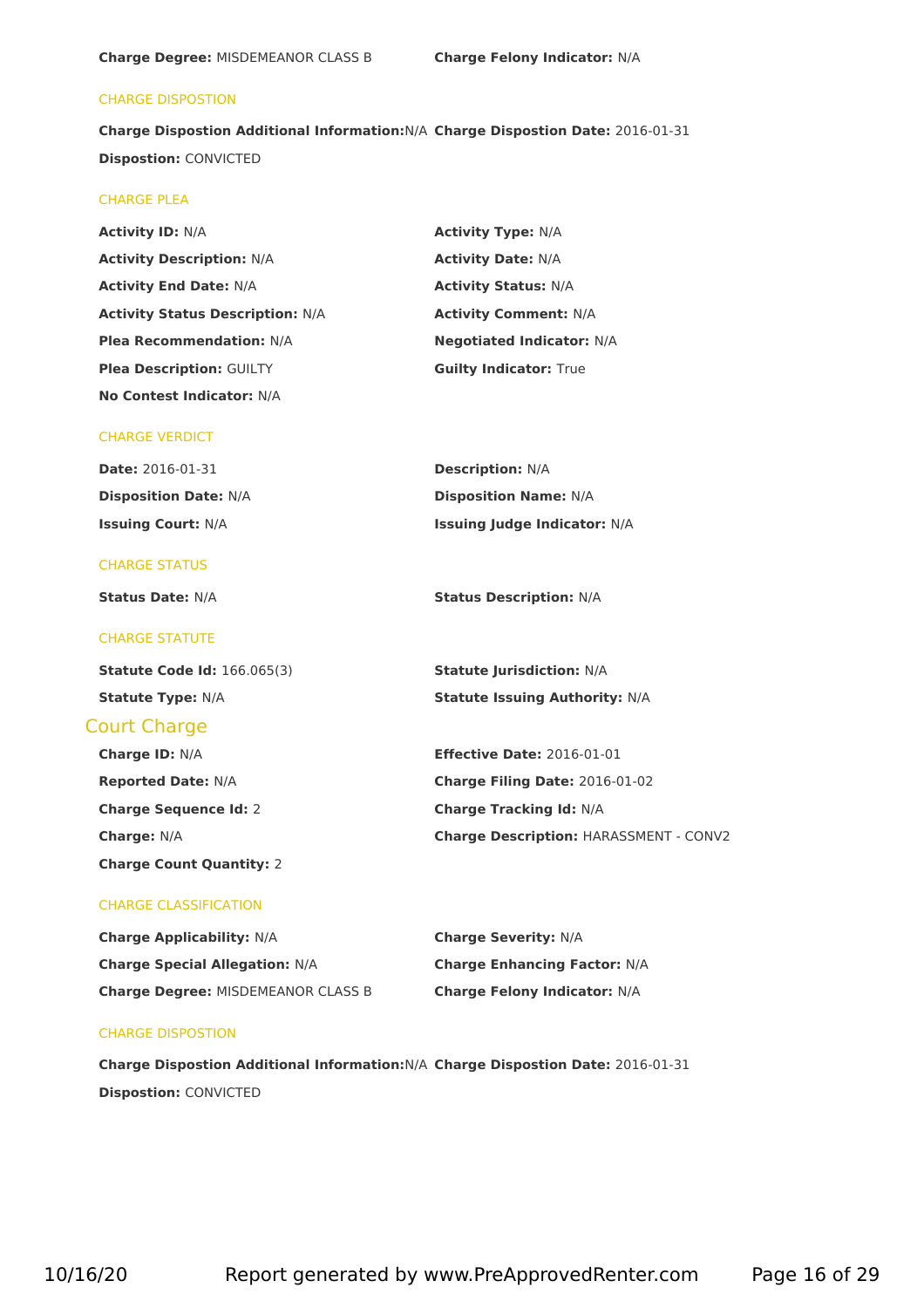#### CHARGE PLEA

| <b>Activity ID: N/A</b>                   | <b>Activity Type: N/A</b>             |
|-------------------------------------------|---------------------------------------|
| <b>Activity Description: N/A</b>          | <b>Activity Date: N/A</b>             |
| <b>Activity End Date: N/A</b>             | <b>Activity Status: N/A</b>           |
| <b>Activity Status Description: N/A</b>   | <b>Activity Comment: N/A</b>          |
| <b>Plea Recommendation: N/A</b>           | <b>Negotiated Indicator: N/A</b>      |
| Plea Description: NOT GUILTY              | <b>Guilty Indicator: N/A</b>          |
| No Contest Indicator: N/A                 |                                       |
| <b>CHARGE VERDICT</b>                     |                                       |
| <b>Date: 2016-01-31</b>                   | <b>Description: N/A</b>               |
| <b>Disposition Date: N/A</b>              | <b>Disposition Name: N/A</b>          |
| <b>Issuing Court: N/A</b>                 | <b>Issuing Judge Indicator: N/A</b>   |
| <b>CHARGE STATUS</b>                      |                                       |
| <b>Status Date: N/A</b>                   | <b>Status Description: N/A</b>        |
| <b>CHARGE STATUTE</b>                     |                                       |
| <b>Statute Code Id: 166.065(3)</b>        | <b>Statute Jurisdiction: N/A</b>      |
| <b>Statute Type: N/A</b>                  | <b>Statute Issuing Authority: N/A</b> |
| <b>Case Filing</b>                        |                                       |
| Filing Agency: PORTLAND POLICE DEPARTMENT | <b>Activity ID: N/A</b>               |
| <b>Activity Type: N/A</b>                 | <b>Activity Description: N/A</b>      |
| <b>Activity Date: 2016-01-01</b>          | <b>Activity EndDate: N/A</b>          |
| <b>Activity Status: N/A</b>               | <b>Activity Comment: N/A</b>          |

# 7. Criminal

**Native Record Number:** BECLASTJACFIRSTD19700800COR10000100-1269

**Entity ID:** 99b92712-943f-432e-bf30-b782eb720965 **Applicant Match Category:** N/A **Original Response Data:** N/A **Search Status:** Instant **Organization:** N/A **Last Updated Date:** 2019-02-18

## Subject

**Name:** BECLAST

**Given Name:** JACFIRST D

**Birth Date:** 1970-08-15

**Age Description:** N/A

**Person Assigned ID:** XXX-XX-0001

**Registered Sex Offender**

**Risk Level:** N/A **Registered Offender Start Date:** N/A

**SSN Match Info**: N/A

**Component Identifier:** ORJC3 **Component Description: OR Admin Office of Courts** 2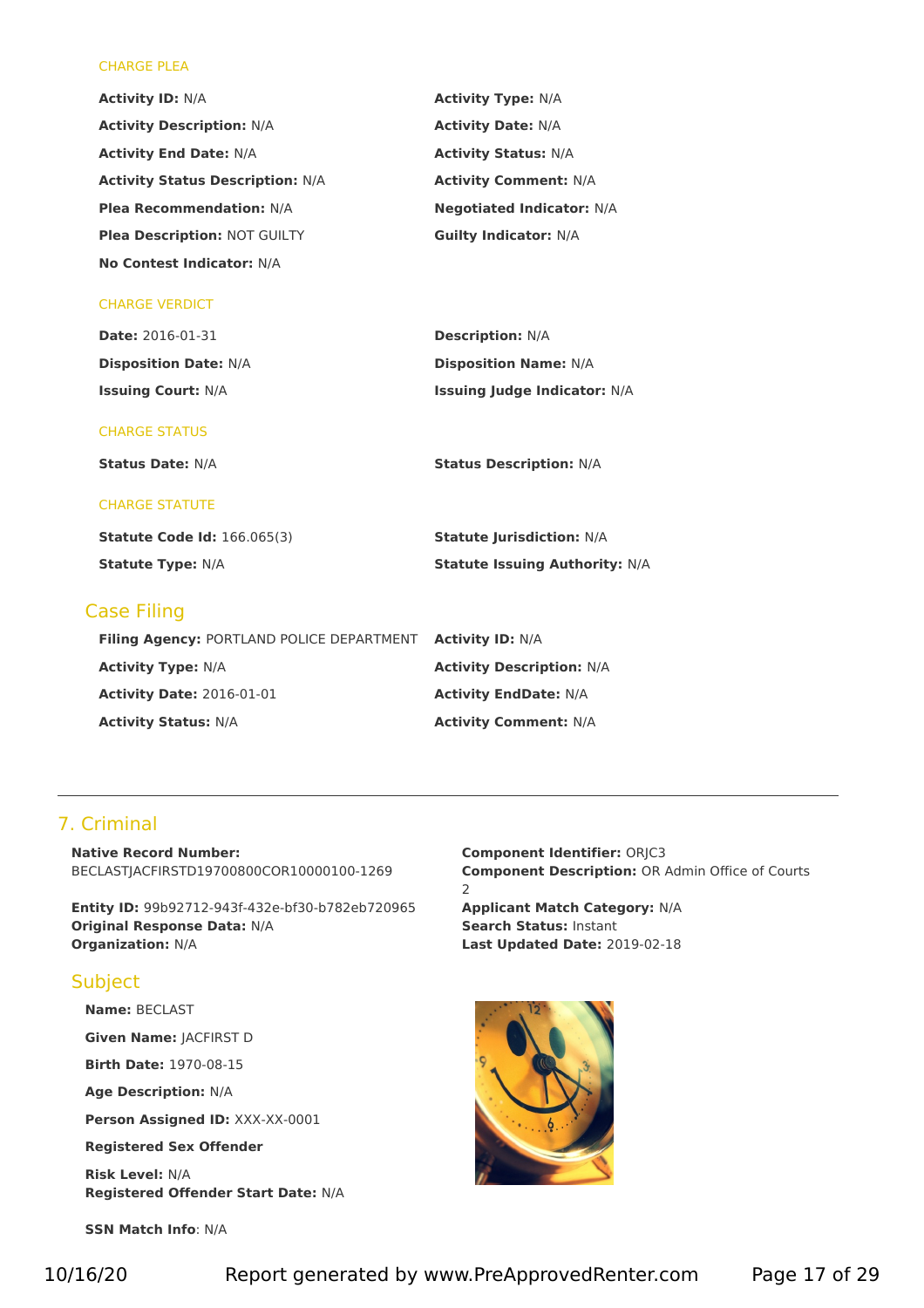#### **Other Location(s)**

8002 N INTERSTATE PORTLAND OR **Postal:** 97217 **Person Physical Details**

**Eye Color:** N/A **Gender:** M **Person Race:** W **Height:** 601ncic **Hair Color:** BLD

## Court Action

**Court** 

**Court Record ID:** COR10000100-1269 **Court Subject:** N/A **Case Title:** MultiOffense CONVICTIONS less 7 **Bond Activity Type:** N/A **AppealedFromLowerCourt:** N/A

| <b>Primary Contact Information: N/A</b> | <b>Court Administrative Unit: N/A</b> |
|-----------------------------------------|---------------------------------------|
| <b>Organization Description: N/A</b>    | <b>Court Division: N/A</b>            |
| <b>Court Type Code: N/A</b>             | <b>Organization Name: N/A</b>         |
| <b>Organization Abbreviation: N/A</b>   | <b>Court Name: N/A</b>                |
| <b>Organization ID: N/A</b>             | <b>Organization Location: N/A</b>     |
| <b>Jurisdiction Description</b>         |                                       |
|                                         |                                       |

# Court Charge

**Jurisdiction:** MULTNOMAH **Location County Name:** OK

| <b>Charge ID: N/A</b>           | <b>Effective Date: 2016-01-01</b>            |
|---------------------------------|----------------------------------------------|
| <b>Reported Date: N/A</b>       | Charge Filing Date: 2016-01-02               |
| <b>Charge Sequence Id: 1</b>    | <b>Charge Tracking Id: N/A</b>               |
| <b>Charge:</b> $N/A$            | <b>Charge Description: DRIVING UNINSURED</b> |
| <b>Charge Count Quantity: 2</b> |                                              |

#### CHARGE CLASSIFICATION

| <b>Charge Applicability: N/A</b>         | <b>Charge Severity: N/A</b>         |
|------------------------------------------|-------------------------------------|
| <b>Charge Special Allegation: N/A</b>    | <b>Charge Enhancing Factor: N/A</b> |
| <b>Charge Degree: INFRACTION CLASS B</b> | <b>Charge Felony Indicator: N/A</b> |

#### CHARGE DISPOSTION

**Charge Dispostion Additional Information:**N/A **Charge Dispostion Date:** 2016-01-31 **Dispostion:** CONVICTED

| <b>CHARGE STATUS</b>     |                                       |  |
|--------------------------|---------------------------------------|--|
| <b>Status Date: N/A</b>  | <b>Status Description: N/A</b>        |  |
| <b>CHARGE STATUTE</b>    |                                       |  |
| Statute Code Id: 806010  | <b>Statute Jurisdiction: N/A</b>      |  |
| <b>Statute Type: N/A</b> | <b>Statute Issuing Authority: N/A</b> |  |
| <b>Court Charge</b>      |                                       |  |

**Charge ID:** N/A **Effective Date:** 2016-01-01

10/16/20 Report generated by www.PreApprovedRenter.com Page 18 of 29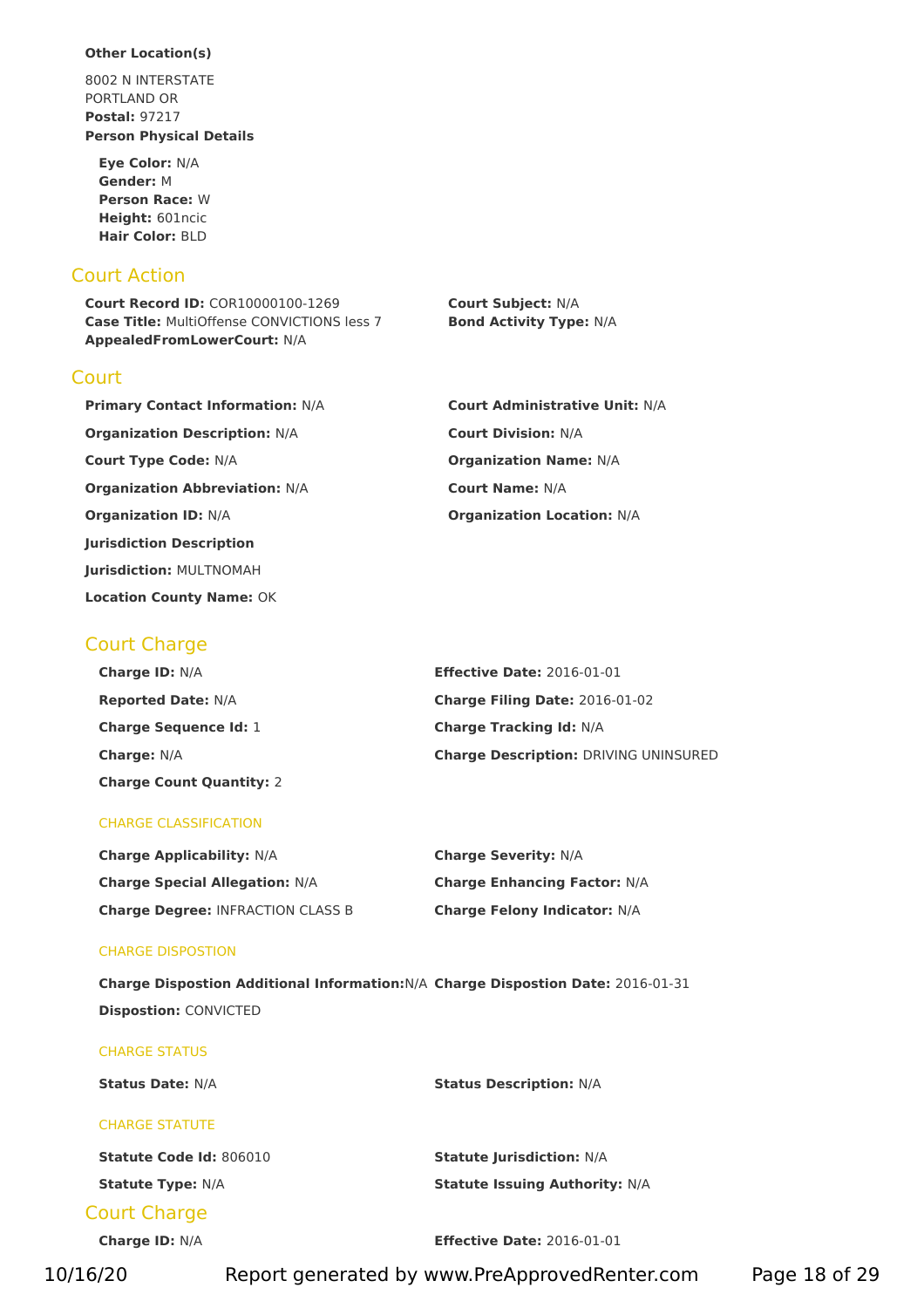| <b>Reported Date: N/A</b>                                                        | Charge Filing Date: 2016-01-02            |
|----------------------------------------------------------------------------------|-------------------------------------------|
| <b>Charge Sequence Id: 2</b>                                                     | <b>Charge Tracking Id: N/A</b>            |
| Charge: N/A                                                                      | <b>Charge Description: DWS/INFRACTION</b> |
| <b>Charge Count Quantity: 2</b>                                                  |                                           |
| <b>CHARGE CLASSIFICATION</b>                                                     |                                           |
| <b>Charge Applicability: N/A</b>                                                 | <b>Charge Severity: N/A</b>               |
| <b>Charge Special Allegation: N/A</b>                                            | <b>Charge Enhancing Factor: N/A</b>       |
| <b>Charge Degree: INFRACTION CLASS A</b>                                         | <b>Charge Felony Indicator: N/A</b>       |
|                                                                                  |                                           |
| <b>CHARGE DISPOSTION</b>                                                         |                                           |
| Charge Dispostion Additional Information: N/A Charge Dispostion Date: 2016-01-31 |                                           |
| <b>Dispostion: CONVICTED</b>                                                     |                                           |
|                                                                                  |                                           |
| <b>CHARGE STATUS</b>                                                             |                                           |
| <b>Status Date: N/A</b>                                                          | <b>Status Description: N/A</b>            |
| <b>CHARGE STATUTE</b>                                                            |                                           |
| Statute Code Id: 8111751                                                         | <b>Statute Jurisdiction: N/A</b>          |
| <b>Statute Type: N/A</b>                                                         | <b>Statute Issuing Authority: N/A</b>     |
|                                                                                  |                                           |
| <b>Case Filing</b>                                                               |                                           |
| Filing Agency: PORTLAND POLICE DEPARTMENT Activity ID: N/A                       |                                           |
| <b>Activity Type: N/A</b>                                                        | <b>Activity Description: N/A</b>          |
| <b>Activity Date: 2016-01-01</b>                                                 | <b>Activity EndDate: N/A</b>              |
| <b>Activity Status: N/A</b>                                                      | <b>Activity Comment: N/A</b>              |

# 8. Criminal

**Native Record Number:** BECLASTJACFIRSTD19700800COR10000000-1270

**Entity ID:** 578b5c05-95c3-4a79-b127-4312d2eaf53b **Applicant Match Category:** N/A **Original Response Data:** N/A **Search Status:** Instant **Organization:** N/A **Last Updated Date:** 2019-02-18

## Subject

**Name:** BECLAST

**Given Name:** JACFIRST D

**Birth Date:** 1970-08-15

**Age Description:** N/A

**Person Assigned ID:** XXX-XX-0001

**Registered Sex Offender**

**Risk Level:** N/A **Registered Offender Start Date:** N/A

**SSN Match Info**: N/A

**Other Location(s)**

**Component Identifier:** ORJC3 **Component Description: OR Admin Office of Courts** 2

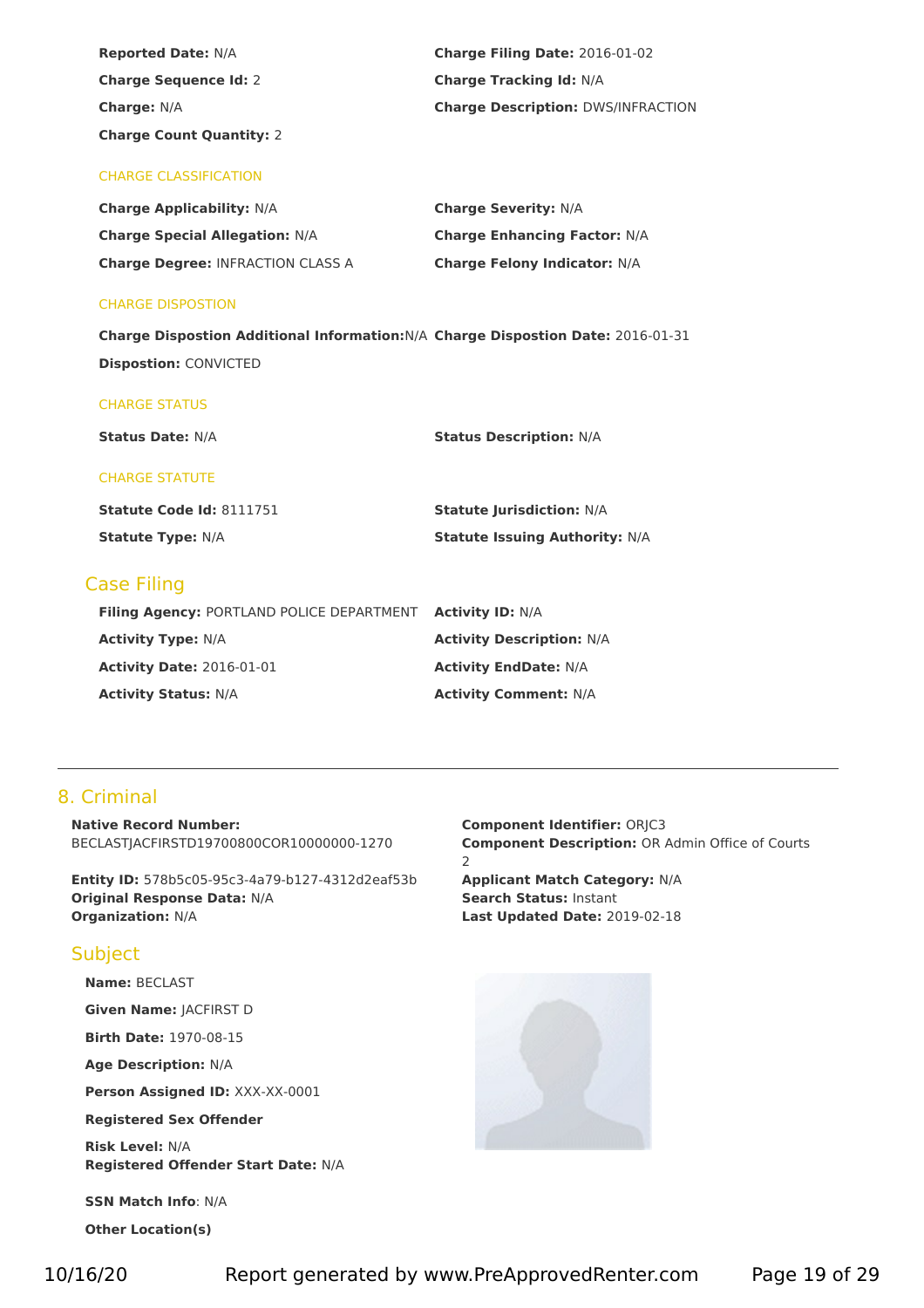806 N HOLLAND ST PORTLAND OR **Postal:** 97217 **Person Physical Details**

**Eye Color:** BLU **Gender:** M **Person Race:** W **Height:** 601ncic **Hair Color:** BLN

## Court Action

**Court Record ID:** COR10000000-1270 **Court Subject:** N/A **Case Title:** CONVICTION Less 7 **Bond Activity Type:** N/A **AppealedFromLowerCourt:** N/A

## **Court**

**Primary Contact Information:** N/A **Court Administrative Unit:** N/A **Organization Description:** N/A **Court Division:** N/A **Court Type Code:** N/A **Organization Name:** N/A **Organization Abbreviation:** N/A **Court Name:** N/A **Organization ID:** N/A **Organization Location:** N/A **Jurisdiction Description Jurisdiction:** MULTNOMAH **Location County Name:** OK

# Court Charge

| <b>Charge ID: N/A</b>           | <b>Effective Date: 2016-01-01</b>         |
|---------------------------------|-------------------------------------------|
| <b>Reported Date: N/A</b>       | <b>Charge Filing Date: 2016-01-02</b>     |
| <b>Charge Sequence Id: 1</b>    | <b>Charge Tracking Id: N/A</b>            |
| <b>Charge: N/A</b>              | <b>Charge Description: DWS/INFRACTION</b> |
| <b>Charge Count Quantity: 2</b> |                                           |

#### CHARGE CLASSIFICATION

| <b>Charge Applicability: N/A</b>         | <b>Charge Severity: N/A</b>         |
|------------------------------------------|-------------------------------------|
| <b>Charge Special Allegation: N/A</b>    | <b>Charge Enhancing Factor: N/A</b> |
| <b>Charge Degree: INFRACTION CLASS A</b> | <b>Charge Felony Indicator: N/A</b> |

#### CHARGE DISPOSTION

**Charge Dispostion Additional Information:**N/A **Charge Dispostion Date:** 2016-01-31 **Dispostion:** CONVICTED

#### CHARGE STATUS

**Status Date:** N/A **Status Description:** N/A

### CHARGE STATUTE

**Statute Code Id:** 8111751 **Statute Jurisdiction:** N/A **Statute Type:** N/A **Statute Issuing Authority:** N/A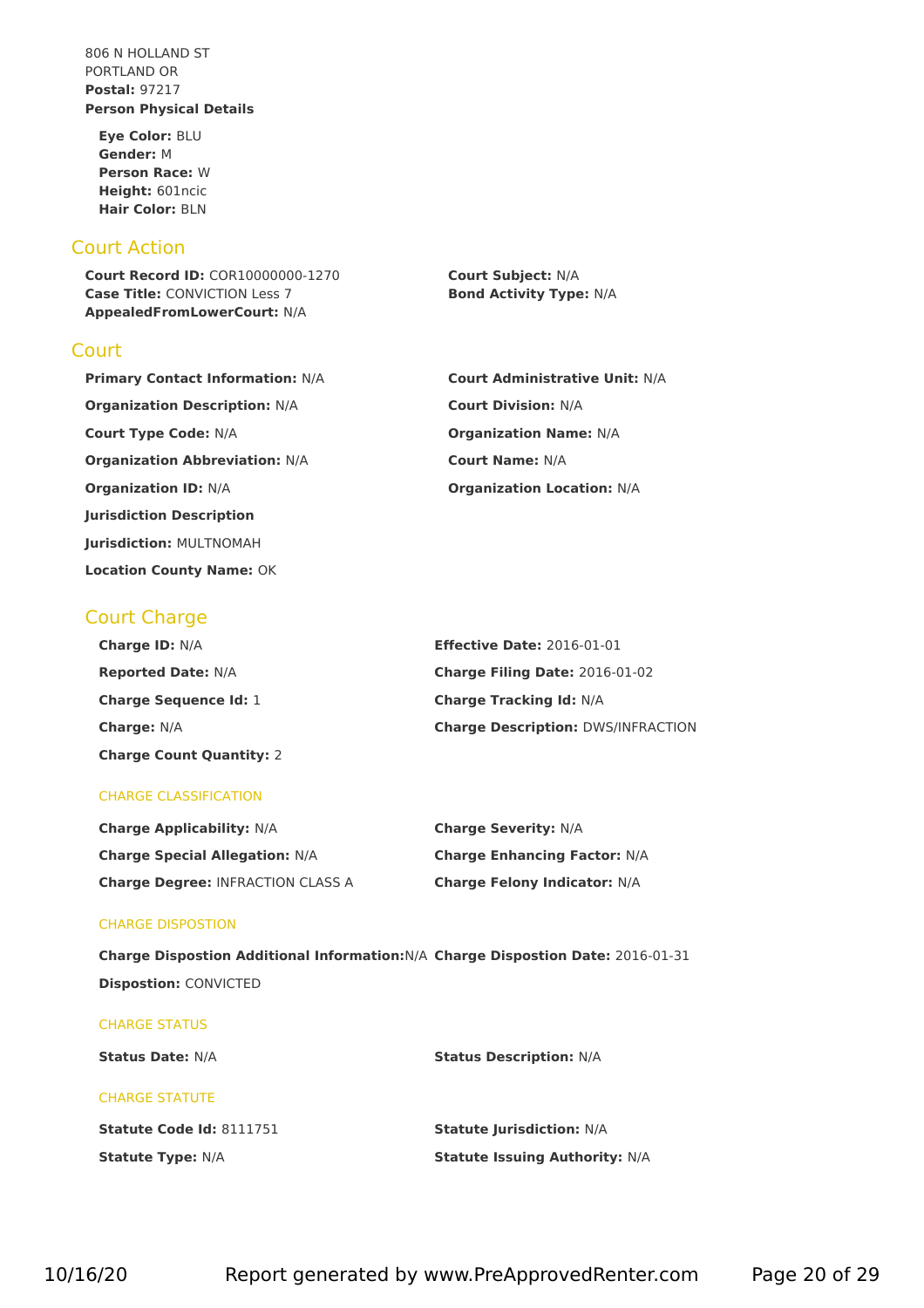# Case Filing

**Filing Agency:** PORTLAND POLICE DEPARTMENT **Activity ID:** N/A

# **Activity Type:** N/A **Activity Description:** N/A **Activity Date:** 2016-01-01 **Activity EndDate:** N/A **Activity Status:** N/A **Activity Comment:** N/A

# 9. Criminal

**Native Record Number:** BECLASTJACFIRSTD19700800COR10000001-1267

**Entity ID:** 00ea47db-514a-4a85-abe3-fca0fc789551 **Applicant Match Category:** N/A **Original Response Data:** N/A **Search Status:** Instant **Organization:** N/A **Last Updated Date:** 2019-02-18

## **Subject**

**Name:** BECLAST

**Given Name:** JACFIRST D

**Birth Date:** 1970-08-15

**Age Description:** N/A

**Person Assigned ID:** XXX-XX-0001

**Registered Sex Offender**

**Risk Level:** N/A **Registered Offender Start Date:** N/A

**SSN Match Info**: N/A

**Other Location(s)**

6805 S W 26TH AV PORTLAND OR **Postal:** 97219 **Person Physical Details**

**Eye Color:** BLU **Gender:** M **Person Race:** W **Height:** 601ncic **Hair Color:** BRO

# Court Action

**Court Record ID:** COR10000001-1267 **Court Subject:** N/A **Case Title:** SpChar ! @ # \$ % ^ & ( ) \_ + - = { } | [ ] \ :" ; <sup>&</sup>lt; <sup>&</sup>gt; ? , . / <sup>~</sup> ` **Bond Activity Type:** N/A **Status:** : SpChar ! @  $\#$  \$ % ^ & ( ) \_ + - = { } | [ ] \ : " ; <  $> ?$  , . / ~ `

**Court** 

**Primary Contact Information:** N/A **Court Administrative Unit:** N/A **Organization Description:** N/A **Court Division:** N/A **Court Type Code:** N/A **Organization Name:** N/A **Organization Abbreviation:** N/A **Court Name:** N/A **Organization ID:** N/A **Organization Location:** N/A **Jurisdiction Description**

**Jurisdiction:** SpChar ! @ # \$ % ^ & ( ) \_ + - = { } | [ ] \: "; < > ?,./ ~ `

**Component Identifier:** ORJC3 **Component Description: OR Admin Office of Courts** 2



**AppealedFromLowerCourt:** N/A

10/16/20 Report generated by www.PreApprovedRenter.com Page 21 of 29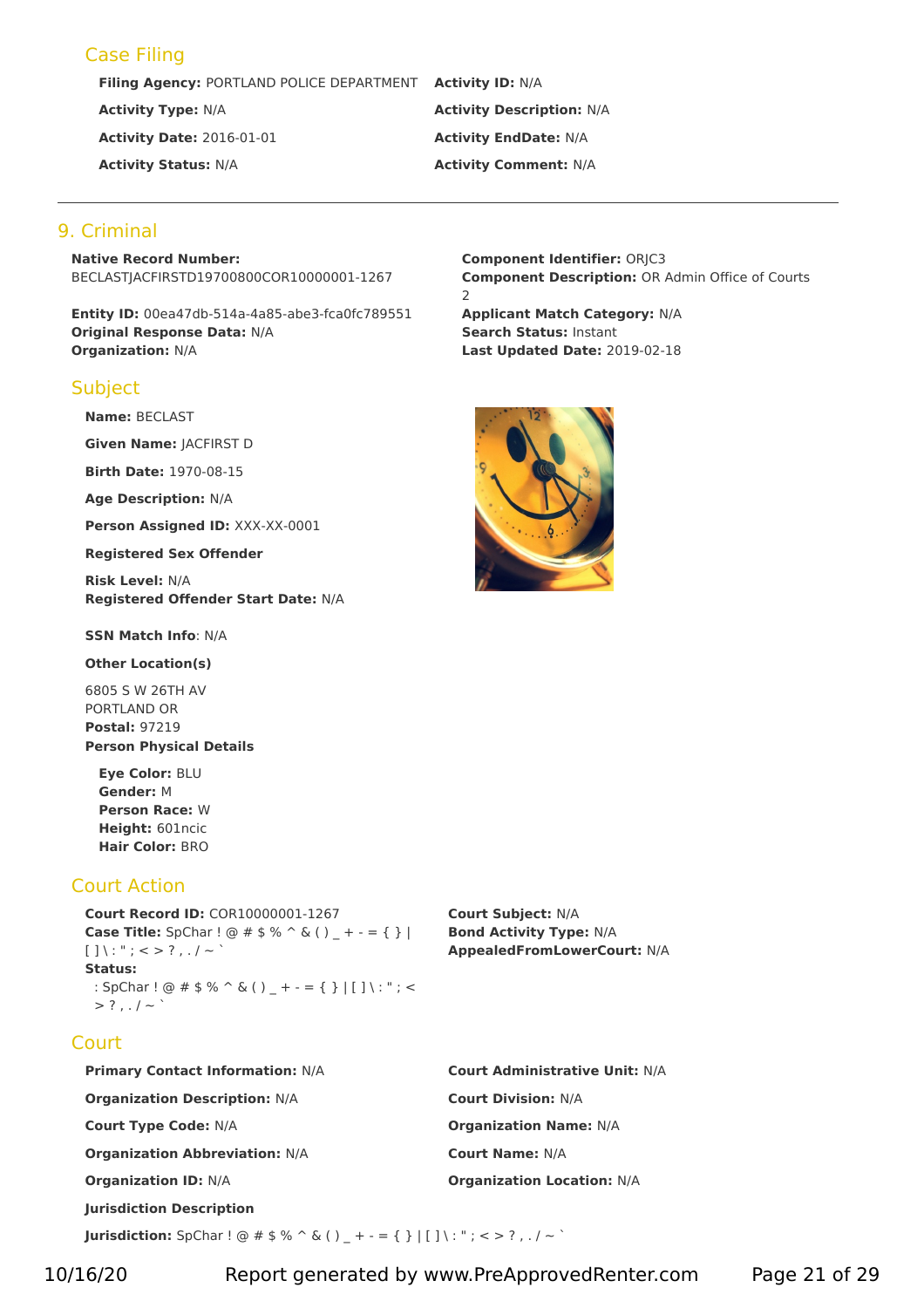# Court Charge

| <b>Charge ID: N/A</b>        | <b>Effective Date: 2018-01-01</b>                                   |
|------------------------------|---------------------------------------------------------------------|
| <b>Reported Date: N/A</b>    | Charge Filing Date: 2018-01-01                                      |
| <b>Charge Sequence Id: 1</b> | <b>Charge Tracking Id: N/A</b>                                      |
| <b>Charge: N/A</b>           | <b>Charge Description:</b> SpChar $\theta$ # \$ % $\hat{\theta}$ () |

**Charge Count Quantity:** 2

#### CHARGE CLASSIFICATION

 $= \{ \} | [ ] \setminus : "\ ; < > ? \ , \ . \ / \sim \; `$  SpChar ! @ # \$ % ^  $\& ( ) _ - + - = { }_{ }$   $\{} | [ ] \ \& ( ) _ - + - = { }_{ }$ @ # \$ % ^ & ( ) \_ + - = { } | [ ] \ : " ; < > ? , . / ~

**Charge Applicability:** N/A **Charge Severity:** SpChar ! @ # \$ % ^ & ( ) \_ + - $= \{ \} | [ ] \setminus : " ; < > ? , . / ~$ 

**Charge Special Allegation:** N/A **Charge Enhancing Factor:** SpChar ! @ # \$ % ^  $\& ( ) _ - + - = { }$  }  $| [ ] \ \& ( ) _ -$ 

**Charge Degree:** SpChar ! @ # \$ % ^ & ( ) \_ + - **Charge Felony Indicator:** N/A **Charge Degree:** SpChar! @ # \$ % ^ & ( ) \_ + - **Charge Felony Indicator:** N/A<br>
= { } |[ ]\: "; < > ? , . / ~ ` SpChar! @ # \$ % ^<br>
& ( ) \_ + - = { } |[ ]\: "; < > ? , . / ~ `-SpChar!<br>
@ # \$ % ^ & ( ) \_ + - = { } |[ ]\: ";

CHARGE DISPOSTION

| <b>Charge Dispostion Additional</b>                      | <b>Charge Dispostion Date: 2018-01-31</b>                           |
|----------------------------------------------------------|---------------------------------------------------------------------|
| <b>Information:</b> [STATUS: SpChar ! $@ # $ % ^C @$ ()  | $\overline{ }$ <b>Dispostion:</b> CONVICTED ! @ # \$ % ^ & () + - = |
| + - = { }   [ ] \ : " ; < > ? , . / ~ `] [COUNTY:        |                                                                     |
| $SpChar: @ # $% ^{6} @ ( ) + - = { }       ] \$ : "; < > | $\{\ \}$   [ ] \ : " ; < > ? , . / ~ `                              |
| $?$ , $/$ ~ `]                                           |                                                                     |

#### CHARGE PLEA

| <b>Activity ID: N/A</b>                                                                    | <b>Activity Type: N/A</b>        |
|--------------------------------------------------------------------------------------------|----------------------------------|
| <b>Activity Description: N/A</b>                                                           | <b>Activity Date: N/A</b>        |
| <b>Activity End Date: N/A</b>                                                              | <b>Activity Status: N/A</b>      |
| <b>Activity Status Description: N/A</b>                                                    | <b>Activity Comment: N/A</b>     |
| <b>Plea Recommendation: N/A</b>                                                            | <b>Negotiated Indicator: N/A</b> |
| <b>Plea Description:</b> SpChar ! @ # \$ % ^ & () + - Guilty Indicator: N/A                |                                  |
| $= \{ \}   \{ \}   \{ \}   \ldots   \, ; \, < \, > \, ? \, , \, . \, / \, \sim \, \rangle$ | No Contest Indicator: N/A        |

#### CHARGE STATUS

**Status Date:** N/A **Status Description:** N/A

#### CHARGE STATUTE

**Statute Code Id:** SpChar !@ # \$ % ^ & ( ) \_ + - <sup>=</sup> { } <sup>|</sup> [ ] \ : "; <sup>&</sup>lt; <sup>&</sup>gt; ? , . / <sup>~</sup> ` **Statute Jurisdiction:** N/A **Statute Type:** N/A

**Statute Issuing Authority:** N/A

#### **Disposition**

**Dispostion:** SpChar ! @  $\#$  \$ % ^ & ( ) \_ + - = { } | [ ] \: "; < > ?,./ ~ ` **Dispostion Date:** 2016-05-31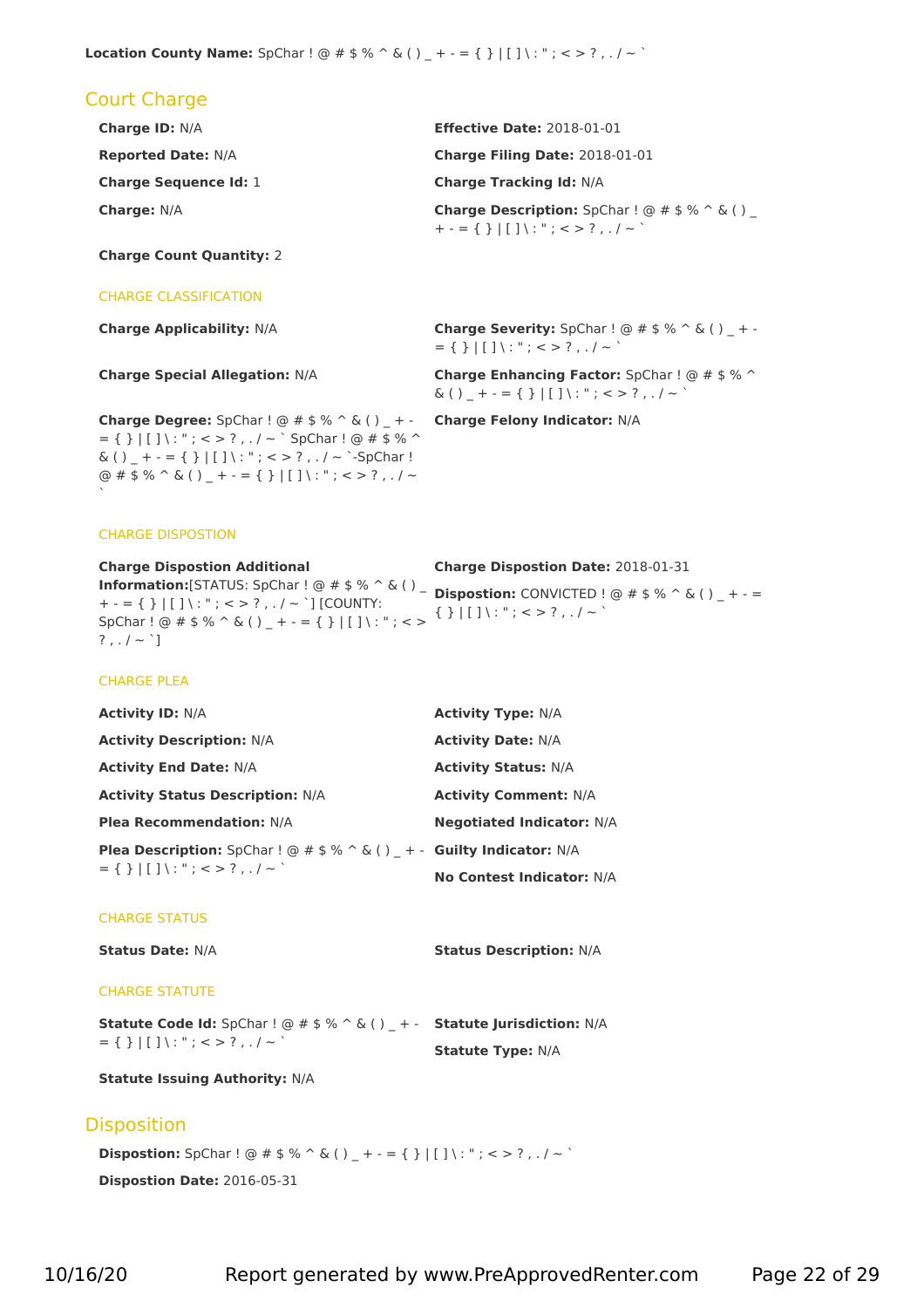# Case Filing

**Filing Agency:** SpChar ! @ # \$ % ^ & ( ) \_ + - = { } <sup>|</sup> [ ] \ :"; <sup>&</sup>lt; <sup>&</sup>gt; ? , . / <sup>~</sup> ` **Activity ID:** N/A

**Activity Comment:** N/A

# **Activity Type:** N/A **Activity Description:** N/A **Activity Date:** 2018-01-01 **Activity EndDate:** N/A **Activity Status:** N/A

## 10. Criminal

**Native Record Number:** BECLASTJACFIRSTD19700800COR10000100-1266

**Entity ID:** 87f8f46a-a49a-49f6-b091-c2ee67a62aa7 **Applicant Match Category:** N/A **Original Response Data:** N/A **Search Status:** Instant **Organization:** N/A **Last Updated Date:** 2019-02-18

#### **Subject**

**Name:** BECLAST

**Given Name:** JACFIRST D

**Birth Date:** 1970-08-15

**Age Description:** N/A

**Person Assigned ID:** XXX-XX-0001

**Registered Sex Offender**

**Risk Level:** N/A **Registered Offender Start Date:** N/A

**SSN Match Info**: N/A

**Other Location(s)**

6805 SW 26 AV PORTLAND OR **Postal:** 97219 **Person Physical Details**

**Eye Color:** N/A **Gender:** M **Person Race:** W **Height:** 601ncic **Hair Color:** BRO

# Court Action

**Court Record ID:** COR10000100-1266 **Court Subject:** N/A **Case Title:** MultiOffense CONVICTIONS less 7 **Bond Activity Type:** N/A **AppealedFromLowerCourt:** N/A

# **Court**

**Primary Contact Information:** N/A **Court Administrative Unit:** N/A **Organization Description:** N/A **Court Division:** N/A **Court Type Code:** N/A **Organization Name:** N/A **Organization Abbreviation:** N/A **Court Name:** N/A **Organization ID:** N/A **Organization Location:** N/A **Jurisdiction Description Jurisdiction:** MULTNOMAH **Location County Name:** OK

**Component Identifier:** ORJC3 **Component Description: OR Admin Office of Courts** 2

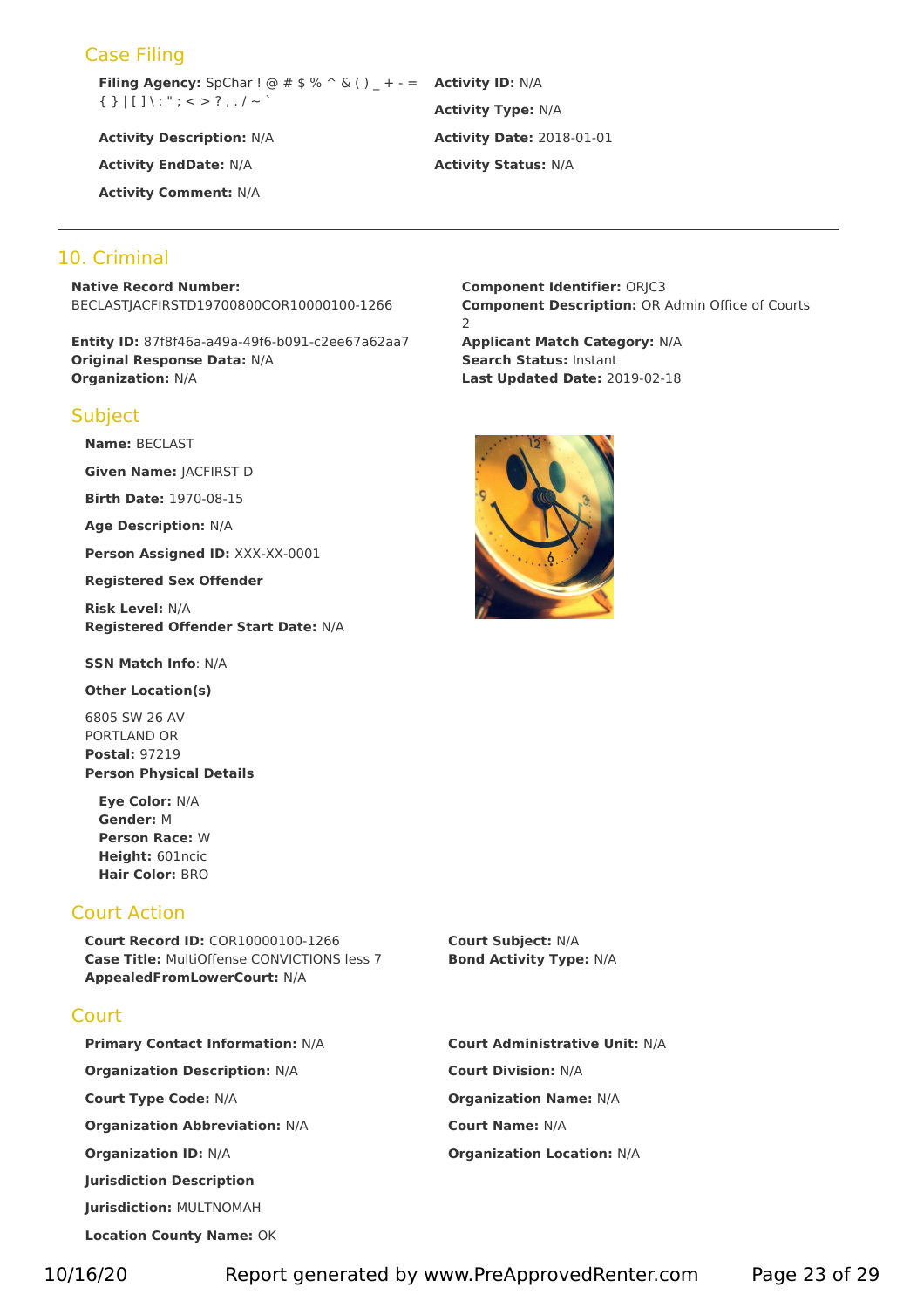# Court Charge

| <b>Charge ID: N/A</b>           | <b>Effective Date: 2016-01-01</b>              |
|---------------------------------|------------------------------------------------|
| <b>Reported Date: N/A</b>       | Charge Filing Date: 2016-01-02                 |
| <b>Charge Sequence Id: 1</b>    | <b>Charge Tracking Id: N/A</b>                 |
| <b>Charge: N/A</b>              | <b>Charge Description: FAIL CARRY REG CARD</b> |
| <b>Charge Count Quantity: 2</b> |                                                |

#### CHARGE CLASSIFICATION

| <b>Charge Applicability: N/A</b>         | <b>Charge Severity: N/A</b>         |
|------------------------------------------|-------------------------------------|
| <b>Charge Special Allegation: N/A</b>    | <b>Charge Enhancing Factor: N/A</b> |
| <b>Charge Degree: INFRACTION CLASS D</b> | <b>Charge Felony Indicator: N/A</b> |

#### CHARGE DISPOSTION

**Charge Dispostion Additional Information:**N/A **Charge Dispostion Date:** 2016-01-31 **Dispostion:** CONVICTED

#### CHARGE STATUS

**Status Date:** N/A **Status Description:** N/A

#### CHARGE STATUTE

| <b>Statute Code Id: 803505</b> | <b>Statute Jurisdiction: N/A</b>                                  |
|--------------------------------|-------------------------------------------------------------------|
| <b>Statute Type: N/A</b>       | <b>Statute Issuing Authority: N/A</b>                             |
| <b>Court Charge</b>            |                                                                   |
| <b>Charge ID: N/A</b>          | <b>Effective Date: 2016-01-01</b>                                 |
| <b>Reported Date: N/A</b>      | Charge Filing Date: 2016-01-02                                    |
| <b>Charge Sequence Id: 2</b>   | <b>Charge Tracking Id: N/A</b>                                    |
| <b>Charge: N/A</b>             | <b>Charge Description: OPR MOTOR VEH NO</b><br><b>DRIVERS LIC</b> |

#### **Charge Count Quantity:** 2

#### CHARGE CLASSIFICATION

| <b>Charge Applicability: N/A</b>         | <b>Charge Severity: N/A</b>         |
|------------------------------------------|-------------------------------------|
| <b>Charge Special Allegation: N/A</b>    | <b>Charge Enhancing Factor: N/A</b> |
| <b>Charge Degree: INFRACTION CLASS B</b> | <b>Charge Felony Indicator: N/A</b> |

#### CHARGE DISPOSTION

**Charge Dispostion Additional Information:**N/A **Charge Dispostion Date:** 2016-01-31 **Dispostion:** CONVICTED

# Court Charge CHARGE STATUS **Status Date:** N/A **Status Description:** N/A CHARGE STATUTE **Statute Code Id:** 8070101 **Statute Jurisdiction:** N/A **Statute Type:** N/A **Statute Issuing Authority:** N/A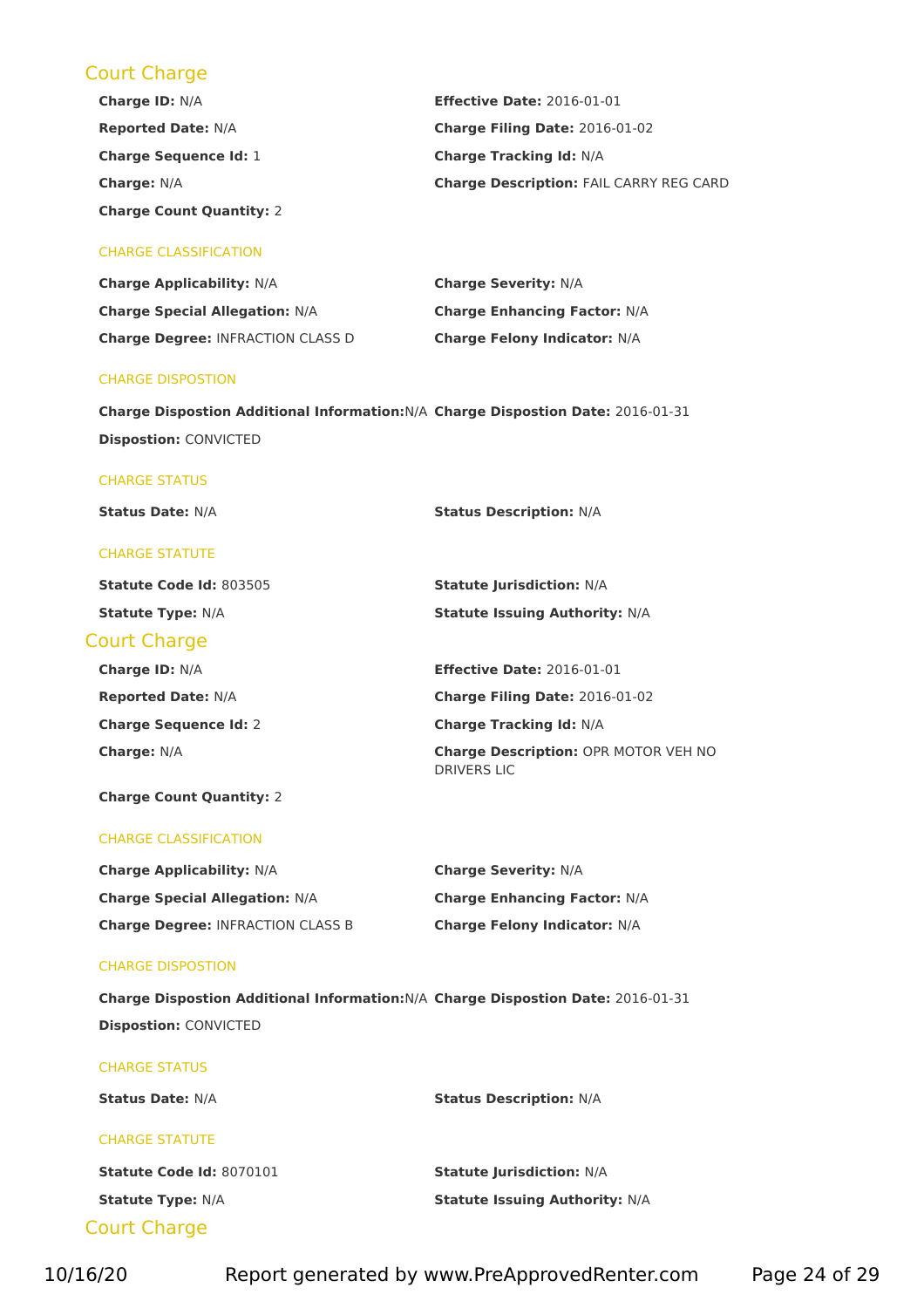| <b>Charge ID: N/A</b>        | <b>Effective Date: 2016-01-01</b>                                  |
|------------------------------|--------------------------------------------------------------------|
| <b>Reported Date: N/A</b>    | <b>Charge Filing Date: 2016-01-02</b>                              |
| <b>Charge Sequence Id: 3</b> | <b>Charge Tracking Id: N/A</b>                                     |
| <b>Charge: N/A</b>           | <b>Charge Description: FAIL OBEY TRAFFIC</b><br><b>CONTROL DEV</b> |

**Charge Count Quantity:** 2

#### CHARGE CLASSIFICATION

| <b>Charge Applicability: N/A</b>         | <b>Charge Severity: N/A</b>         |
|------------------------------------------|-------------------------------------|
| <b>Charge Special Allegation: N/A</b>    | <b>Charge Enhancing Factor: N/A</b> |
| <b>Charge Degree: INFRACTION CLASS B</b> | <b>Charge Felony Indicator: N/A</b> |

#### CHARGE DISPOSTION

**Charge Dispostion Additional Information:**N/A **Charge Dispostion Date:** 2016-01-31 **Dispostion:** CONVICTED

#### CHARGE STATUS

**Status Date:** N/A **Status Description:** N/A

#### CHARGE STATUTE

| <b>Statute Code Id: 811265</b> | <b>Statute Jurisdiction: N/A</b>      |
|--------------------------------|---------------------------------------|
| <b>Statute Type: N/A</b>       | <b>Statute Issuing Authority: N/A</b> |

## Case Filing

| Filing Agency: PORTLAND POLICE DEPARTMENT | <b>Activity ID: N/A</b>          |
|-------------------------------------------|----------------------------------|
| <b>Activity Type: N/A</b>                 | <b>Activity Description: N/A</b> |
| <b>Activity Date: 2016-01-01</b>          | <b>Activity EndDate: N/A</b>     |
| <b>Activity Status: N/A</b>               | <b>Activity Comment: N/A</b>     |

# 11. Criminal

#### **Native Record Number:** BECLASTJACFIRSTDEWMID19700800COR10000000-1290 **Entity ID:** 138dd22d-c0c2-4944-b39c-8c16a279dbcd **Applicant Match Category:** N/A **Original Response Data:** N/A **Search Status:** Instant **Organization:** N/A **Last Updated Date:** 2020-08-27

# Subject

**Name:** BECLAST

**Given Name:** JACFIRST DEWMID

**Birth Date:** 1970-08-15

**Age Description:** N/A

**Registered Sex Offender**

**Risk Level:** N/A **Registered Offender Start Date:** N/A

**SSN Match Info**: N/A

**Other Location(s)**

6805 S W 26TH

10/16/20 Report generated by www.PreApprovedRenter.com Page 25 of 29

**Component Identifier:** ORJC3 **Component Description: OR Admin Office of Courts** 2

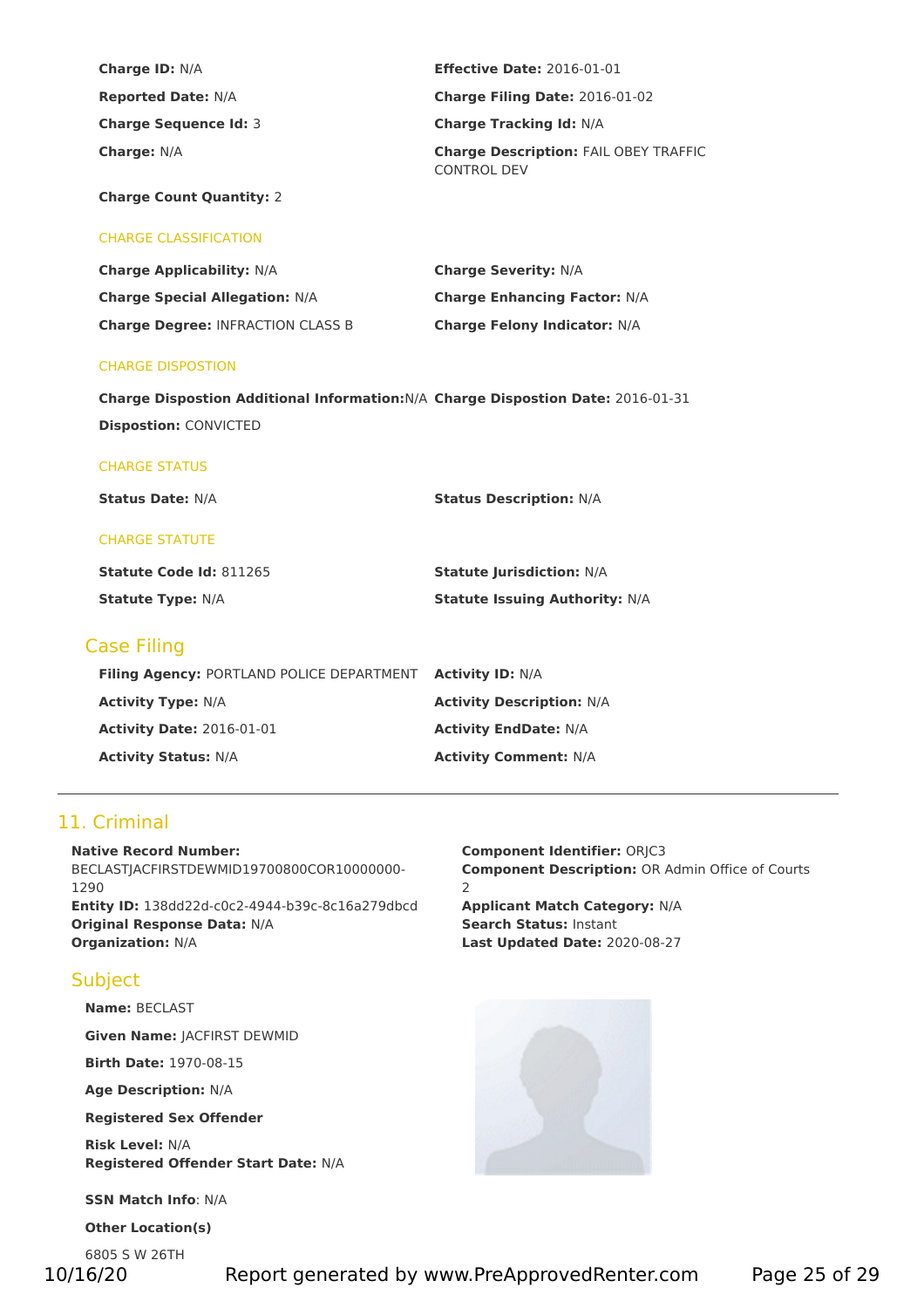PORTLAND OR **Postal:** 97203 **Person Physical Details**

**Eye Color:** BLU **Gender:** M **Person Race:** W **Height:** 601ncic **Hair Color:** BRO

# Court Action

**Court Record ID:** COR10000000-1290 **Court Subject:** N/A **Case Title:** CONVICTION Less 7 - No SSN **Bond Activity Type:** N/A **AppealedFromLowerCourt:** N/A

## **Court**

**Primary Contact Information:** N/A **Court Administrative Unit:** N/A **Organization Description:** N/A **Court Division:** N/A **Court Type Code:** N/A **Organization Name:** N/A **Organization Abbreviation:** N/A **Court Name:** N/A **Organization ID:** N/A **Organization Location:** N/A **Jurisdiction Description Jurisdiction:** MULTNOMAH **Location County Name:** OK

# Court Charge

| <b>Charge ID: N/A</b>        | <b>Effective Date: 2016-01-01</b>                        |
|------------------------------|----------------------------------------------------------|
| <b>Reported Date: N/A</b>    | <b>Charge Filing Date: 2016-01-02</b>                    |
| <b>Charge Sequence Id: 1</b> | <b>Charge Tracking Id: N/A</b>                           |
| <b>Charge: N/A</b>           | <b>Charge Description: DWS/INFRACTION - Con</b><br>less7 |

**Charge Count Quantity:** 2

#### CHARGE CLASSIFICATION

| <b>Charge Applicability: N/A</b>         | <b>Charge Severity: N/A</b>         |
|------------------------------------------|-------------------------------------|
| <b>Charge Special Allegation: N/A</b>    | <b>Charge Enhancing Factor: N/A</b> |
| <b>Charge Degree: INFRACTION CLASS A</b> | <b>Charge Felony Indicator: N/A</b> |

#### CHARGE DISPOSTION

**Charge Dispostion Additional Information:**N/A **Charge Dispostion Date:** 2016-01-31 **Dispostion:** CONVICTED

#### CHARGE STATUS

#### **Status Date:** N/A **Status Description:** N/A

#### CHARGE STATUTE

| <b>Statute Code Id: 8111751</b> | <b>Statute Jurisdiction: N/A</b>      |
|---------------------------------|---------------------------------------|
| <b>Statute Type: N/A</b>        | <b>Statute Issuing Authority: N/A</b> |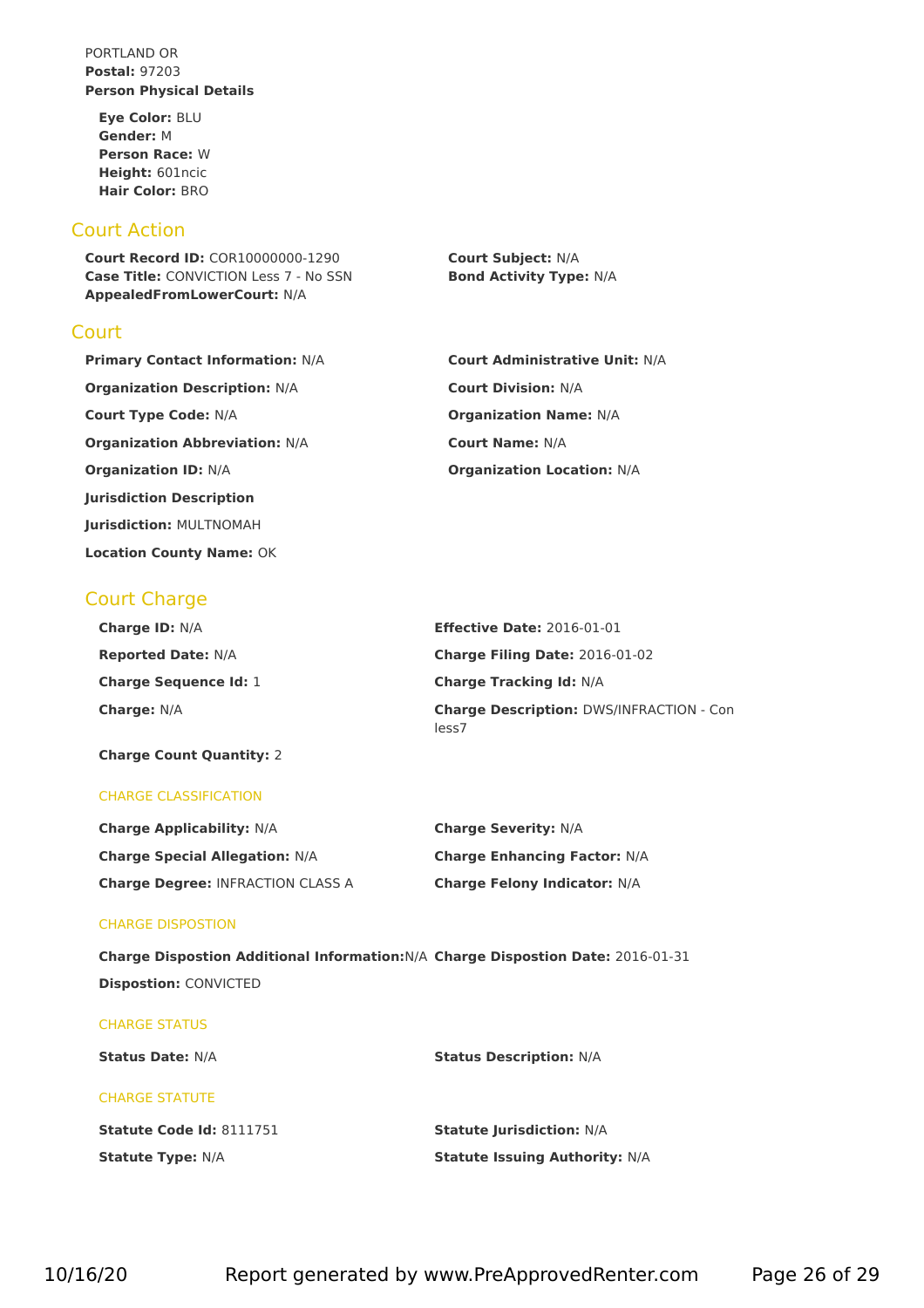# Case Filing

**Filing Agency:** PORTLAND POLICE DEPARTMENT **Activity ID:** N/A

**Activity Date:** 2016-01-01 **Activity EndDate:** N/A

# **Activity Type:** N/A **Activity Description:** N/A **Activity Status:** N/A **Activity Comment:** N/A

# 12. Criminal

**Native Record Number:** BECLASTJACFIRSTDEWMID19700800COR10000021- 1291 **Entity ID:** c675101a-f4eb-42f7-8e6a-0ea05ad9de73 **Applicant Match Category:** N/A **Original Response Data:** N/A **Search Status:** Instant **Organization:** N/A **Last Updated Date:** 2019-02-18

# **Subject**

**Name:** BECLAST

**Given Name:** JACFIRST DEWMID

**Birth Date:** 1970-08-15

**Age Description:** N/A

**Registered Sex Offender**

**Risk Level:** N/A **Registered Offender Start Date:** N/A

**SSN Match Info**: N/A

**Other Location(s)**

6805 SW 26TH PORTLAND OR **Postal:** 97219 **Person Physical Details**

**Eye Color:** N/A **Gender:** M **Person Race:** W

# Court Action

**Court Record ID:** COR10000021-1291 **Court Subject:** N/A **Case Title:** CONVICTION Less 7 - Contains Offense Level Expungement 1 of 3, No SSN **Status:** : 1 of 3 offenses expunged

# **Court**

**Primary Contact Information:** N/A **Court Administrative Unit:** N/A **Organization Description:** N/A **Court Division:** N/A **Court Type Code:** N/A **Organization Name:** N/A **Organization Abbreviation:** N/A **Court Name:** N/A **Organization ID:** N/A **Organization Location:** N/A **Jurisdiction Description Jurisdiction:** MULTNOMAH **Location County Name:** OK

Court Charge

**Charge ID:** N/A **Effective Date:** 2016-01-01 10/16/20 Report generated by www.PreApprovedRenter.com Page 27 of 29

**Component Identifier:** ORJC3 **Component Description: OR Admin Office of Courts** 2



**Bond Activity Type:** N/A **AppealedFromLowerCourt:** N/A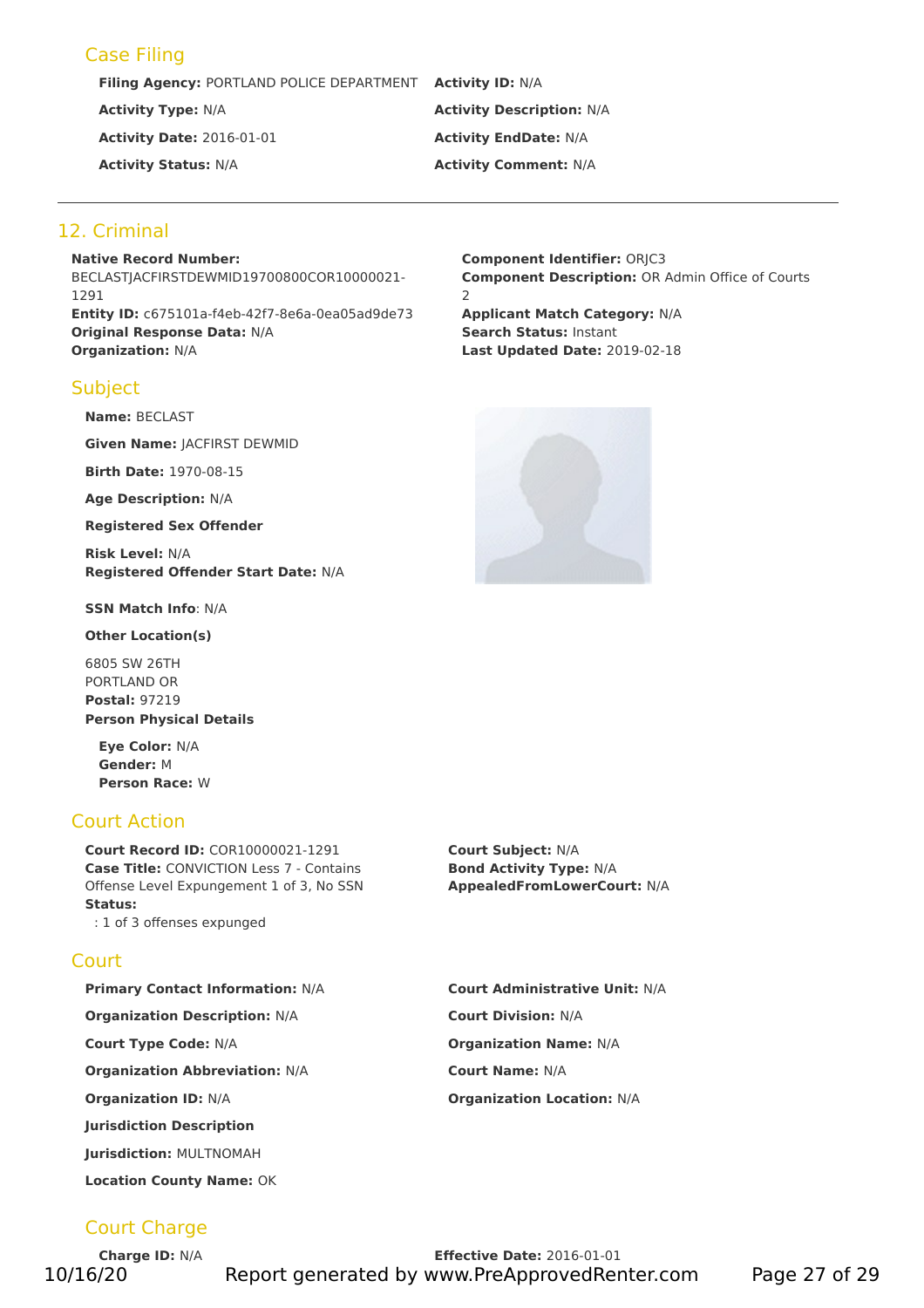| <b>Reported Date: N/A</b>                                                        | Charge Filing Date: 2016-01-02                           |
|----------------------------------------------------------------------------------|----------------------------------------------------------|
| <b>Charge Sequence Id: 1</b>                                                     | <b>Charge Tracking Id: N/A</b>                           |
| Charge: N/A                                                                      | <b>Charge Description: DWS/INFRACTION - Con</b><br>less7 |
| <b>Charge Count Quantity: 2</b>                                                  |                                                          |
| <b>CHARGE CLASSIFICATION</b>                                                     |                                                          |
| <b>Charge Applicability: N/A</b>                                                 | <b>Charge Severity: N/A</b>                              |
| <b>Charge Special Allegation: N/A</b>                                            | <b>Charge Enhancing Factor: N/A</b>                      |
| <b>Charge Degree: INFRACTION CLASS A</b>                                         | <b>Charge Felony Indicator: N/A</b>                      |
| <b>CHARGE DISPOSTION</b>                                                         |                                                          |
| Charge Dispostion Additional Information: N/A Charge Dispostion Date: 2016-01-31 |                                                          |
| <b>Dispostion: CONVICTED</b>                                                     |                                                          |
| <b>CHARGE STATUS</b>                                                             |                                                          |
| <b>Status Date: N/A</b>                                                          | <b>Status Description: N/A</b>                           |
| <b>CHARGE STATUTE</b>                                                            |                                                          |
| Statute Code Id: 8111751                                                         | <b>Statute Jurisdiction: N/A</b>                         |
| <b>Statute Type: N/A</b>                                                         | <b>Statute Issuing Authority: N/A</b>                    |
| <b>Court Charge</b>                                                              |                                                          |
| Charge ID: N/A                                                                   | <b>Effective Date: 2016-01-01</b>                        |
| <b>Reported Date: N/A</b>                                                        | Charge Filing Date: 2016-01-02                           |
| <b>Charge Sequence Id: 2</b>                                                     | <b>Charge Tracking Id: N/A</b>                           |
| Charge: N/A                                                                      | Charge Description: VIOL OF BASIC RULE - Con<br>less7    |
| <b>Charge Count Quantity: 2</b>                                                  |                                                          |
| <b>CHARGE CLASSIFICATION</b>                                                     |                                                          |
| <b>Charge Applicability: N/A</b>                                                 | <b>Charge Severity: N/A</b>                              |
| <b>Charge Special Allegation: N/A</b>                                            | <b>Charge Enhancing Factor: N/A</b>                      |
| <b>Charge Degree: INFRACTION CLASS B</b>                                         | Charge Felony Indicator: N/A                             |
| <b>CHARGE DISPOSTION</b>                                                         |                                                          |
| Charge Dispostion Additional Information: N/A Charge Dispostion Date: 2016-01-31 |                                                          |
| <b>Dispostion: CONVICTED</b>                                                     |                                                          |
| <b>CHARGE STATUS</b>                                                             |                                                          |
| <b>Status Date: N/A</b>                                                          | <b>Status Description: N/A</b>                           |
| <b>CHARGE STATUTE</b>                                                            |                                                          |
| Statute Code Id: 811100                                                          | <b>Statute Jurisdiction: N/A</b>                         |
| <b>Statute Type: N/A</b>                                                         | <b>Statute Issuing Authority: N/A</b>                    |
|                                                                                  |                                                          |